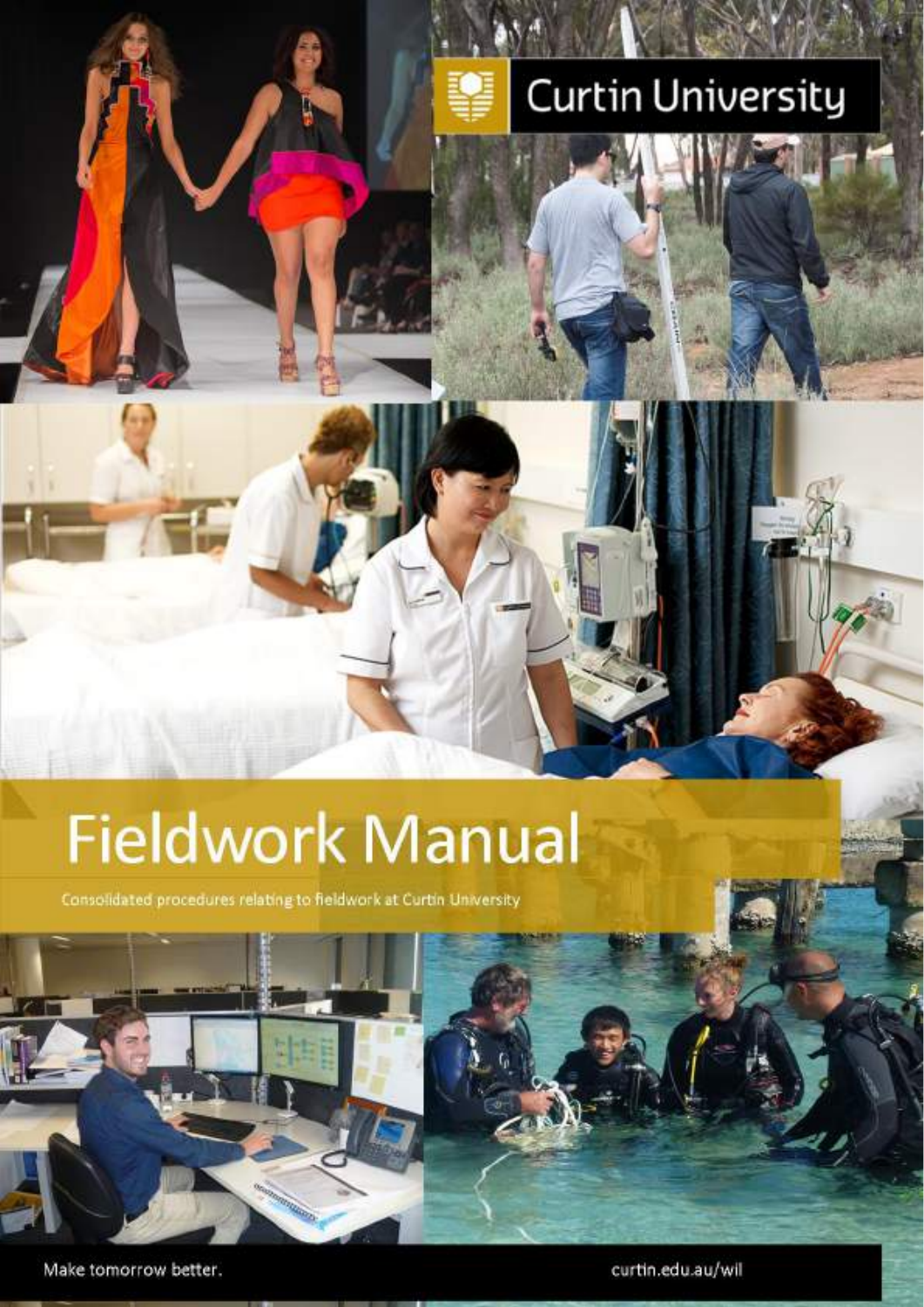## **Contents**

| 1.    |  |
|-------|--|
| 1.1   |  |
| 1.2   |  |
| 1.3   |  |
| a.    |  |
| b.    |  |
| 1.4   |  |
| 1.4   |  |
| 1.5   |  |
| 1.6   |  |
| 1.1   |  |
| a.    |  |
| b.    |  |
| 1.2   |  |
| a.    |  |
| $b$ . |  |
| 1.3   |  |
| a.    |  |
| b.    |  |
| 2.    |  |
| 2.1   |  |
| 2.2   |  |
| 2.3   |  |
| 3.    |  |
| 3.1   |  |
| 3.2   |  |
| 3.3   |  |
| 3.4   |  |
| 3.5   |  |
| 3.6   |  |
| 3.7   |  |
| 4.    |  |
| 4.1   |  |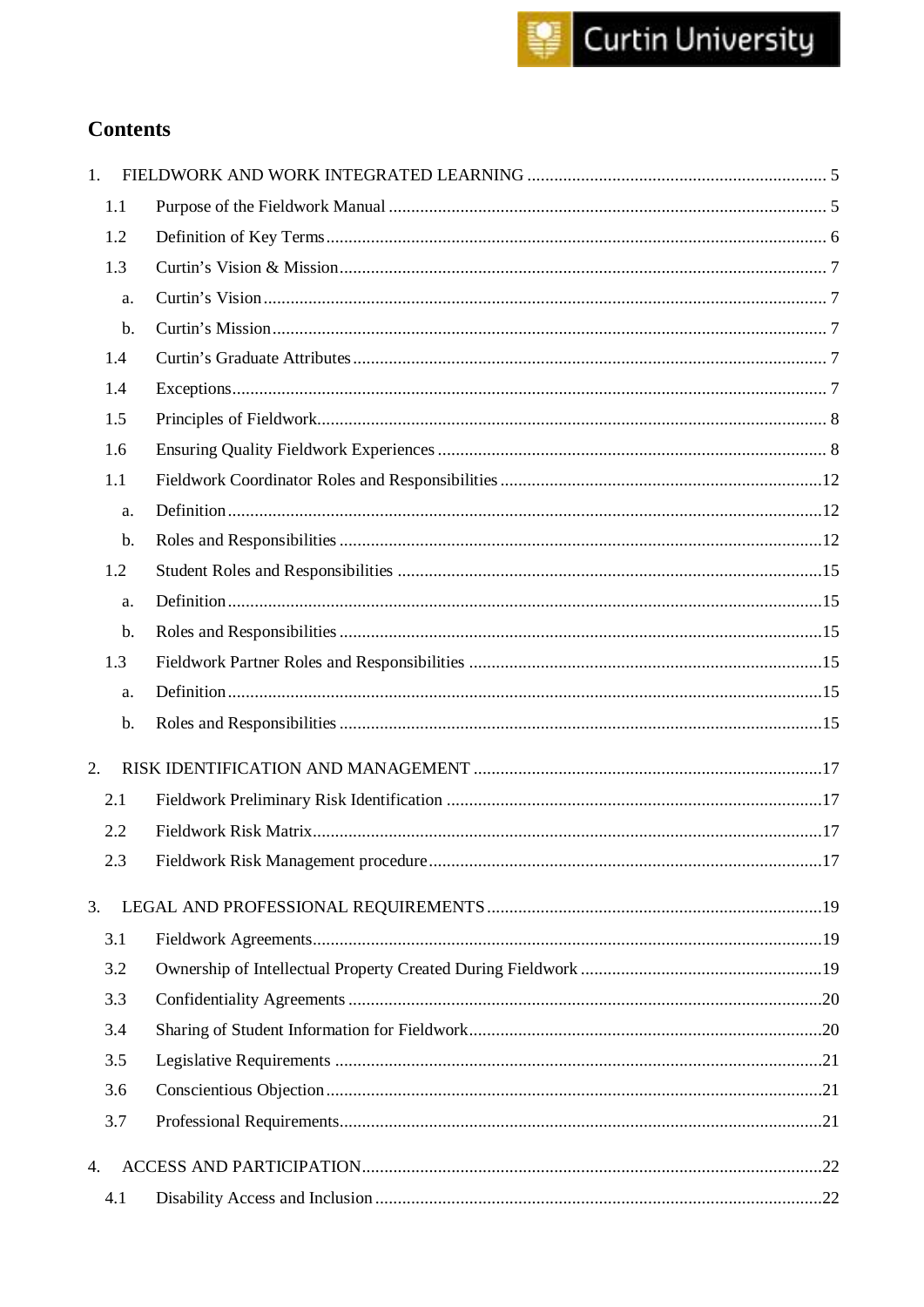## Curtin University

|    | 4.2            |                                                                             |     |
|----|----------------|-----------------------------------------------------------------------------|-----|
|    | 4.3            |                                                                             |     |
| 5. |                |                                                                             |     |
|    | 5.1            |                                                                             |     |
|    | 5.2            |                                                                             |     |
|    | 5.3            |                                                                             |     |
|    |                |                                                                             |     |
| 6. |                |                                                                             |     |
|    | 6.1            |                                                                             |     |
|    | 6.2            |                                                                             |     |
|    | 6.3            |                                                                             |     |
|    | 6.4            |                                                                             |     |
|    | 6.5            |                                                                             |     |
|    | a.             |                                                                             |     |
|    | $b$ .          |                                                                             |     |
| 7. |                |                                                                             |     |
|    | 7.1            |                                                                             |     |
|    | 7.2            |                                                                             |     |
|    | 7.3            |                                                                             |     |
|    | 7.4            |                                                                             |     |
| 8. |                |                                                                             |     |
|    |                |                                                                             |     |
|    | 8.1            |                                                                             | .32 |
|    | a.             |                                                                             |     |
|    | b.             | Pre-requisites for Entry to Commence and Continue in Curricular Fieldwork32 |     |
|    | 8.2            |                                                                             |     |
|    | 8.3            |                                                                             |     |
|    | a.             |                                                                             |     |
|    | b.             |                                                                             |     |
|    | $\mathbf{C}$ . |                                                                             |     |
|    | 8.4            |                                                                             |     |
|    | 8.5            |                                                                             |     |
| 9. |                |                                                                             |     |
|    | 9.1            |                                                                             |     |
|    | a.             |                                                                             |     |
|    | b.             |                                                                             |     |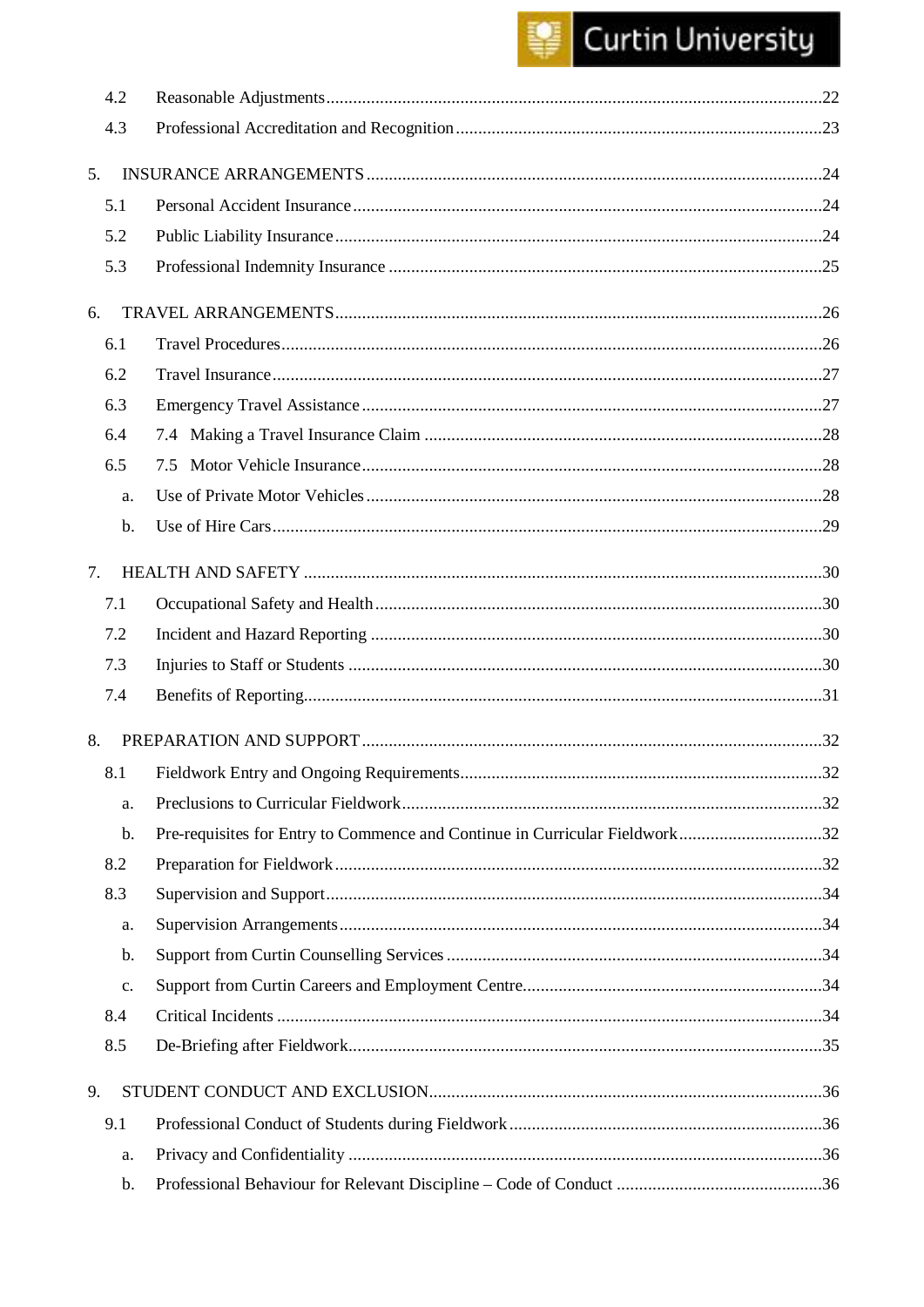## Curtin University

| c.   |                                                                           |
|------|---------------------------------------------------------------------------|
| 9.2  |                                                                           |
| a.   |                                                                           |
| b.   |                                                                           |
| c.   |                                                                           |
| d.   |                                                                           |
| e.   |                                                                           |
|      |                                                                           |
| 10.1 |                                                                           |
| 10.2 |                                                                           |
| a.   |                                                                           |
| b.   |                                                                           |
| c.   |                                                                           |
| d.   |                                                                           |
| e.   |                                                                           |
| f.   |                                                                           |
| g.   |                                                                           |
|      |                                                                           |
| 11.1 |                                                                           |
| 11.2 |                                                                           |
|      |                                                                           |
|      |                                                                           |
| 13.1 |                                                                           |
| 13.2 |                                                                           |
| 13.3 |                                                                           |
| 13.4 | APPENDIX 4: Fieldwork Preparation Checklist for Fieldwork Coordinators 57 |
|      |                                                                           |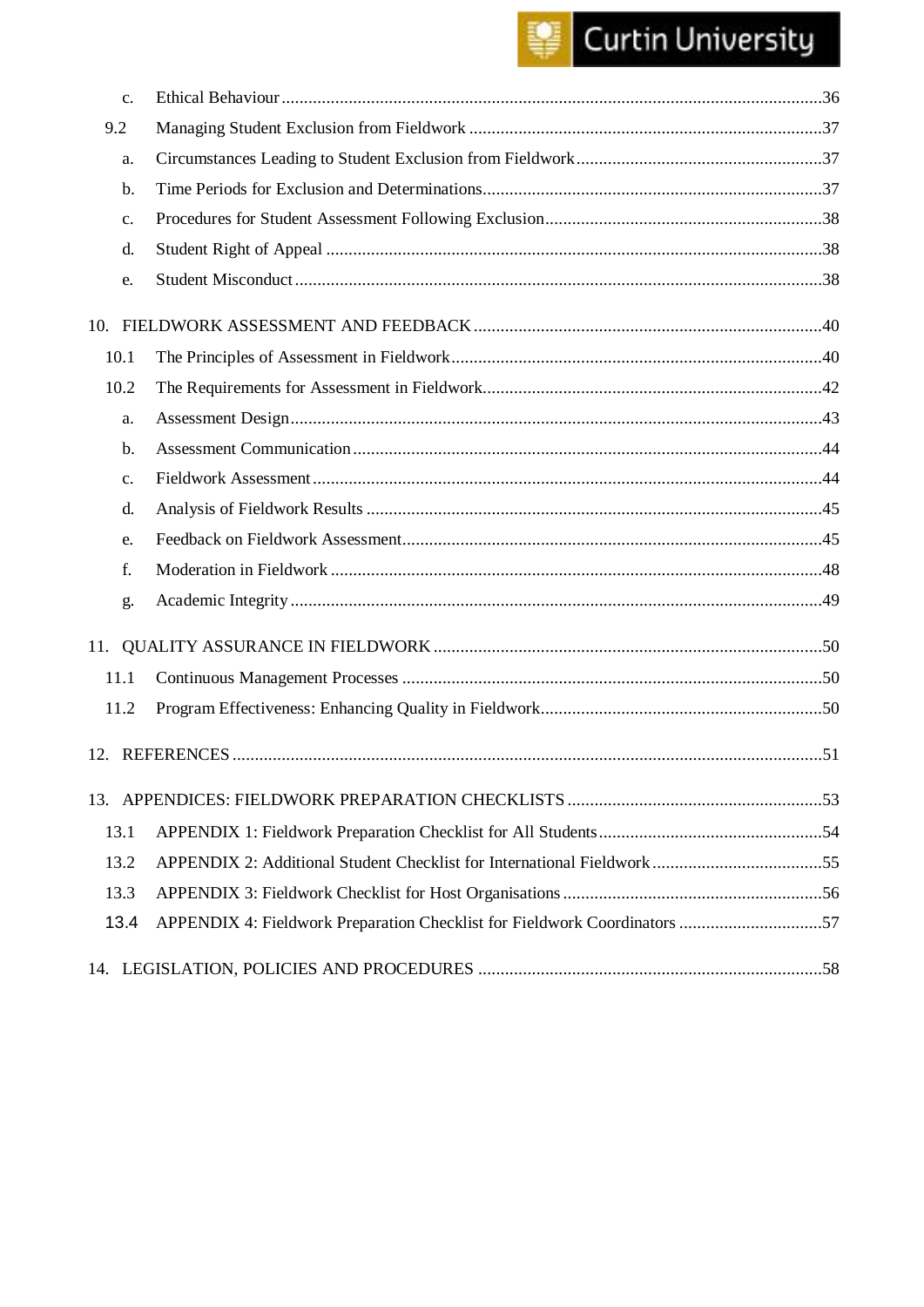

#### **Acknowledgment**

*The Work Integrated Learning (WIL) Strategic Project Team would like to acknowledge the collaborative efforts of Curtin staff from a variety of areas across the University, whose input into this revised version of the Fieldwork Manual ensured that the interests of all stakeholders were considered. Special thanks to Risk Management; Legal and Compliance; Health, Safety and Emergency Management; and the Fieldwork Manual Working Party members.*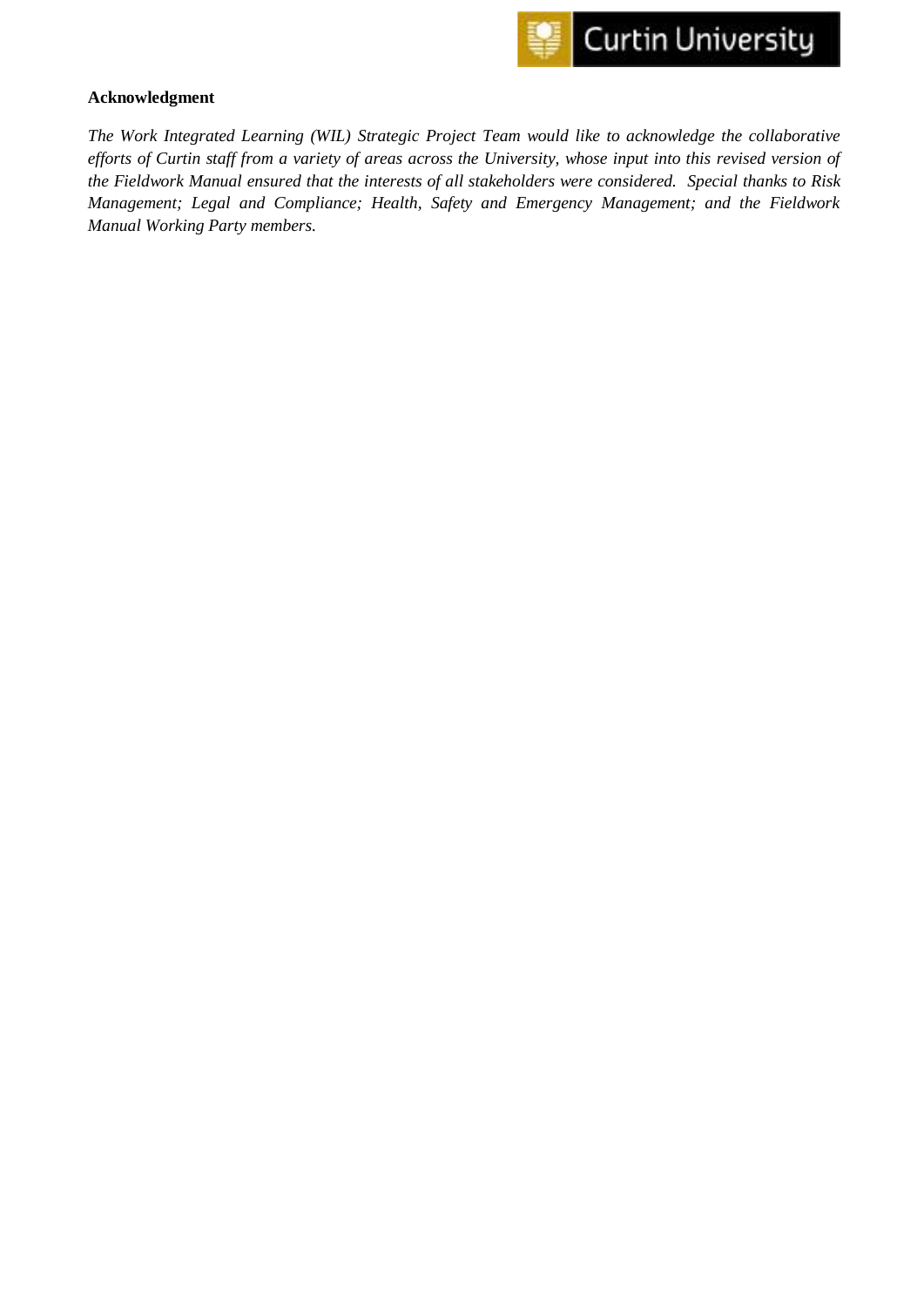

## <span id="page-5-0"></span>**1. FIELDWORK AND WORK INTEGRATED LEARNING**

Curtin values authentic learning and is committed to developing graduate capabilities through embedding work integrated learning (WIL) in all courses. WIL supports the provision of authentic learning in a variety of settings, within curricula and co-curricular programs which enable students to develop and maximise their graduate employability. WIL supports the University's endeavour to strengthen students' capacity to develop work ready skills through an aligned curriculum where the development of Curtin's Graduate Capabilities is scaffolded across courses. Fieldwork provides students with authentic work integrated learning.

Fieldwork allows students to learn through direct implementation of their professional roles in real workplace settings. Fieldwork includes any approved practical work, teaching, study or research activity, usually conducted outside the normal place of University business. Fieldwork may be an integral part of a course (curricular) or a co-curricular activity organised by the university. Fieldwork includes but is not limited to clinical or practical work placements or activities; participation in laboratories; plant visits; industrial premises or site visits; practicums; study tours; field trips; work experience; service industry placements; isolated and remote fieldwork camps and/or excursions and international field trips/placements. Fieldwork does not include activities that have not been approved through the University, such as voluntary and leisure activities, paid employment or unpaid work experience, and site visits that are not part of an award course.

Established partnerships and flexible arrangements with industry enable the development of professional practice to be embedded within industry, promoting reciprocal and mutually beneficial outcomes. For some courses, fieldwork is a professional requirement and some professional accreditation bodies require students to complete a period of approved professional practice experience in their related industry. This requirement may occur within or outside the formal study periods.

#### <span id="page-5-1"></span>**1.1 Purpose of the Fieldwork Manual**

This document is for students, staff and Fieldwork Partners/Host Organisations to guide the quality of fieldwork, ensure policy compliance and manage risk. It replaces the Fieldwork Education Manual published in January 2012. This document supports [Fieldwork Education Policy and Procedures](http://policies.curtin.edu.au/findapolicy/) (currently under review) and [Work Integrated Learning Guidelines](https://ctl.curtin.edu.au/wil/local/docs/secure_docs/wil_guidelines.pdf) which describe Curtin's institutional framework for WIL. Please check the Curtin [Find a policy website f](http://policies.curtin.edu.au/findapolicy/)or revisions to the Fieldwork Policy and other policies referred to in this manual.

The document will facilitate a consistent approach to:

- establishing sustainable partnerships with Host Organisations;
- managing fieldwork and ensuring quality student experiences and outcomes;
- managing risk and compliance.

Each academic area is responsible for preparing, maintaining and providing clear guidelines to students, staff and Fieldwork Partners.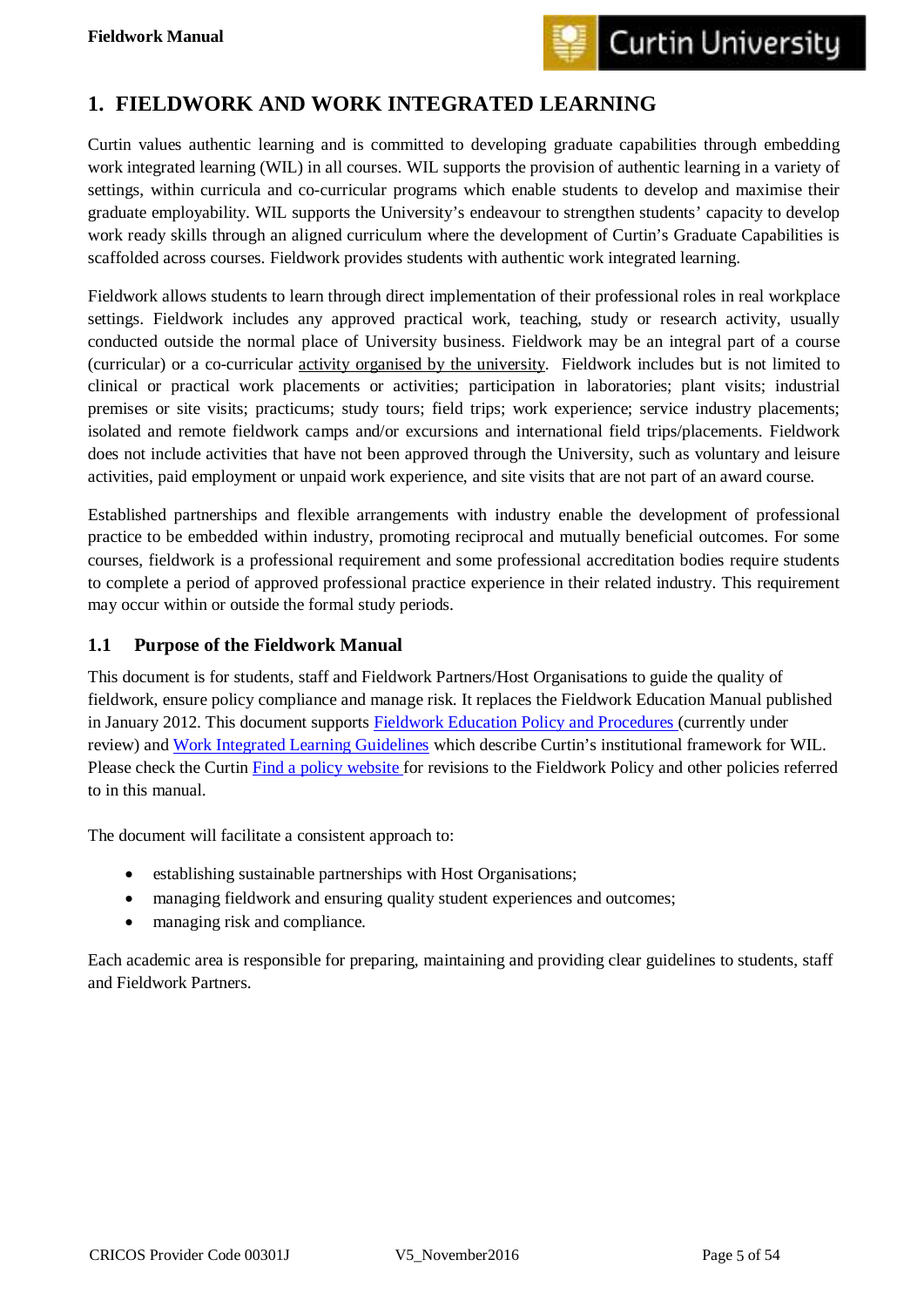

## <span id="page-6-0"></span>**1.2 Definition of Key Terms**

| Academic or<br><b>Teaching Area</b>              | Any teaching, research or service area at Curtin e.g. Faculty, School, Department or Centre                                                                                                                                                                                                                                                                                                                                                                                                                                                                                                                                                                                                                                                                                                                                                                                               |
|--------------------------------------------------|-------------------------------------------------------------------------------------------------------------------------------------------------------------------------------------------------------------------------------------------------------------------------------------------------------------------------------------------------------------------------------------------------------------------------------------------------------------------------------------------------------------------------------------------------------------------------------------------------------------------------------------------------------------------------------------------------------------------------------------------------------------------------------------------------------------------------------------------------------------------------------------------|
| <b>Award Course</b>                              | A structured combination of units approved by the University Academic Board which when<br>completed qualifies the student for an award from Curtin University.                                                                                                                                                                                                                                                                                                                                                                                                                                                                                                                                                                                                                                                                                                                            |
| <b>Curtin Fieldwork</b><br>Coordinator(FC)       | Fieldwork Coordinators (FCs) are staff members responsible for the management and<br>coordination of a fieldwork program which supports high quality student learning experiences.                                                                                                                                                                                                                                                                                                                                                                                                                                                                                                                                                                                                                                                                                                        |
| Fieldwork                                        | Any approved practical work, teaching, study or research activity, usually conducted outside the<br>normal place of University business. Fieldwork may be an integral part of a course (curricular)<br>or a co-curricular activity organised by the university. Fieldwork includes but is not limited to<br>clinical or practical work placements or activities; participation in laboratories; plant visits;<br>industrial premises or site visits; practicums; study tours; field trips; work experience; service<br>industry placements; isolated and remote fieldwork camps and/or excursions and international<br>field trips/placements. Fieldwork does not include activities that have not been approved<br>through the University, such as voluntary and leisure activities, paid employment or unpaid<br>work experience, and site visits that are not part of an award course. |
| Fieldwork<br>Preparation                         | Preparation for fieldwork which provides students with essential information on procedures,<br>expectations and requirements to undertake fieldwork activities.                                                                                                                                                                                                                                                                                                                                                                                                                                                                                                                                                                                                                                                                                                                           |
| <b>Fieldwork Partner</b>                         | A Host Organisation that provides structured and supervised practical experience for students.                                                                                                                                                                                                                                                                                                                                                                                                                                                                                                                                                                                                                                                                                                                                                                                            |
| <b>Fieldwork Partner</b><br>Supervisor           | The contact person in the Host Organisation who is responsible for mentoring and supervising<br>students and providing feedback on their performance.                                                                                                                                                                                                                                                                                                                                                                                                                                                                                                                                                                                                                                                                                                                                     |
| International<br><b>Fieldwork Activity</b>       | Any fieldwork activity that takes place outside Australia.                                                                                                                                                                                                                                                                                                                                                                                                                                                                                                                                                                                                                                                                                                                                                                                                                                |
| <b>Isolated, Regional</b><br>or Remote Locations | A location separated by time or significant distance from essential emergency and required<br>services such that the location presents a significant increase in risk.                                                                                                                                                                                                                                                                                                                                                                                                                                                                                                                                                                                                                                                                                                                    |
| Reasonable<br>Adjustment                         | The Disability Standards for Education 2005 defines a 'reasonable adjustment' as a measure or<br>action taken to assist a student with a disability to participate in education and training on the<br>same basis as other students, that:<br>balances the interests of all parties, however the interests of the student are a very<br>٠<br>significant consideration<br>maintains the academic integrity of the course/program/assessment<br>٠<br>must be made within a reasonable time.                                                                                                                                                                                                                                                                                                                                                                                                |
| Student                                          | A person who is enrolled in, a unit, course or program of study approved by Curtin, and which<br>leads to, or is capable of leading to, an academic award of the University.                                                                                                                                                                                                                                                                                                                                                                                                                                                                                                                                                                                                                                                                                                              |
| <b>Work Integrated</b><br>Learning               | An umbrella term used for a range of approaches and strategies that integrate theory with the<br>practice of work within a purposefully designed curriculum and through specifically designed<br>co-curricular programs where students' graduate capabilities are enhanced through work<br>experience opportunities (Patrick, Peach, Pocknee, Webb, Fletcher, & Pretto (2008).                                                                                                                                                                                                                                                                                                                                                                                                                                                                                                            |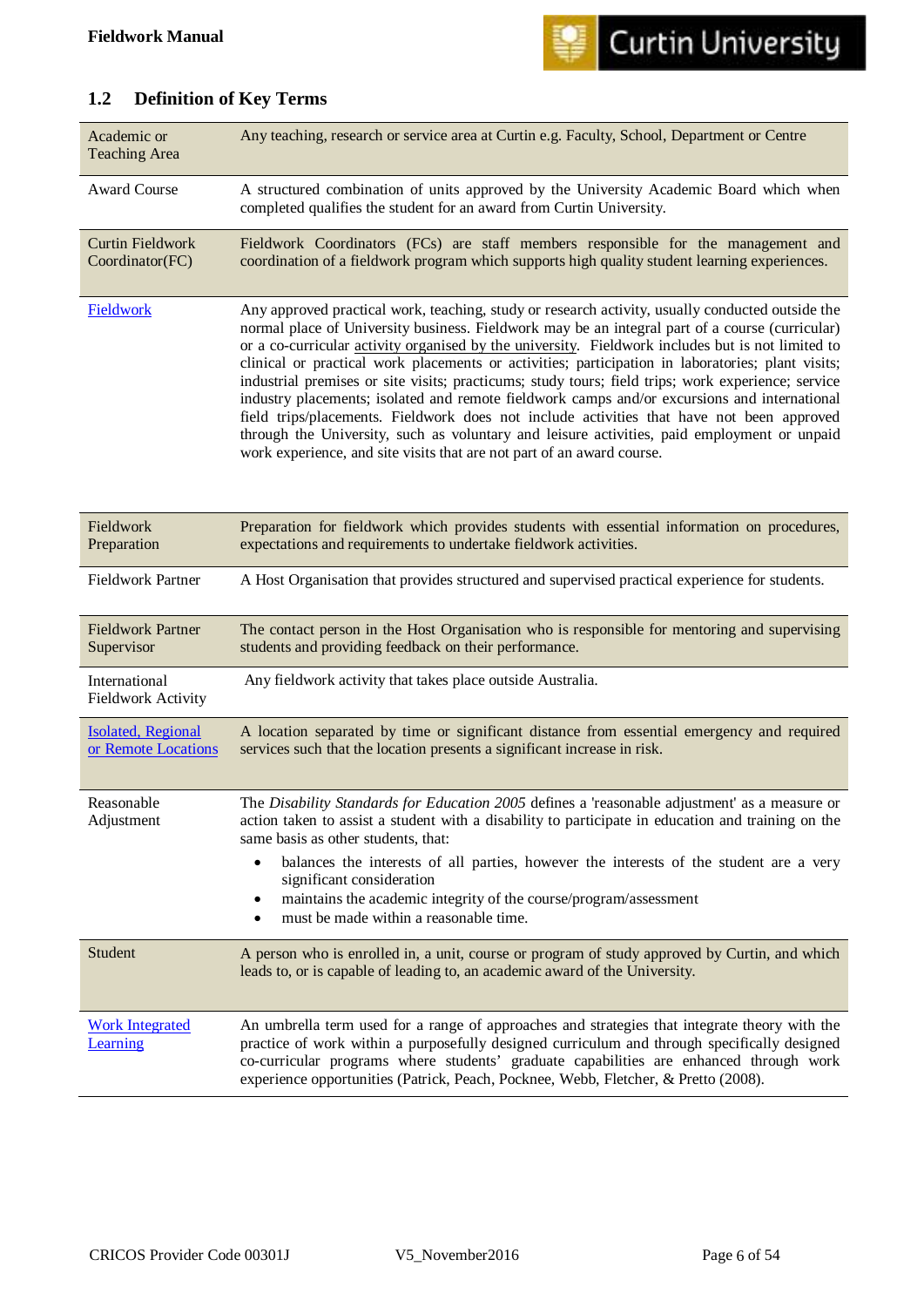

#### <span id="page-7-0"></span>**1.3 Curtin's Vision & Mission**

#### <span id="page-7-1"></span>**a. Curtin's Vision**

To be a recognised international leader in research and education.

Curtin will be a beacon for positive change, embracing the challenges and opportunities of our times to advance understanding and change lives for the better.

We will provide richly interactive and personalised learning experiences for our students, equipping them with leadership skills for the future and valuing them as partners in education and research – and as long-term influencers of change within society.

Through high impact research in areas of strategic importance, we will deliver outcomes of significant value to our communities locally, nationally and globally.

#### <span id="page-7-2"></span>**b. Curtin's Mission**

To change minds, lives and the world through leadership, innovation and excellence in teaching and research.

#### <span id="page-7-3"></span>**1.4 Curtin's Graduate Attributes**

Fieldwork enriches student learning experiences and contributes to the development and practice of [Curtin](http://ctl.curtin.edu.au/teaching_learning_practice/graduate_capabilities.cfm)  **[Graduate Attributes:](http://ctl.curtin.edu.au/teaching_learning_practice/graduate_capabilities.cfm)** 

- 1. **Apply discipline knowledge, principles and concepts;**
- 2. **Think critically, creatively and reflectively;**
- 3. **a** Access, evaluate and synthesise information;
- 4. Communicate effectively;
- 5. Use technologies appropriately;
- 6.  $\odot$  Utilise lifelong learning skills;
- 7. **a** Recognise and apply international perspectives;
- 8. Demonstrate intercultural awareness and understanding; and
- 9. **Com** Apply professional skills.

#### <span id="page-7-4"></span>**1.4 Exceptions**

The policies and procedures in this manual relate to fieldwork activities that form part of an award course, and co-curricular activities facilitated or initiated by the university.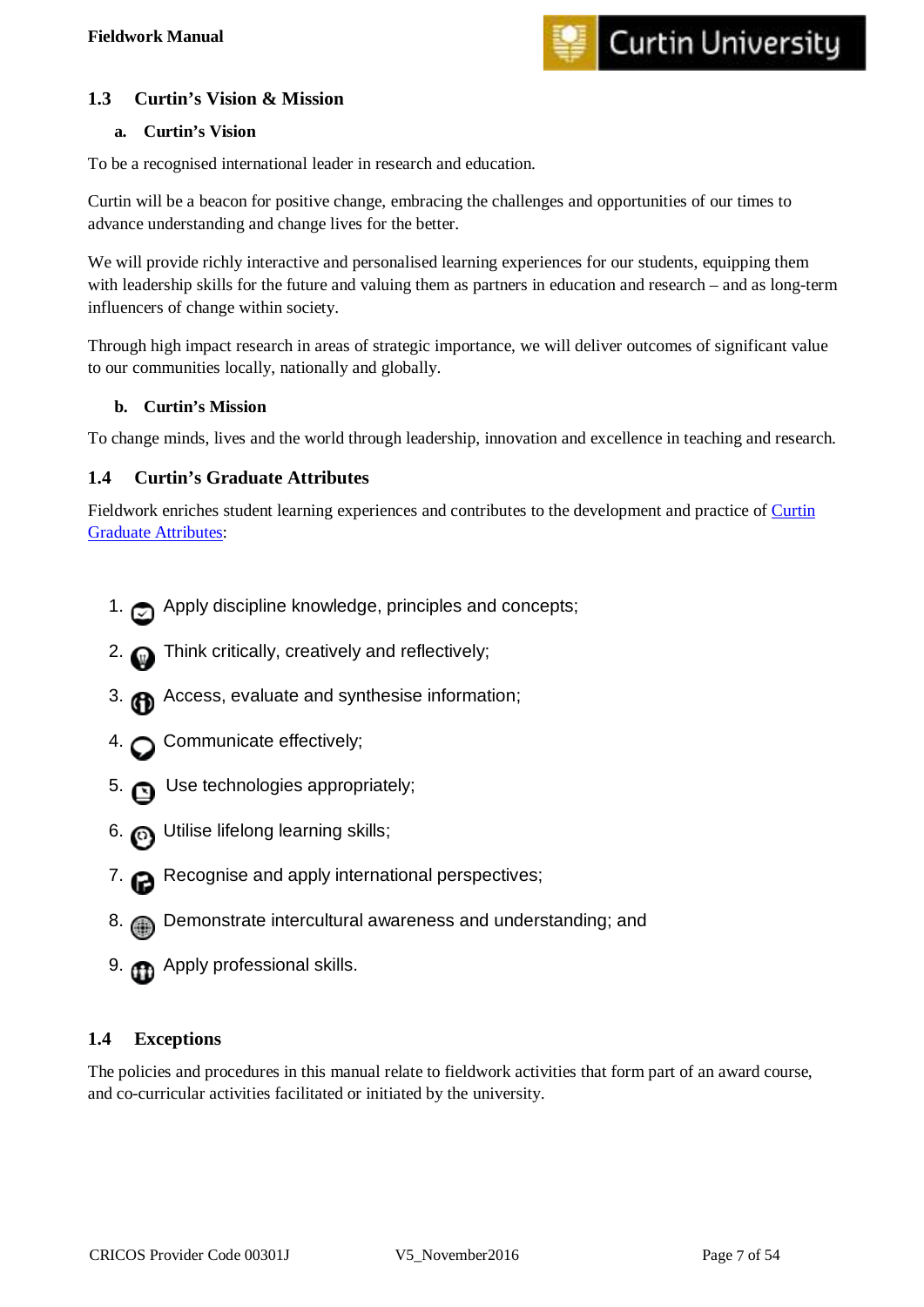

#### <span id="page-8-0"></span>**1.5 Principles of Fieldwork**

Curtin University endorses the following principles of fieldwork:

- 1. Fieldwork activities are incorporated into the curriculum as a practical, integrated learning activity to enhance student achievement of the graduate attributes and employability skills.
- 2. Students and staff are advised of their responsibilities and relevant Curtin policies and procedures to minimise risks to health, safety and welfare of all stakeholders involved in fieldwork.
- 3. Students and staff must participate in required planning, orientation and preparation activities and agree to adhere to all University and Fieldwork Partner's/Host Organisation's workplace policies and procedures relating to fieldwork activities.
- 4. Students and staff have a responsibility to work safely in the field, taking reasonable care and practical steps to protect their own health and safety in the field, and that of any other people at the fieldwork location.
- 5. Staff involved in coordinating, supervising and assessing students undertaking fieldwork are provided with appropriate support and resources.
- 6. Fieldwork Agreements, which outline the roles and responsibilities of all parties, are negotiated with Fieldwork Partners/Host Organisations.
- 7. Students are informed at the outset of the course of the fieldwork requirements, including when it is necessary for the student to find a suitable fieldwork placement and the costs associated with the placement. Course requirements will be stated in the Curtin Courses Handbook and in unit outlines.

#### <span id="page-8-1"></span>**1.6 Ensuring Quality Fieldwork Experiences**

To ensure that students and staff reap maximum benefit from their fieldwork experience, Curtin University has developed processes that ensure consistent governance of fieldwork activities and quality learning outcomes applicable to fieldwork.

The flowcharts below identify tasks to be completed and the order in which they should be undertaken when organising either course-related/curricular fieldwork (Figure 1) or co-curricular fieldwork, such as unpaid work experience, for students (Figure 2). Staff undertaking fieldwork should refer to Figure 3.

Curtin University must comply with the Australian Qualifications Framework and the Higher Education Standards Framework to ensure quality learning outcomes for students undertaking fieldwork, as outlined in the [Course Approval and Quality Manual.](http://policies.curtin.edu.au/findapolicy/docs/Course_Approval_and_Quality_Manual.pdf)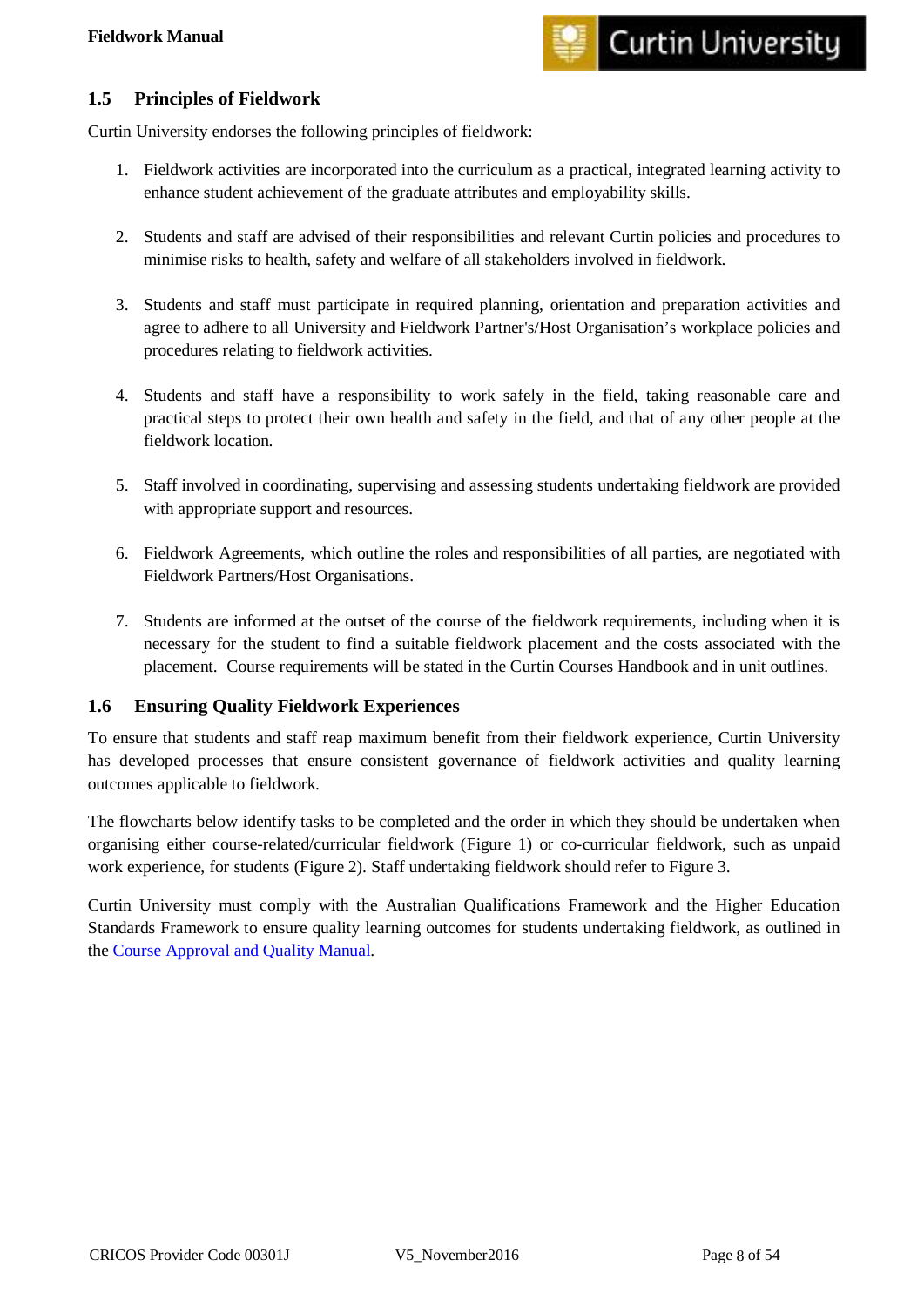#### **CURRICULAR FIELDWORK**



Figure 1: Flowchart showing tasks to be completed when organising curricular fieldwork for students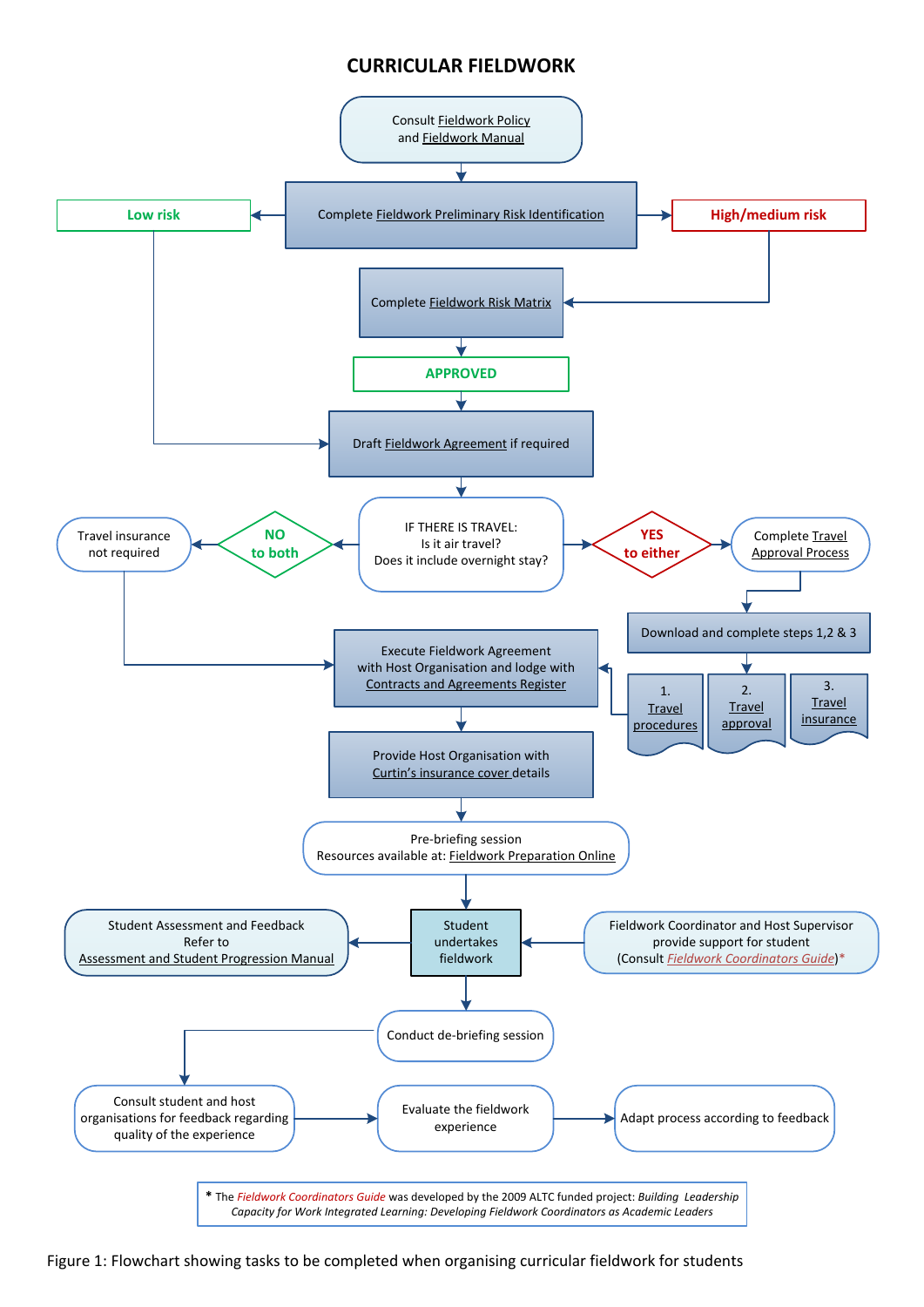#### **CO-CURRICULAR FIELDWORK**



Figure 2: Flowchart showing tasks to be completed when organising co-curricular fieldwork for students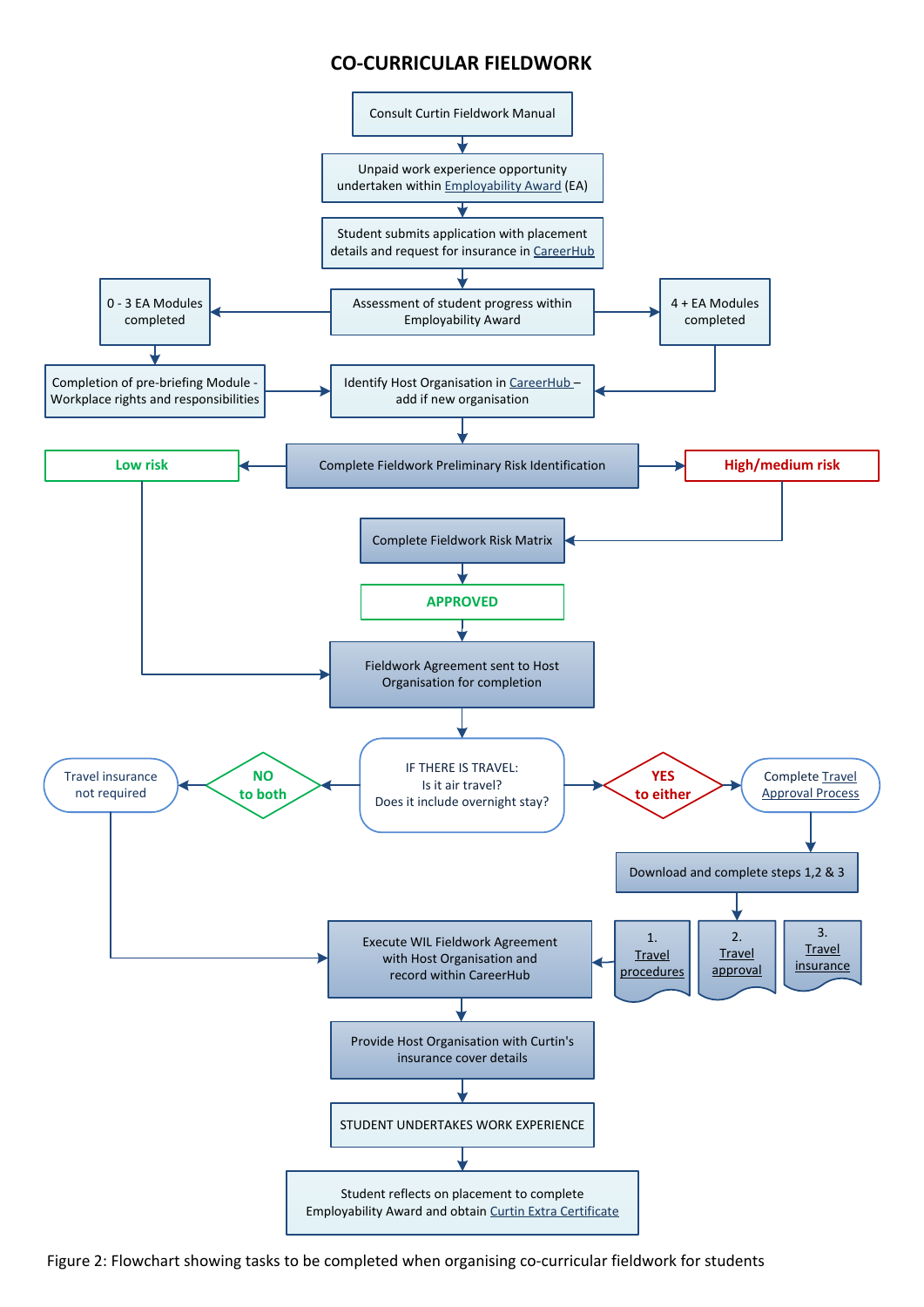#### **STAFF FIELDWORK**

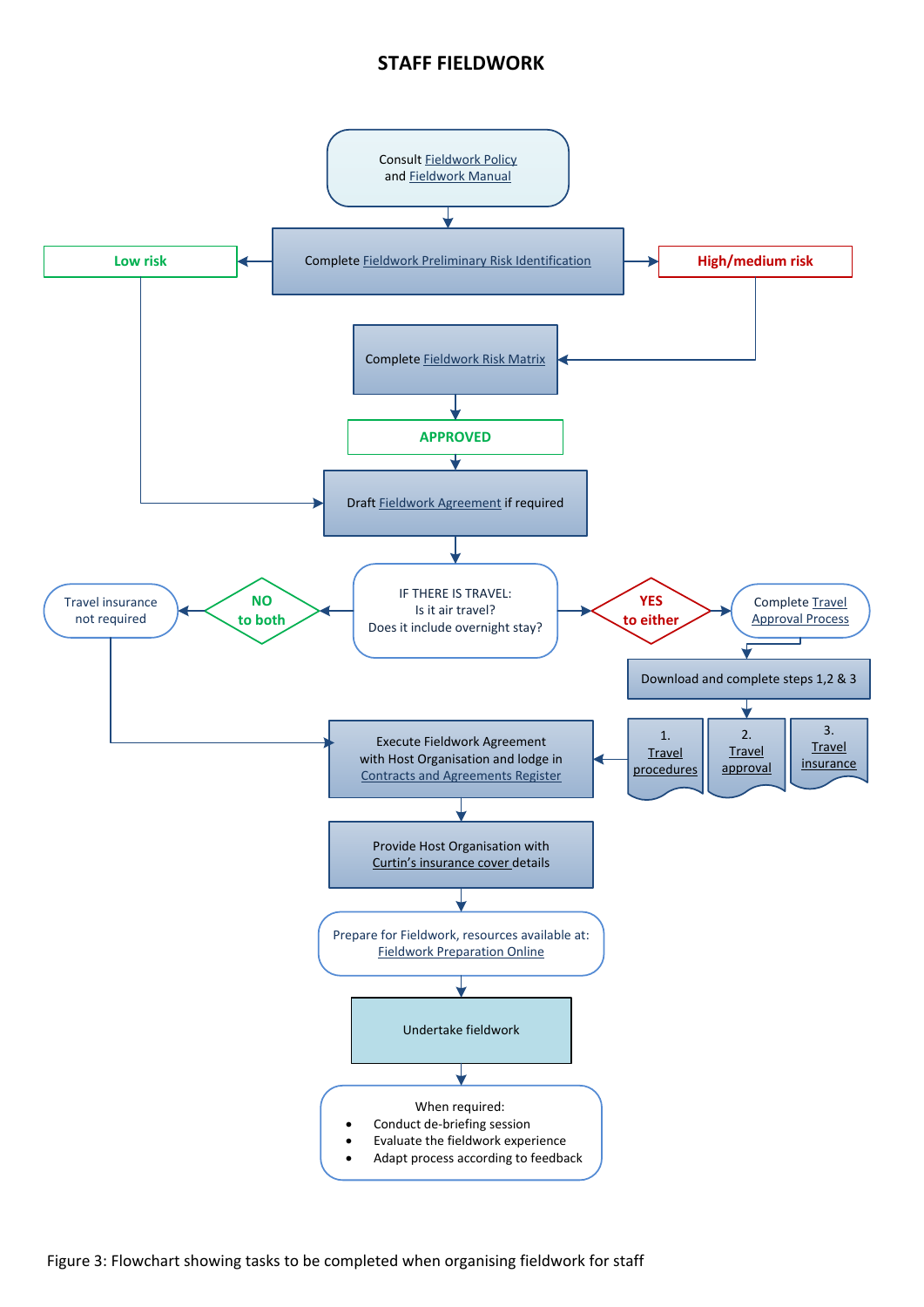

## **2. ROLES AND RESPONSIBILITIES**

It is important for all fieldwork activities that the roles and responsibilities of Curtin University staff (Fieldwork Coordinators), students and Fieldwork Partners are clearly outlined. The role statements below have been adapted from the Final Report of the Office for Learning and Teaching project: *Leading fieldwork: academic leadership for fieldwork coordinators* (Jones, Ladyshewsky, Smith, Trede, Flavell, & Chapman, 2012).

#### <span id="page-12-0"></span>**1.1 Fieldwork Coordinator Roles and Responsibilities**

#### <span id="page-12-1"></span>**a. Definition**

Fieldwork Coordinators are staff members responsible for the management and coordination of a fieldwork learning program which supports high quality student learning experiences. An important element of fieldwork coordination is fostering productive and reciprocal partnerships between fieldwork learning partners, the University and students. Fieldwork Coordinators ensure that all fieldwork participants (student, mentors, Fieldwork Partners, supervisors, and other staff members) are adequately qualified, trained, inducted and supervised to undertake the proposed fieldwork.

#### <span id="page-12-2"></span>**b. Roles and Responsibilities**

Develop fieldwork curricula and resources that reflect a command of the field

- Provide leadership in fieldwork development, curriculum design, implementation, and evaluation
- Foster innovative fieldwork delivery approaches and creative ways of engaging and working with stakeholders
- Develop and maintain scholarly, evidence based approaches to fieldwork program design in order to:
- Engage, influence, inspire and motivate students to learn in a fieldwork setting;
- Ensure best practice in teaching, learning and assessment in fieldwork
- Prepare students to achieve Curtin's graduate attributes and workforce readiness through Curtin's Triple-i curriculum;
- Critically evaluate teaching, learning and assessment practice in fieldwork
- Ensure fieldwork program is contemporary and appropriate for the student

#### Deliver effective fieldwork programs

- Manage the risks associated with fieldwork programs for students, fieldwork partners, University and clients including:
	- o Student engagement with learning opportunities in a fieldwork setting;
	- o Health, safety and environment;
	- o Values, ethics and institutional reputation;
	- o Fieldwork program continuity;
	- o Quality of fieldwork program;
	- o Financial aspect;
	- $\circ$  Compliance, legal & statutory requirements (including police clearances, Working with Children checks, immunisation requirements etc.);
	- o Maintain academic integrity in fieldwork assessment.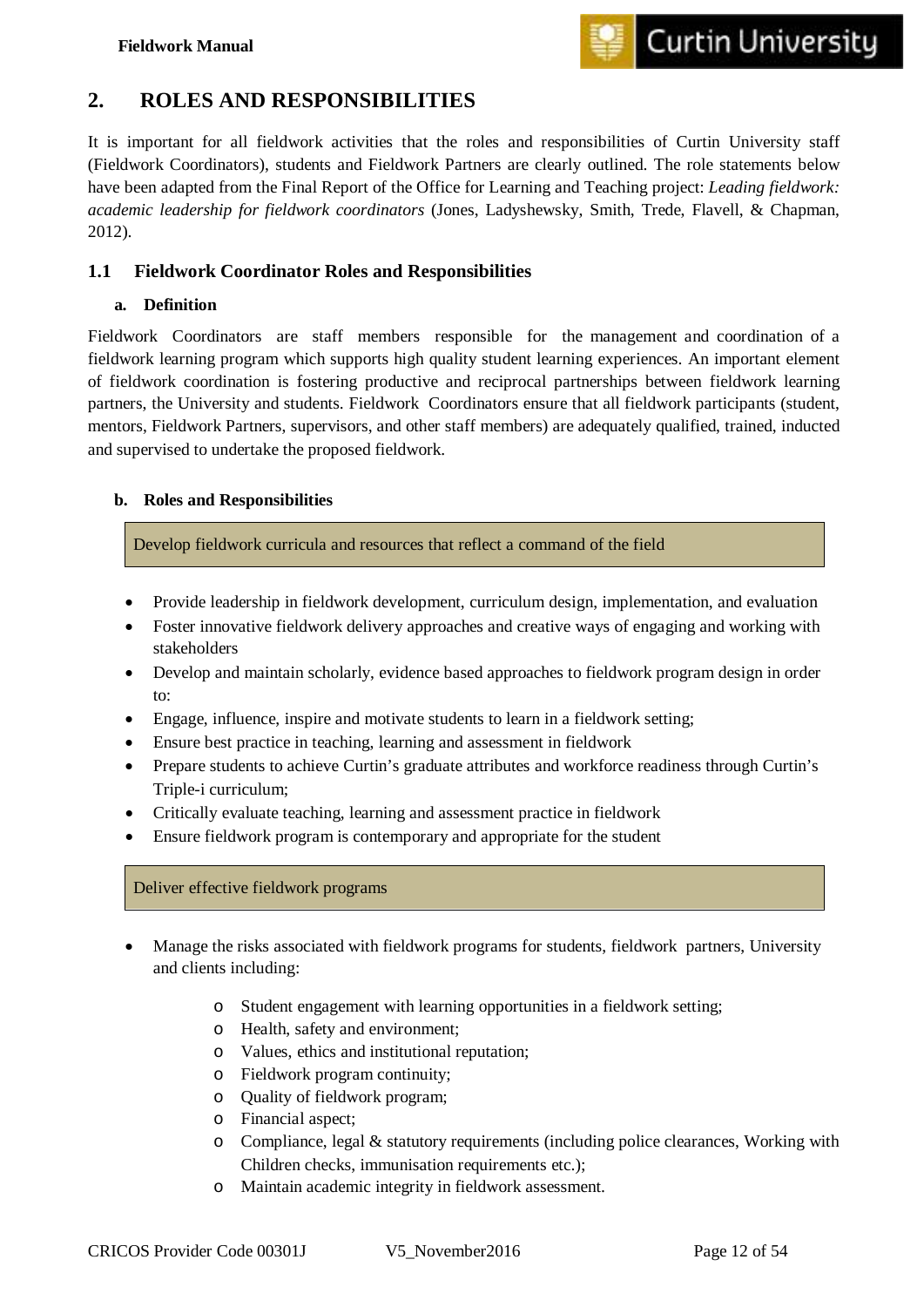#### **Fieldwork Manual**

## **Curtin University**

- Plan fieldwork experiences required to meet unit and/or course learning outcomes
- Ensure equitable alternatives of the required fieldwork experiences are available for each student
- Ensure students and supervisors are adequately prepared for the fieldwork activity
- Collaborate with other team members and relevant professional staff in the day-to- day management of fieldwork matters such as timetabling, organisation of fieldwork and the allocation and matching of appropriate fieldwork activities and placements
- Monitor fieldwork activities and performance to ensure desired learning outcomes are addressed
- Communicate effectively with fieldwork educators, partners and students to provide support for fieldwork activities
- Manage issues that arise during fieldwork placements
- Evaluate strengths and weaknesses of placements to ensure ongoing quality improvement. Ensure fieldwork experiences are inclusive for students and cater to student diversity by making reasonable adjustments
- Ensure fieldwork stakeholders are aware of their responsibilities in fieldwork
- Represent fieldwork at relevant meetings of the Faculty/School and provide relevant documentation as required
- Ensure fieldwork related information in the Courses Handbook is current
- Liaise with other Schools and relevant faculties on fieldwork course development and reviews in conjunction with the Dean Teaching and Learning
- Ensure that Fieldwork Partners provide 'reasonable adjustments' for students with disabilities and comply with the requirements of Curtin's Disability Access and Inclusion Plan and relevant legislation.
- Ensure that Fieldwork Partners are aware of learning outcomes, assessment requirements, fieldwork expectations and scope of practice specific to the student's unit of study.

#### Manage the quality of fieldwork programs

- Effectively manage communication with internal and external fieldwork stakeholders
- Ensure quality of teaching and learning in the fieldwork program
- Identify and implement appropriate performance outcomes of the fieldwork program
- Ensure fieldwork assessments are designed so that they are clearly linked to the intended learning outcomes.
- Monitor all factors of teaching and learning in fieldwork for quality including:
	- o Moderation of fieldwork assessment design, standards and quality
	- o The regular review of assessments including their frequency, style, grade profile and student success rates
	- o Maintain a record of moderation of results and processes used

Provide professional development for fieldwork partners to enhance student learning

- Identify and implement strategies to address fieldwork development needs for students, academic staff and industry partners
- Develop strategies for capacity building in Fieldwork Partner development programs
- Provide training, orientation and induction for mentors and supervisors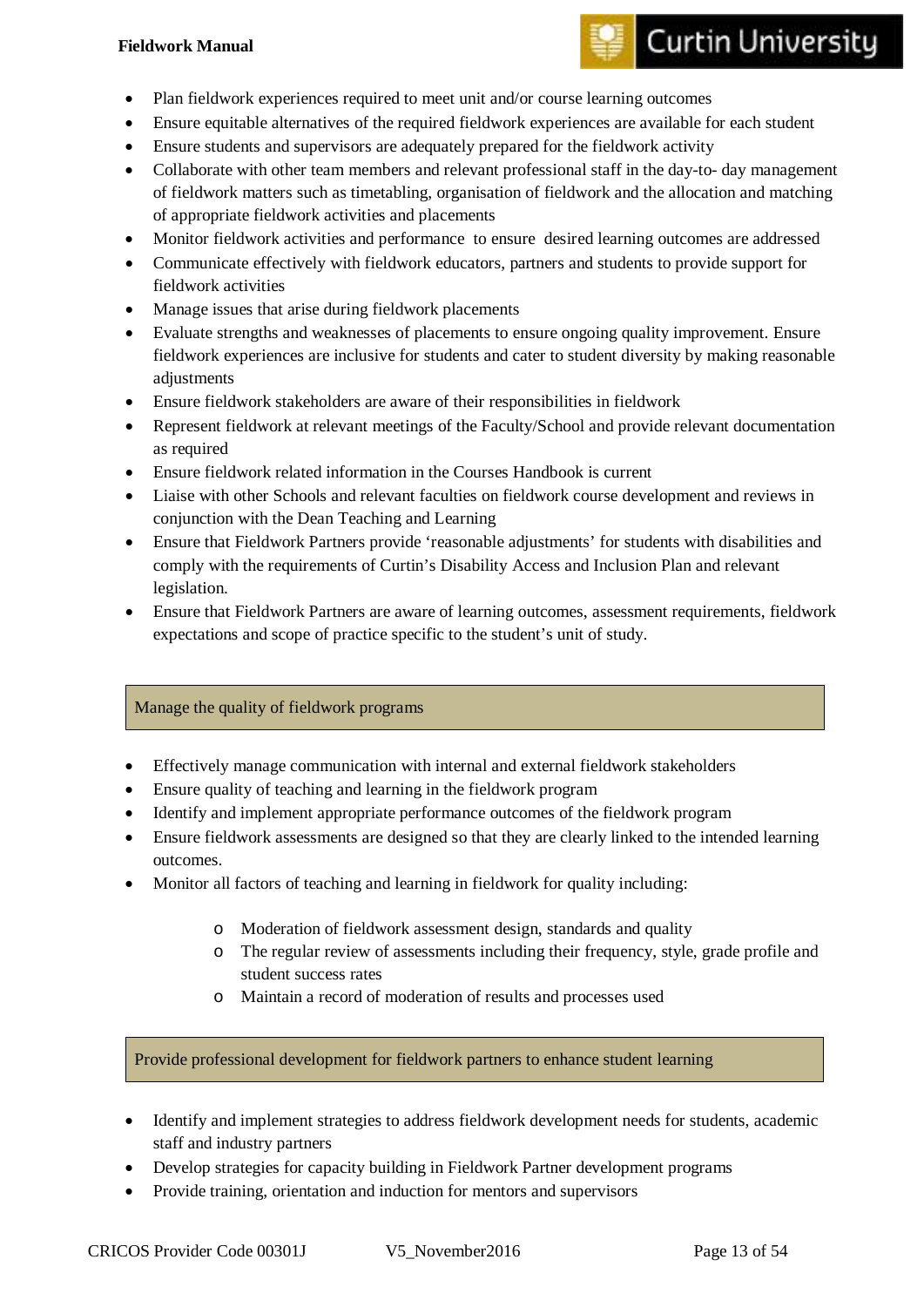#### **Fieldwork Manual**

- **Curtin University**
- In collaboration with partners, develop and provide high-quality supporting materials for fieldwork
- Develop and implement processes to be followed in the event of poor performance by students or industry partners

Create and sustain fieldwork partnerships learning

- Liaise with relevant professional, industry and community bodies with respect to the fieldwork program
- Identify and manage key fieldwork partnership relationships
- Develop an internal and external networking approach and strategy for their role as a Fieldwork Coordinator
- Facilitate strong industry partnerships through community engagement
- Sustain existing partnerships through mutually beneficial arrangements
- Project the growth of fieldwork and develop new networks in the related discipline locally, nationally and internationally
- Promote fieldwork programs through presentations, promotional material and events
- Involve fieldwork stakeholders in the design, implementation and evaluation of fieldwork programs
- Collaborate with fieldwork stakeholders to develop fieldwork innovations and formulate solutions to complex fieldwork issues.

Oversee relevant governance of Fieldwork

- Identify risks through conducting a [Risk Assessment](https://ctl.curtin.edu.au/wil/fieldwork-forms/index.cfm)
- Negotiate the [Fieldwork Agreement](https://ctl.curtin.edu.au/wil/fieldwork-forms/index.cfm)
- Enter the completed Fieldwork Agreement into the [Contracts and Agreements Register.](https://contracts.curtin.edu.au/contracts/search.cfm)
- Ensure students adhere to relevant Curtin Policies, including Curtin's [Fieldwork Policy](http://policies.curtin.edu.au/findapolicy/docs/Fieldwork_Policy.pdf) and [Fieldwork Procedures](http://policies.curtin.edu.au/findapolicy/docs/Fieldwork_Procedures.pdf) and [Travel Procedures for Students](https://policies.curtin.edu.au/findapolicy/docs/Travel_Procedures_for_Students.pdf)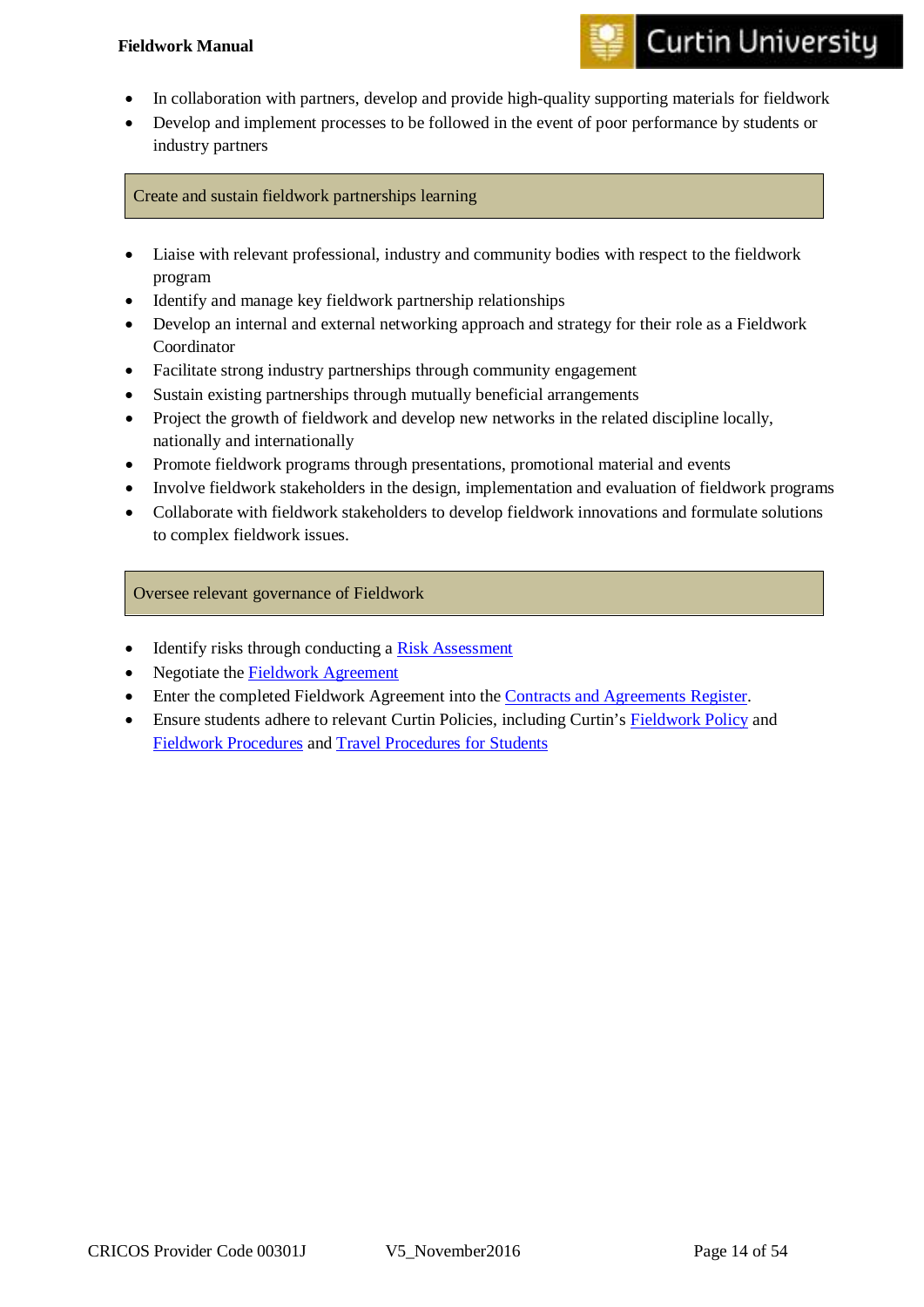#### <span id="page-15-0"></span>**1.2 Student Roles and Responsibilities**

#### <span id="page-15-1"></span>**a. Definition**

A student is defined as a person who is enrolled in a unit, course or program of study approved by Curtin, and which leads to, or is capable of leading to, an academic award of the University. Students are a key stakeholder in successful fieldwork partnerships, which facilitate opportunities for students to develop professional skills through authentic and real world learning relevant to each discipline.

#### <span id="page-15-2"></span>**b. Roles and Responsibilities**

During all fieldwork students are responsible for their professional conduct, as outlined in the Curtin Student Charter, and are expected to uphold Curtin's Core Values of Integrity, Respect, Courage, Excellence and Impact.

Students are responsible for ensuring their preparedness for fieldwork in accordance with the specific discipline-related expectations and codes for appropriate behaviour as outlined by their School and Faculty. This includes making relevant staff aware of any issues that might affect fieldwork – e.g. disability, medical condition, existing injury, workers compensation status, or other personal circumstances.

Students should be aware of learning outcomes, assessment requirements, fieldwork expectations and scope of practice specific to their unit of study. The Fieldwork Coordinators are available via email or telephone at any time during fieldwork, should the student require support.

#### <span id="page-15-3"></span>**1.3 Fieldwork Partner Roles and Responsibilities**

#### <span id="page-15-4"></span>**a. Definition**

The Fieldwork Partner is an organisation that provides structured and supervised practical experience for students for the purposes of enhancing their work readiness.

#### <span id="page-15-5"></span>**b. Roles and Responsibilities**

The complex nature of the Fieldwork Partner/Host Organisation's role includes support, education, guardian and administration of the student as shown in Figure 4 below (Winchester, Rowe, Mackaway and Winchester-Seto, 2012).

The Fieldwork Partner/Host Organisation completes a Fieldwork Agreement, negotiated with the Fieldwork Supervisor. The agreement outlines procedures in relation to access to the Fieldwork Partner's premises, course content, programs, assessment and student management procedures, supernumerary status of students, and legal and risk management procedures.

The Fieldwork Partner should nominate an appropriate individual/s to supervise, support and mentor the student while in the workplace, and advise the Fieldwork Coordinator who this person will be.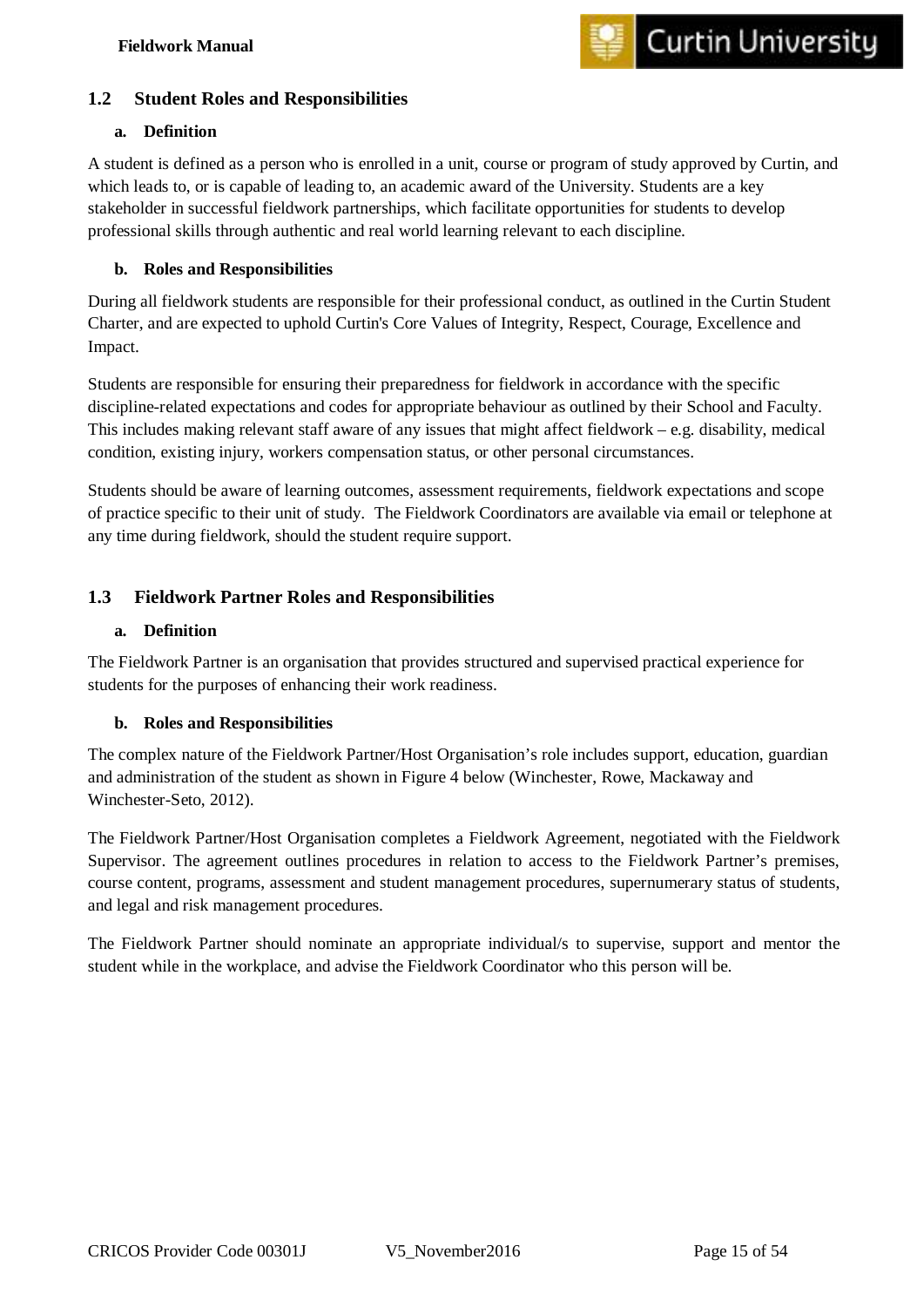

#### **Figure 4: Multiple aspects of the Fieldwork Partner's role**

This Fieldwork Partner Supervisor is required to:

- Ensure a collaborative learning experience for the student;
- Facilitate a student-centered approach to fieldwork;
- Provide a positive and constructive learning environment
- Provide feedback that facilitates learning;
- Guide the professional development of the student;
- Assign duties that provide a wide variety of experiences;
- Provide opportunities students to apply professional knowledge and skills;
- In consultation with the student, assess their performance in the workplace; Ensure a safe working environment for the student.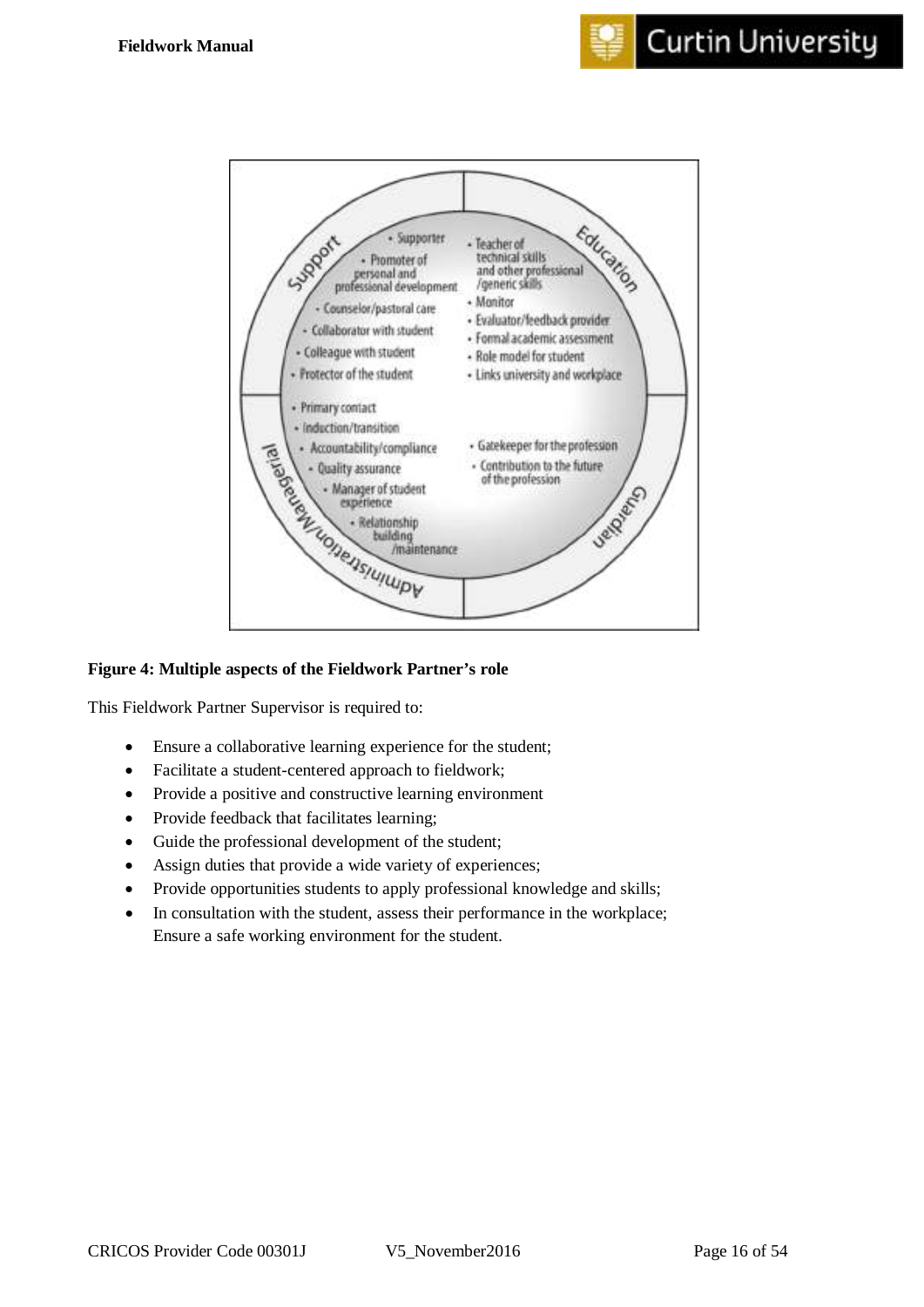## <span id="page-17-0"></span>**2. RISK IDENTIFICATION AND MANAGEMENT**

Institutional risk management of fieldwork requires analysis of activities and processes to minimise risk and maximise opportunities. Fieldwork administrative processes focus on operational risks. Developing clear and structured fieldwork processes allows practitioners to gather and analyse internal fieldwork data to enable ongoing review of operational risk management and risk mitigation plans.

#### <span id="page-17-1"></span>**2.1 Fieldwork Preliminary Risk Identification**

Curtin has a duty of care to ensure the safety of students undertaking fieldwork. A Risk Assessment needs to be conducted before placing a student with a Fieldwork Partner/Host Organisation and prior to completion of the Fieldwork Agreement negotiated between Curtin and the Fieldwork Partner.

The first step in rating the risk of a fieldwork placement is to complete the [Fieldwork Preliminary Risk](https://ctl.curtin.edu.au/wil/secure_docs/fwpri_web.pdf)  [Identification.](https://ctl.curtin.edu.au/wil/secure_docs/fwpri_web.pdf) This is a series of questions that need to be answered to gauge whether the initial rating of the fieldwork is low, medium or high risk. Provided that the fieldwork does not incorporate high risk activities, such as working in a hazardous or remote location, and covers off all mandatory requirements as listed, the fieldwork activity is rated as 'low risk', and safe for a student to undertake. The Risk Assessment process for a Low Risk activity is completed once the Fieldwork Preliminary Risk Identification form has been signed.

#### <span id="page-17-2"></span>**2.2 Fieldwork Risk Matrix**

The [Fieldwork Risk Matrix](https://ctl.curtin.edu.au/wil/fieldwork-forms/index.cfm) identifies issues that might impact on the safety of a student undertaking fieldwork, and suggests ways in which these risks may be controlled or mitigated to reduce the overall risk rating to an acceptable level and ensure the safety of students.

The Fieldwork Risk Matrix only needs to be completed for those activities or issues identified in the Preliminary Risk Identification as Medium or High Risk. If a broad range of risk categories in the Preliminary Risk Identification return a Medium or High Risk rating, then the whole Fieldwork Risk Matrix should be completed.

Fieldwork activities that are considered Medium or High Risk may be approved provided mitigation strategies are in place; however any activities that pose an Extreme risk will not be approved, regardless of mitigation or treatment strategies.

Staff and student queries related to the completion of risk forms can be directed to the appropriate [Health and](http://healthandsafety.curtin.edu.au/general/contact.cfm)  [Safety Adviser](http://healthandsafety.curtin.edu.au/general/contact.cfm) for the faculty, or by calling 92664900.

#### <span id="page-17-3"></span>**2.3 Fieldwork Risk Management procedure**

Curtin's [Risk Management Procedures](http://policies.curtin.edu.au/findapolicy/docs/Risk%20Management%20Procedures%20-%20Feb%202013.pdf) require Staff and Students to:

- Apply risk thinking as part of prudent decision making every day; and
- Provide continuous disclosure of areas of concern and opportunities.

In relation to fieldwork, this means using and following the agreed Fieldwork and Travel Risk Processes and ongoing disclosure of any areas of concern.

Knowledge of, and compliance to, pertinent Government legislation and professional standards and requirements is essential for effective fieldwork risk management. The [Fieldwork Preliminary Risk](https://ctl.curtin.edu.au/wil/secure_docs/fwpri_web.pdf)  [Identification](https://ctl.curtin.edu.au/wil/secure_docs/fwpri_web.pdf) and the [Fieldwork Risk Matrix](https://ctl.curtin.edu.au/wil/fieldwork-forms/index.cfm) are now available online. Table 1 below identifies who is responsible for completing and approving each of these forms.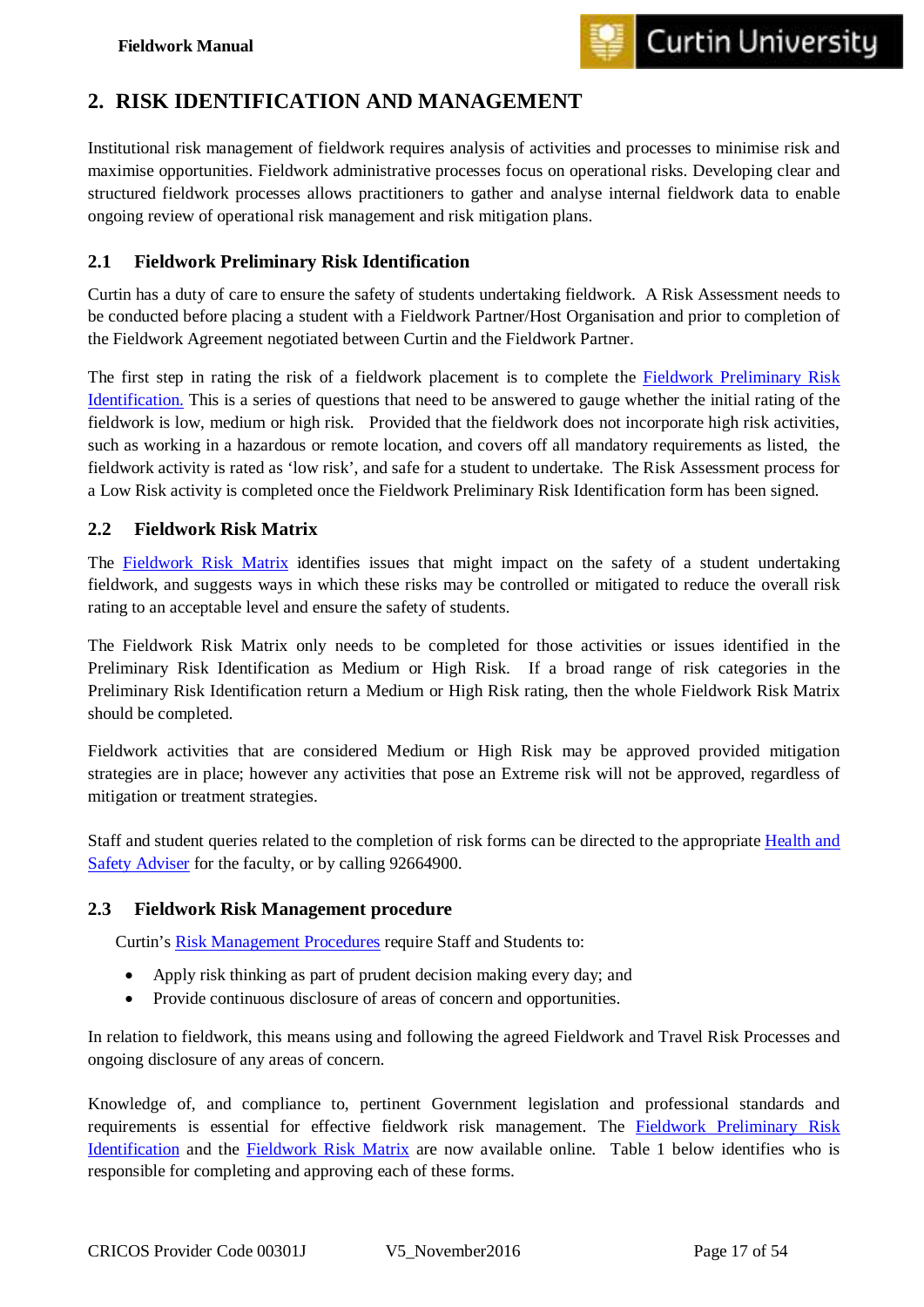

#### **Table 1: Completion and approval of risk assessment forms**

| <b>Step 1: Complete Fieldwork Preliminary Risk Identification</b>                   |                          |                                                                                                                           |                                                                                     |  |  |
|-------------------------------------------------------------------------------------|--------------------------|---------------------------------------------------------------------------------------------------------------------------|-------------------------------------------------------------------------------------|--|--|
| Completed by                                                                        | <b>Risk Category</b>     | Approver                                                                                                                  | Action required                                                                     |  |  |
| Supervisor<br>Student<br><b>or</b><br>$\alpha$<br><b>Fieldwork Coordinator</b>      | Low                      | Supervisor or<br><b>Fieldwork Coordinator</b>                                                                             | Risk assessment complete                                                            |  |  |
| Student<br>Supervisor<br><b>or</b><br><b>or</b><br>Fieldwork Coordinator            | <b>NOT Low</b>           | Head of School                                                                                                            | Fieldwork<br><b>Risk</b><br>Complete<br>Matrix                                      |  |  |
| Step 2: Fieldwork Risk Matrix: complete only relevant categories                    |                          |                                                                                                                           |                                                                                     |  |  |
| Completed by                                                                        | <b>Risk</b><br>Category* | Action required                                                                                                           | Approver                                                                            |  |  |
| Student<br>Supervisor<br><b>or</b><br><b>or</b><br>Fieldwork Coordinator            | Medium                   | Complete mitigation<br>$/$ risk                                                                                           | Head of School, Department or<br>Portfolio                                          |  |  |
| Student<br>Supervisor<br><sub>or</sub><br><b>or</b><br><b>Fieldwork Coordinator</b> | High                     | for<br>relevant<br>treatment<br>categories on Risk Matrix to<br>manage identified risks and<br>reduce overall risk rating | Pro Vice-Chancellor of relevant<br>faculty<br>$\alpha$<br>DVC of relevant Portfolio |  |  |
| Supervisor<br>Student<br><b>or</b><br><b>or</b><br>Fieldwork Coordinator            | Extreme                  | Vice-Chancellor or Provost as<br>per travel procedure                                                                     |                                                                                     |  |  |

\*Before risk mitigation strategies have been applied

For more general information around Risk Management at Curtin please see the [Risk Management Website.](http://riskmanagement.curtin.edu.au/)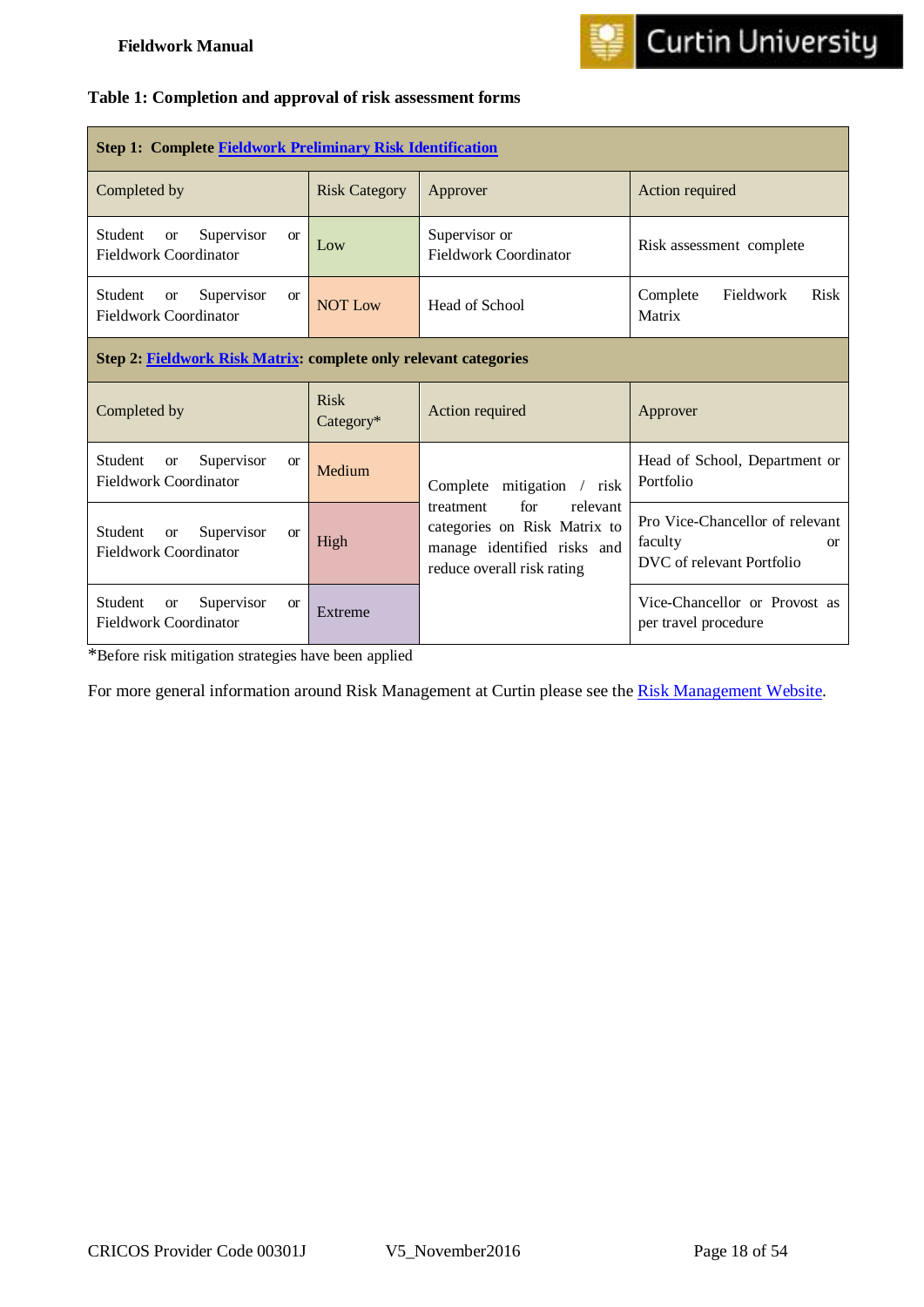## <span id="page-19-0"></span>**3. LEGAL AND PROFESSIONAL REQUIREMENTS**

#### <span id="page-19-1"></span>**3.1 Fieldwork Agreements**

Curtin University requires a written legal agreement for local, national and international fieldwork experiences where students spend an extended period of time with a Host Organisation and where the Fieldwork Partner plays a role in the student's learning. The Curtin Fieldwork Agreement identifies and describes the responsibilities of the University, the Fieldwork Partner and students in the fieldwork activity. The agreement also outlines information on insurance provisions provided by the University prior to commencing the fieldwork activity.

Alternatively, a Fieldwork Partner may require Curtin University to sign their legal agreement. In this instance, the agreement must be approved by Curtin Legal and Compliance prior to the commencement of fieldwork.

In consultation with the Fieldwork Coordinator, Fieldwork Agreements should be initiated and completed prior to the student commencing fieldwork. The legal agreement should reflect the correct, registered legal title of the Fieldwork Partner and the correct title of the person authorised to sign such an agreement.

The Fieldwork Agreement template, approved by Legal Services, is available on the [WIL website,](https://ctl.curtin.edu.au/wil/index.cfm) on the [Fieldwork Forms tab.](https://ctl.curtin.edu.au/wil/fieldwork-forms/index.cfm) The Curtin signatory is the relevant Head of School/Department. The Fieldwork Partner signatory is the person nominated and authorised to sign such an agreement.

A copy of the Agreement is retained by both the Fieldwork Partner and relevant teaching area. In addition, the fully executed original of the Fieldwork Agreement must be registered in the Contracts & Agreements [Register a](https://contracts.curtin.edu.au/contracts/search.cfm)nd arrangements made with [Records & Information Management \(RIM\)](mailto:rim@curtin.edu.au) for collection/delivery of the original for secure storage, in line with the [Contracts and Agreements Registration Procedures.](https://policies.curtin.edu.au/findapolicy/docs/Contracts_and_Agreements_Registration_Procedures.pdf) 

Terms of Fieldwork Agreements may vary, however Legal and Compliance Services require that Fieldwork Agreements be reviewed every two years. This entails a review of the key obligations of the Fieldwork Agreement including responsibilities of each party, student supervision, student performance, policy review and updates, insurance requirements. Fieldwork Agreement templates for each faculty are available here: <https://ctl.curtin.edu.au/wil/fieldwork-forms/index.cfm>

#### <span id="page-19-2"></span>**3.2 Ownership of Int**e**llectual Property Created During Fieldwork**

Under Curtin's Intellectual Property: Ownership and Commercialisation Policy and Procedures (link) students normally own the copyright in assignments, reports, theses, etc. that they produce as part of their University course. However, when students undertake fieldwork placements there may be circumstances where the Host Organisation seeks to assume ownership of any Intellectual Property (IP) that is produced in the course of the placement. Materials produced by students during placements might include manuals, brochures, training packages, worksheets, or a variety of other publications or resources.

Host Organisations may claim ownership on the grounds that they generally initiate and provide ongoing support, resources and supervision for work-related projects which students undertake as part of their fieldwork experience.

In most cases the Fieldwork Agreement between Curtin University and the relevant Host Organisation will specify what arrangements will apply to the ownership of IP in materials created by students during their placement. In such cases students will be advised of any specific provisions relating to the ownership of IP before they commence their fieldwork placement.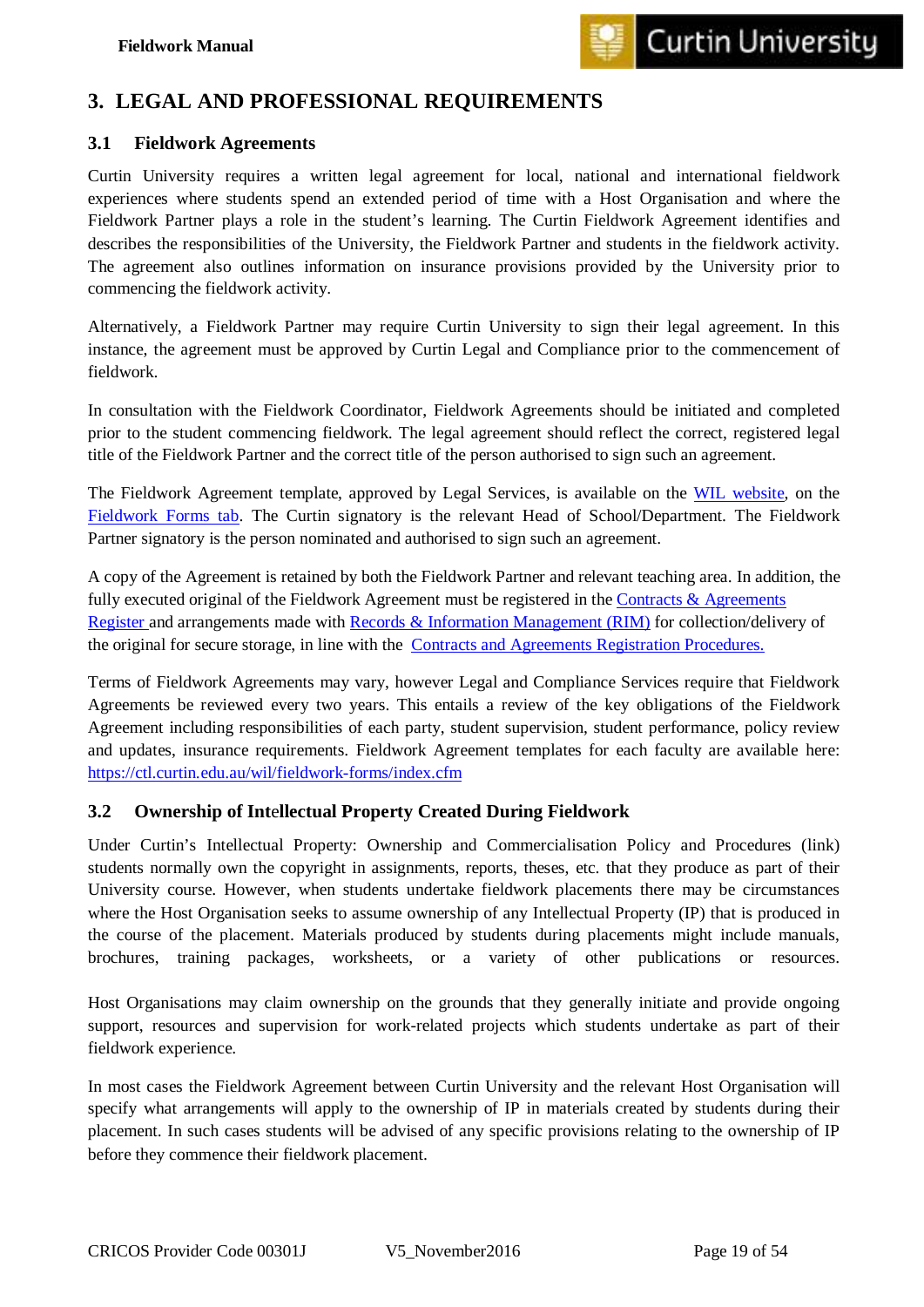#### **Fieldwork Manual**



If students have queries or concerns about their potential rights to claim ownership of materials produced during fieldwork, they should raise these beforehand with their academic supervisor at Curtin. Students may also wish to seek independent legal advice if they believe that they have not received fair treatment with regard to the retention of their IP rights.

Under 'moral rights' provisions of the Copyright Act 1968 students are entitled to be attributed as the creators of original materials that they produce as part of their fieldwork placement. This means that students should receive a credit or acknowledgement, regardless of whether it has been determined that the Host Organisation owns the IP in the work.

#### <span id="page-20-0"></span>**3.3 Confidentiality Agreements**

Some Fieldwork Partners require students to sign a statement of confidentiality before commencing a fieldwork activity. All students agree to Curtin's Code of Conduct upon enrolment, including a statement of confidentiality.

#### <span id="page-20-1"></span>**3.4 Sharing of Student Information for Fieldwork**

Students are advised that the University may provide their personal information to external organisations such as professional bodies, hospitals and schools in order to enable them to undertake a the Fieldwork/clinical component of their course.

#### **a. Sharing of student personal information**

Curtin University handles all Personal Information in accordance with the Australian Privacy Principles and Curtin University's Privacy Statement. To align with the APPs, and as per the Curtin Privacy Statement, the University can provide personal information to external Fieldwork sites:

*"The University may also disclose the personal information of its students to external organisations such as professional bodies, hospitals and schools in order to enable those students to undertake a practical experience/clinical component of their course. Where personal information is to be provided to contractors or other external organisations, the University will require the recipient (and any contractor engaged by the recipient) to handle the information in a manner consistent with the Australian Privacy Principles".* - *Curtin University Privacy Statement, October 2014*

Personal information examples, as taken from the Act, include: '.an individual's name, signature, address, telephone number, date of birth…'

Curtin University provides student personal information to the following organisations:

- AHPRA immediately upon enrolment in a registered health professional degree
- Fieldwork placement sites at their request

AHPRA requires the full name and date of birth of all students enrolled in a registered health profession degree (Medicine, Nursing and Midwifery, Occupational therapy, Pharmacy, Physiotherapy and Psychology). In addition, Fieldwork placement sites require access to students' personal information in order to arrange access to information technology systems and facility access cards.

#### **b. Transmission of data**

Data is transmitted to external organisations in a secure, password protected file to ensure only the intended recipient can access your personal information.

#### **c. Retention of data**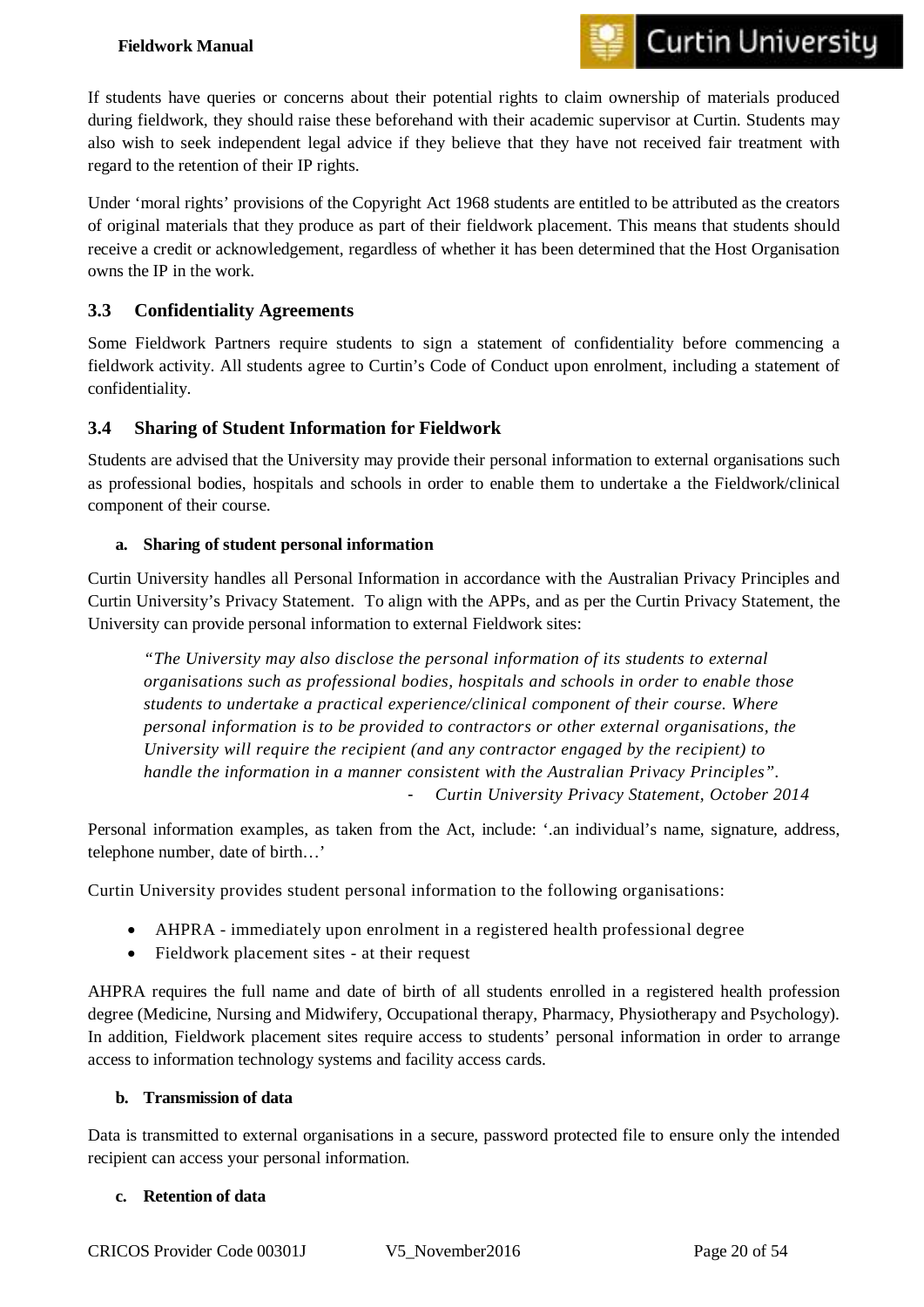Curtin University will advise and ensure that the recipient handles the information in a manner consistent with the Australian Privacy Principles.

Whilst Curtin University takes all case as is reasonable to ensure personal information to external parties is collected, used and disclosed (by that external party) in accordance with the Australian Privacy Principals, Curtin University cannot be held responsible / accountable for breaches of personal information once it has been provided to that external party.

#### <span id="page-21-0"></span>**3.5 Legislative Requirements**

The University commits to ensure appropriate preparation for fieldwork activities - that the management of fieldwork supports staff, student and Fieldwork Partner, and is consistent with legislation and relevant Curtin policies, minimum standards and guidelines.

All students and staff undertaking fieldwork activities are required to comply with relevant legislative requirements. Such mandatory requirements may relate but are not limited to: occupational safety and health, criminal record screening, working with children checks, equal opportunity and anti-discrimination provisions, health and immunisation screen checks, disability provisions and privacy.

Schools should outline all such mandatory requirements and associated costs in the Curtin Courses Handbook, the School website, unit outline and at orientation. Students are required to fund the mandatory requirements associated with fieldwork.

Evidence of completion of any mandatory requirements, submitted to the enrolling School, is essential prior to the commencement of any fieldwork program. Schools are to specify the submission date to enable timely fieldwork allocation. The enrolling school is required to register evidence of completed student legislative and mandatory requirements on a University database (e.g. [SONIA\)](http://healthsciences.curtin.edu.au/future_students/sonia.cfm). Faculties and Schools should outline processes for students who conscientiously object to the completion of mandatory requirements in relation to safety, access to the fieldwork site and the possible impact on course completion.

#### <span id="page-21-1"></span>**3.6 Conscientious Objection**

Students undertaking clinical/fieldwork placements in some facilities are required to be screened for and/or vaccinated against certain conditions before commencing a placement. For a list of conditions that Health Sciences students commonly need to consider, consult the [Immunisation](http://healthsciences.curtin.edu.au/future_students/immunisation.cfm) page on the Health Sciences website. For more information on immunisation, consult the [Australian Immunisation Handbook.](http://www.immunise.health.gov.au/internet/immunise/publishing.nsf/Content/Handbook10-home) 

Curtin has to advise a placement facility if students refuse, on the basis of conscientious objection, to be screened and/or vaccinated against certain conditions, as per the placement requirements. If there is a risk that patient or staff safety may be compromised, students may be refused access to the facility and so prejudice successful completion of their course of study.

The [Conscientious Objection Policy and Procedures](http://policies.curtin.edu.au/findapolicy/index.cfm) outlines the University-wide approach to conscientious objection, including the principle that students with a conscientious objection to a particular fieldwork activity be offered a comparable opportunity where appropriate, if they provide the relevant area with reasonable notice, as per their school's fieldwork guidelines.

#### <span id="page-21-2"></span>**3.7 Professional Requirements**

To satisfy professional accreditation requirements, some students may be required to complete a specified period of time of approved work experience associated with the specific industry during the period that the student is undertaking studies. The course information will specify this requirement. This specification should be advised in the Handbook, the School website, the unit outline and at orientation.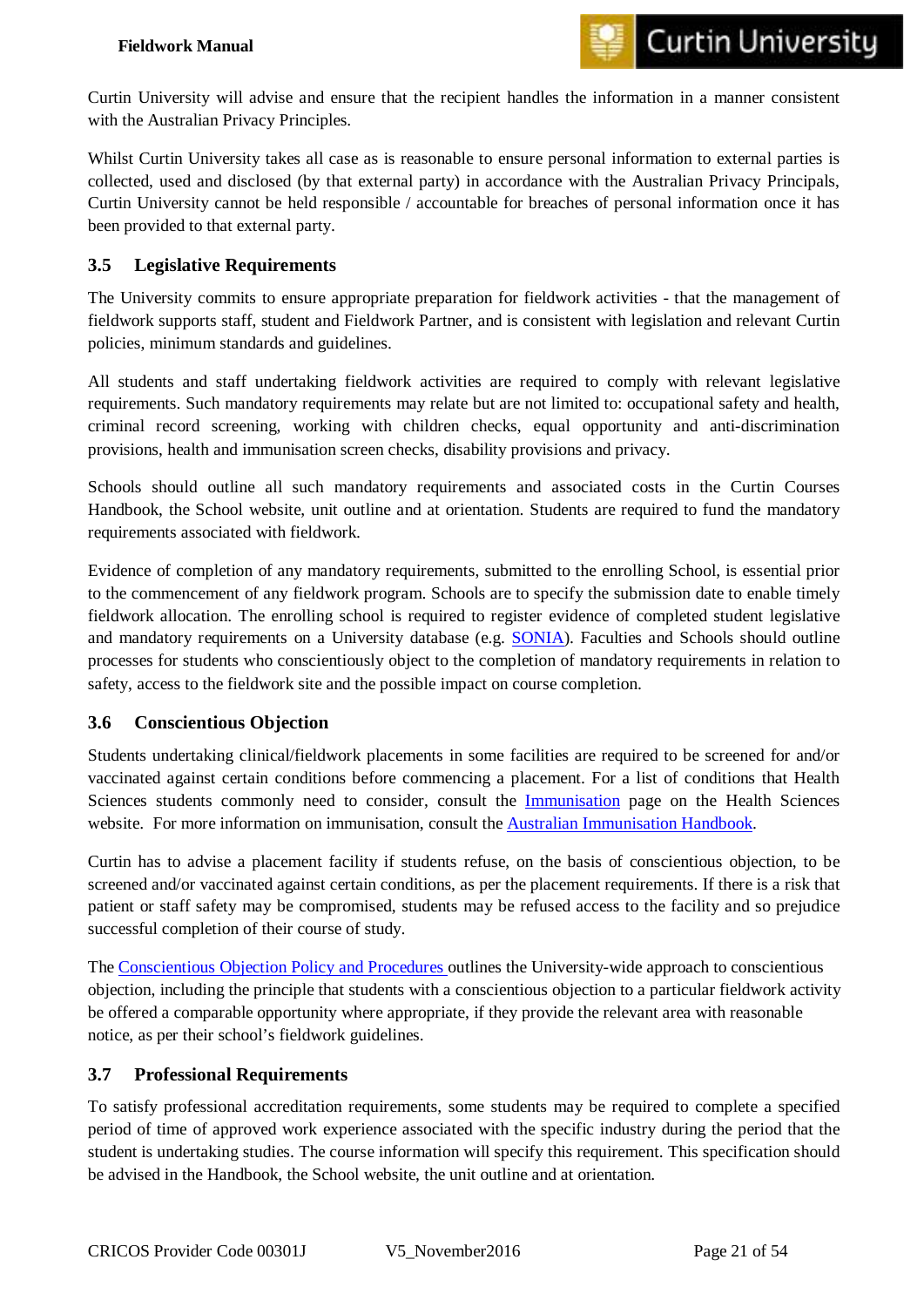## <span id="page-22-0"></span>**4. ACCESS AND PARTICIPATION**

Students are encouraged to disclose any disability, medical or other condition that may affect their capacity to successfully carry out fieldwork activities. This disclosure should be made at the time the fieldwork activity is being planned, or subsequently when the fieldwork activity is in progress if the student finds that his/her capacity is affected.

Students must disclose to University Disability Services or the relevant Curtin Fieldwork Coordinator any disability, medical or other condition if they are seeking a 'reasonable adjustment' in a fieldwork activity. Students must also provide appropriate supporting documentation regarding the reasonable adjustment during the planning process for the fieldwork activity prior to fieldwork activities commencing or, if fieldwork has commenced, as soon as the situation arises.

Disclosure of pre-existing medical or other conditions that may impact on a student's participation in fieldwork activities will be required for insurance coverage purposes.

#### <span id="page-22-1"></span>**4.1 Disability Access and Inclusion**

The University is committed to providing equitable access for students with disabilities and medical conditions as outlined in its Disability Access and Inclusion Plan (DAIP) (available at [http://life.curtin.edu.au/health-and-wellbeing/DAIP.htm\).](http://life.curtin.edu.au/health-and-wellbeing/DAIP.htm) The University is liable for the acts of its agents (i.e. Fieldwork Partner) in upholding the principles of the DAIP.

It is the University's responsibility to inform Fieldwork Partners about its DAIP and to inform them of the Disability Services Commission's reporting requirements.

People with a disability who meet essential entry requirements to the University cannot be prevented from enrolling in a course because of their disability; however it is important to seek out information about course requirements before enrolling in order to make realistic course choices.

#### <span id="page-22-2"></span>**4.2 Reasonable Adjustments**

It is the University's responsibility to make 'reasonable adjustments' for students with a disability or medical condition to undertake fieldwork activities. This includes ensuring that appropriate adjustments are arranged by Fieldwork Partners. Confidential disclosure of a disability or medical condition to the University is required to action this (see Section 12).

Where it is not possible for a student to participate in fieldwork activities because of a disability or medical condition, the University will endeavour to provide alternative experiences that will allow for the learning outcomes of the unit or course to be met. It is understood that students must meet the inherent requirements of fieldwork activities, and in some situations suitable alternatives may not be available. In some circumstances this may mean that students are unable to meet accreditation or registration standards for practice in that discipline.

Students with disabilities who require reasonable adjustments for fieldwork placements should initiate discussion with the Fieldwork Coordinator and provide their Curtin Access Plan or other acceptable documentation. If aCurtin Access Plan is required this must be negotiated with a [Disability Advisor.](http://life.curtin.edu.au/health-and-wellbeing/contact_disability_services.htm) Students must provide their information to the School or Department with reasonable notice, as per their School's fieldwork guidelines.

Fieldwork preparation and on campus fieldwork could also require reasonable adjustments including access to information, teaching venues and equipment. For more information see the Disability Services Commission website at <http://www.disability.wa.gov.au/> or the relevant local provider.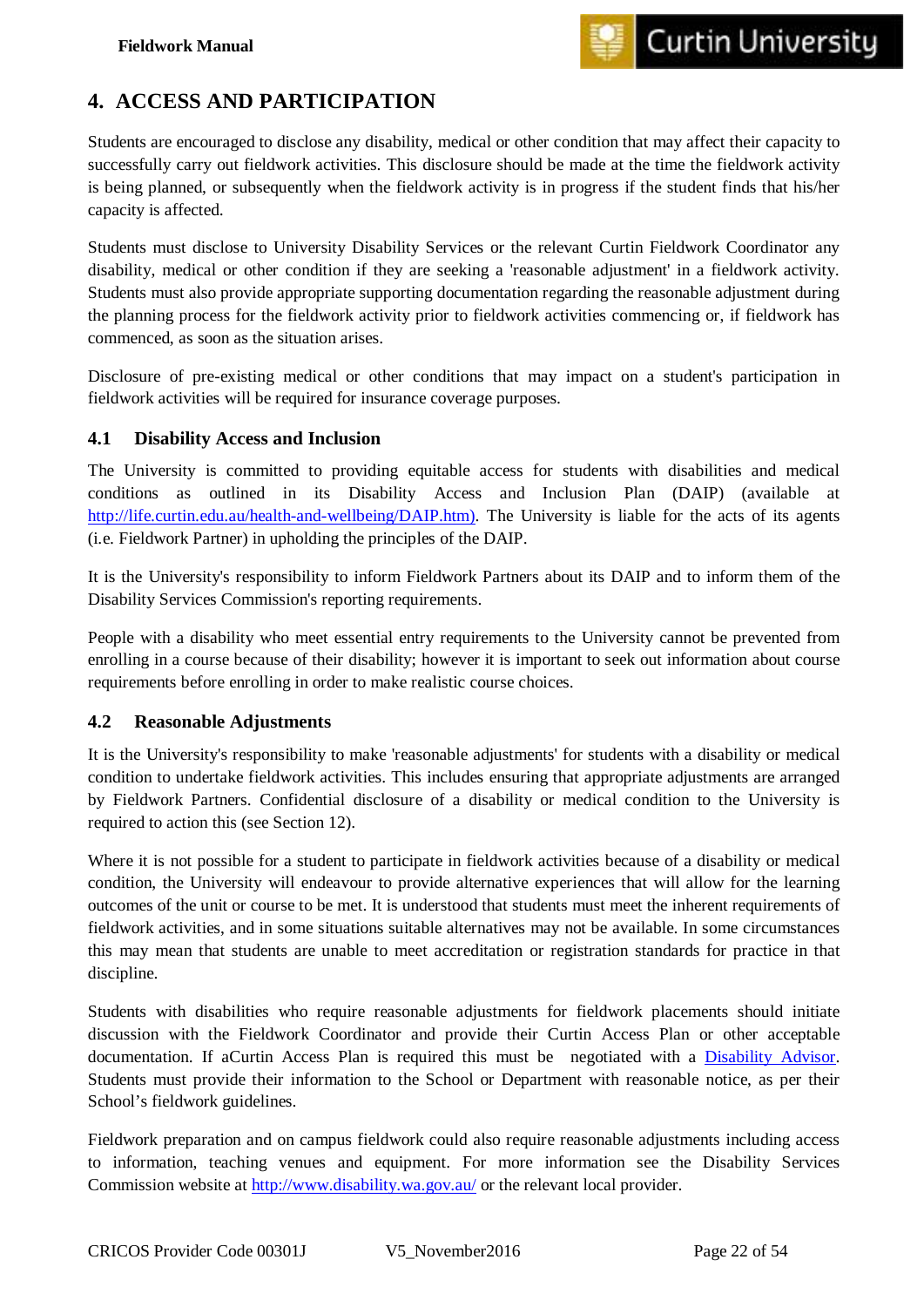#### **Fieldwork Manual**



To ensure students are aware of their right to reasonable adjustments, Schools should ensure that students are advised of these rights during orientation and at the commencement of each semester when fieldwork is undertaken. Schools are also encouraged to include a statement in the unit outline supporting the rights of the student with disability or medical conditions. Such a statement could be modelled on:

#### **Disability**

*Students with disability or medical conditions (e.g. mental health condition, chronic illness, physical or sensory disability, learning disability) are encouraged to seek advice from Disability Services (see [http://life.curtin.edu.au/health-and-wellbeing/disability\\_services.htm\)](http://life.curtin.edu.au/health-and-wellbeing/disability_services.htm). A Disability Advisor will work with students and liaise with staff to identify strategies to assist in addressing unit (including fieldwork) and course requirements, where possible. It is important to note that staff may not be able to meet student needs if not informed of individual circumstances.*

#### <span id="page-23-0"></span>**4.3 Professional Accreditation and Recognition**

Many courses at Curtin undergo rigorous professional accreditation to ensure a quality learning experience for students and work-ready graduates. Some of these professional bodies also have regulatory requirements for students. For example, the Health Practitioner Regulation National Law (2009) requires Health Science students in some courses to be registered with The Australian Health Practitioner Regulation Agency (AHPRA) [\(http://www.ahpra.gov.au/\)](http://www.ahpra.gov.au/) in the category of 'student registration'.

An education provider is required under the National Law to notify AHPRA if they reasonably believe that a student enrolled in a program of study provided by the education provider has an impairment that, in the course of the student undertaking clinical training as part of the program of study, may place the public at substantial risk of harm.

Relevant Faculties will attend to mandatory reporting procedures as required by APHRA. Students should also be advised where mandatory reporting is required.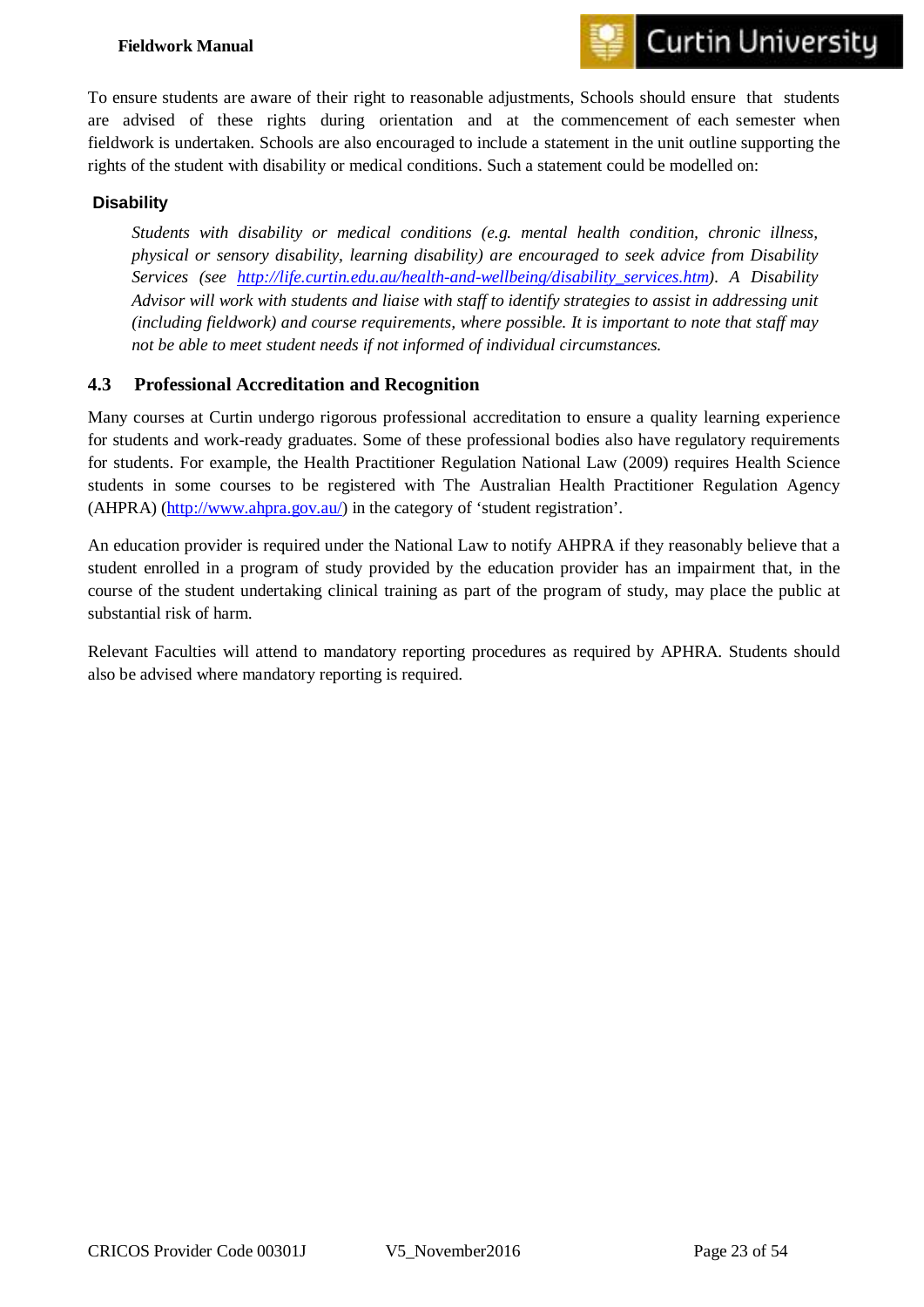## <span id="page-24-0"></span>**5. INSURANCE ARRANGEMENTS**

Curtin staff and students are covered by the University's insurance policies for approved fieldwork activities. It is an imperative that Legal Agreements between the Fieldwork Partner and Curtin are arranged prior to students or staff commencing fieldwork to ensure that all responsibilities in relation to insurance are finalised prior to the commencement of fieldwork.

Information on insurance provisions shall be provided to all parties prior to commencing the fieldwork activity. These insurances include: Student Personal Accident, Workers Compensation, Corporate Travel, Public Liability and Professional Indemnity. The Risk Management Office is responsible for administering the Insurance Program for the University.

Should a Fieldwork Partner request evidence of insurance coverage, the [Certificates of Currency](https://riskmanagement.curtin.edu.au/insurance/certificates_of_currency.cfm) may be downloaded from the [Risk Management website.](https://riskmanagement.curtin.edu.au/index.cfm) Please note that access to the documentation is secure, and staff and students will need to enter their OASIS login details in order to access the Certificates of Currency. For issues with access or if further evidence is required, please contact the Risk Management Office on 9266 3748, or via email at [riskmanagement@curtin.edu.au](mailto:riskmanagement@curtin.edu.au)

#### <span id="page-24-1"></span>**5.1 Personal Accident Insurance**

Enrolled students of the University undertaking approved fieldwork activities, may be covered under the University's Personal Accident Insurance Policy, in the event of injuries/illness sustained whilst involved in these activities. The cover is set up to reimburse out of pocket medical expenses, after first claiming from Medicare and/or Private Health Insurance, and also a limited amount of weekly benefits should a student become incapacitated. Please see the [Student Personal Accident Information Sheet](https://riskmanagement.curtin.edu.au/insurance/personal_accident.cfm) for more details on coverage – available from the documents resources on the [Risk Management website.](https://riskmanagement.curtin.edu.au/index.cfm)

Should a student sustain injuries/illness whilst undertaking approved fieldwork activities, this may entitle the student to a claim under the Student Personal Accident Insurance Policy. A claim form should be completed by the student and returned to Risk Management [\(riskmanagement@curtin.edu.au\)](mailto:riskmanagement@curtin.edu.au) together with any supporting certificates or documentation. The [Student Personal Accident Claim Form](http://riskmanagement.curtin.edu.au/forms/index.cfm) can be downloaded from the documents resources on the Risk Management website. The Risk Management office can be contacted on 9266 3748 in regards to any queries before submitting a claim form.

Staff and students are reminded that if a student is involved in an incident of any kind during fieldwork, it is imperative that it is reported via the [Curtin University Online Reporting System](https://riskmanager5.rmss.com.au/CurtinUni/incidents/reportincident.aspx) (see Section 8).

#### <span id="page-24-2"></span>**5.2 Public Liability Insurance**

The University has Public Liability Insurance for all approved fieldwork activities. Public Liability protects Curtin staff and students against damages and legal costs incurred as the result of negligence which creates a legal liability to third parties for bodily injury or death and/or loss of damage to property arising from University activities. Third parties include any individual (including students, but excluding staff members in the course of their employment), or corporations or entities of every description.

Any incident which appears to have resulted in injury to any third party (including students), or which has resulted in damage to third party property, or any claim made by a third party, whether verbally or in writing should be reported to the Risk Management office immediately. The third party is to be advised, without admission of liability (direct or inferred), that the matter is being referred to the University's Insurer for attention.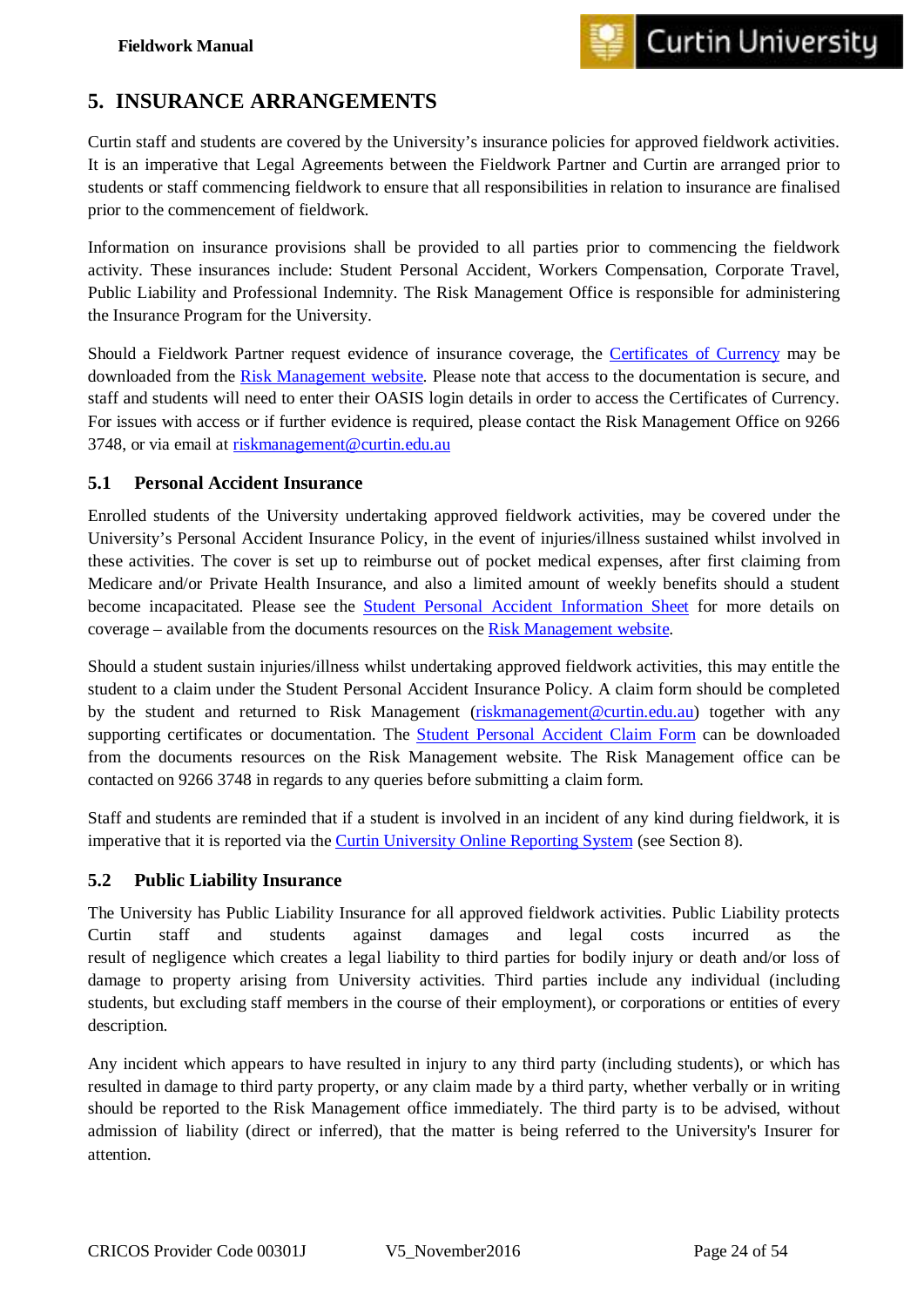

#### <span id="page-25-0"></span>**5.3 Professional Indemnity Insurance**

The University has Professional Indemnity insurance for all approved fieldwork activities. Professional Indemnity indemnifies any staff member, student or research fellow including visiting academics, while acting on behalf of Curtin against any claim made against them for breach of professional duty by reason of any act, error or omission. The indemnity extends to claims for libel, slander and copyright, provided that any breach or infringement of copyright was not intentional.

Any claim made by a third party, whether it is verbally or in writing in some form, should be reported immediately to Risk Management without admission (direct or inferred) of liability, and the third party advised the matter is being referred to the University's Insurer.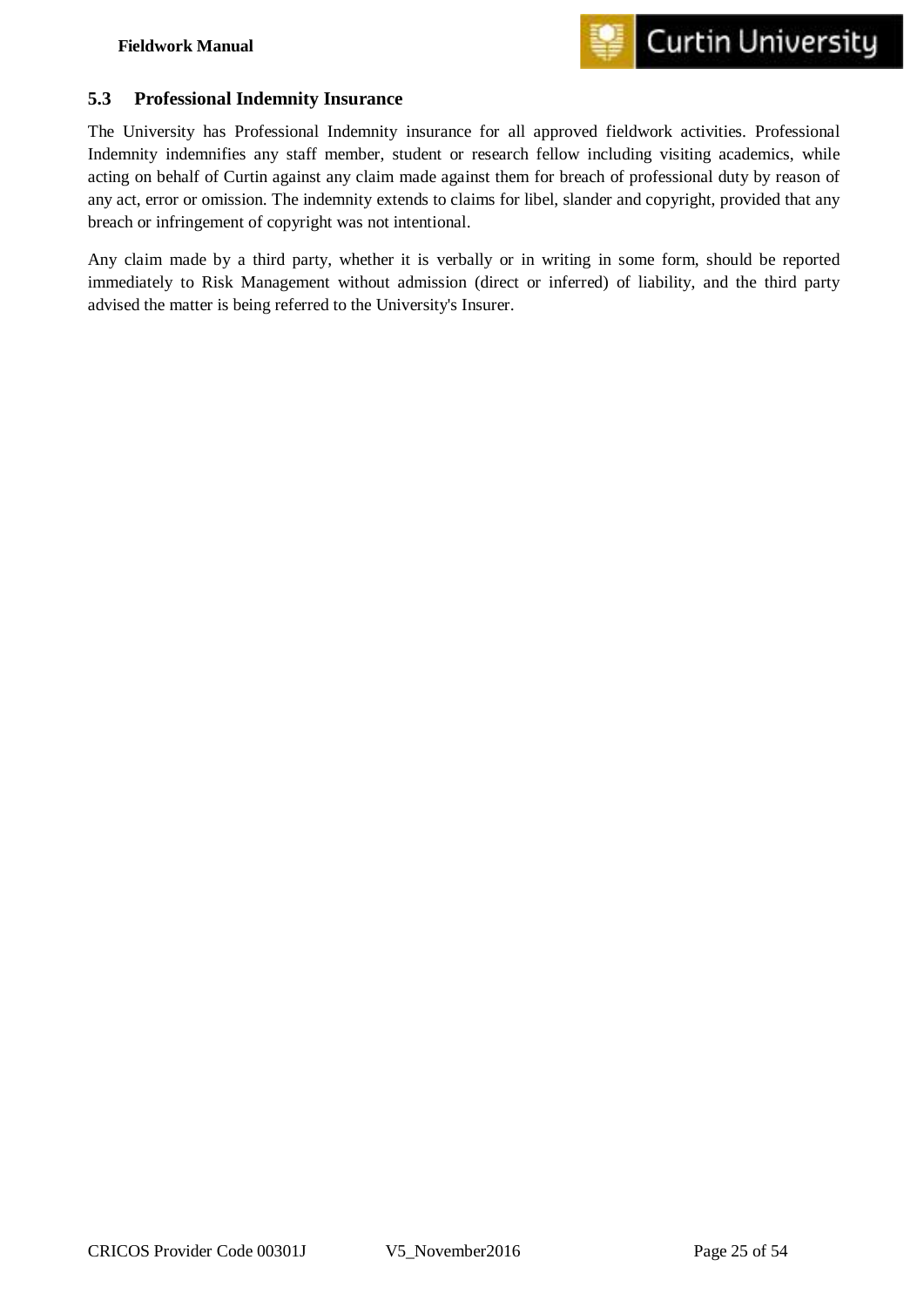## <span id="page-26-0"></span>**6. TRAVEL ARRANGEMENTS**

#### <span id="page-26-1"></span>**6.1 Travel Proce**d**ures**

The Travel Procedures, Resources and Insurance Policies relevant to fieldwork are summarised in Table 2 below.

| <b>Table 2: Travel Quick Guide</b> |  |  |  |
|------------------------------------|--|--|--|
|------------------------------------|--|--|--|

| <b>Domestic Fieldwork Travel</b>                                                                                                                                                                                                                                                                                                                                                                                                                                                                                                                                                                                                                    | <b>International Fieldwork Travel</b>                                                                                                                                                                                                                                                                                                                                                                                                                                                                                                                                                                                                                                                                                                                                                                                                                                                        |
|-----------------------------------------------------------------------------------------------------------------------------------------------------------------------------------------------------------------------------------------------------------------------------------------------------------------------------------------------------------------------------------------------------------------------------------------------------------------------------------------------------------------------------------------------------------------------------------------------------------------------------------------------------|----------------------------------------------------------------------------------------------------------------------------------------------------------------------------------------------------------------------------------------------------------------------------------------------------------------------------------------------------------------------------------------------------------------------------------------------------------------------------------------------------------------------------------------------------------------------------------------------------------------------------------------------------------------------------------------------------------------------------------------------------------------------------------------------------------------------------------------------------------------------------------------------|
| The following Internal Procedures apply:<br><b>Student - Travel Procedures</b><br><b>Staff - Travel Procedures</b><br><b>Resources:</b><br>Student - Travel Approval Form<br>٠<br>(http://travel.curtin.edu.au)<br>Staff - Travel Approval System<br>$\bullet$<br>(http://tas.curtin.edu.au)<br><b>Fieldwork Preliminary Risk Identification</b><br>$\bullet$<br><b>Fieldwork Risk Matrix</b><br>٠<br>Risk Management Website - Travel Risk Tab<br>٠<br><b>Travel Insurance Brochure</b><br>٠<br><b>Student Personal Accident Information Sheet</b><br>$\bullet$                                                                                    | The following Internal Procedures apply:<br><b>Student - Travel Procedures</b><br><b>Staff - Travel Procedures</b><br><b>Resources:</b><br>Student - Travel Approval Form<br>(http://travel.curtin.edu.au)<br>Staff - Travel Approval System<br>٠<br>(http://tas.curtin.edu.au)<br><b>Fieldwork Preliminary Risk Identification</b><br>٠<br><b>Fieldwork Risk Matrix</b><br>٠<br>Risk Management Website - Travel Risk Tab<br>٠<br><b>Travel Insurance Brochure</b><br>٠<br><b>Student Personal Accident Information Sheet</b><br><b>Customer Care Wallet Card</b><br><b>Customer Care Member Brochure</b><br><b>Autonomous Sanctions - DFAT Website</b><br><b>Autonomous Sanctions - Curtin International</b><br>Website<br><b>Smartraveller Website - DFAT Ratings</b><br><b>DFAT 3 Travel Risk Assessment Form</b><br>$\bullet$<br>DFAT 4 Travel - Please consult with Risk<br>Management |
| The following Insurance Policies apply:<br>Corporate Travel Insurance - covering<br>٠<br>cancellation/additional expenses, baggage etc. whilst<br>on Curtin Business;<br>Student Personal Accident - for Student medical<br>٠<br>expenses associated with domestic travel whilst on<br>Curtin Business;<br>Workers Compensation Insurance - for Staff medical<br>expenses associated with domestic travel whilst on<br>Curtin Business;<br>Public Liability-covering the Student/Staff Member's<br>٠<br>negligence;<br>Professional Indemnity - for advice based work only;<br>Medical Treatment Liability - for treatment based<br>٠<br>work only. | The following Insurance Policies apply:<br>Corporate Travel Insurance - covering medical costs,<br>$\blacksquare$<br>cancellation/additional expenses, baggage etc. whilst<br>on Curtin Business;<br>Public Liability-covering the Student/Staff Member's<br>٠<br>negligence;<br>Professional Indemnity - for advice based work only;<br>Medical Treatment Liability - for treatment based<br>٠<br>work only.                                                                                                                                                                                                                                                                                                                                                                                                                                                                                |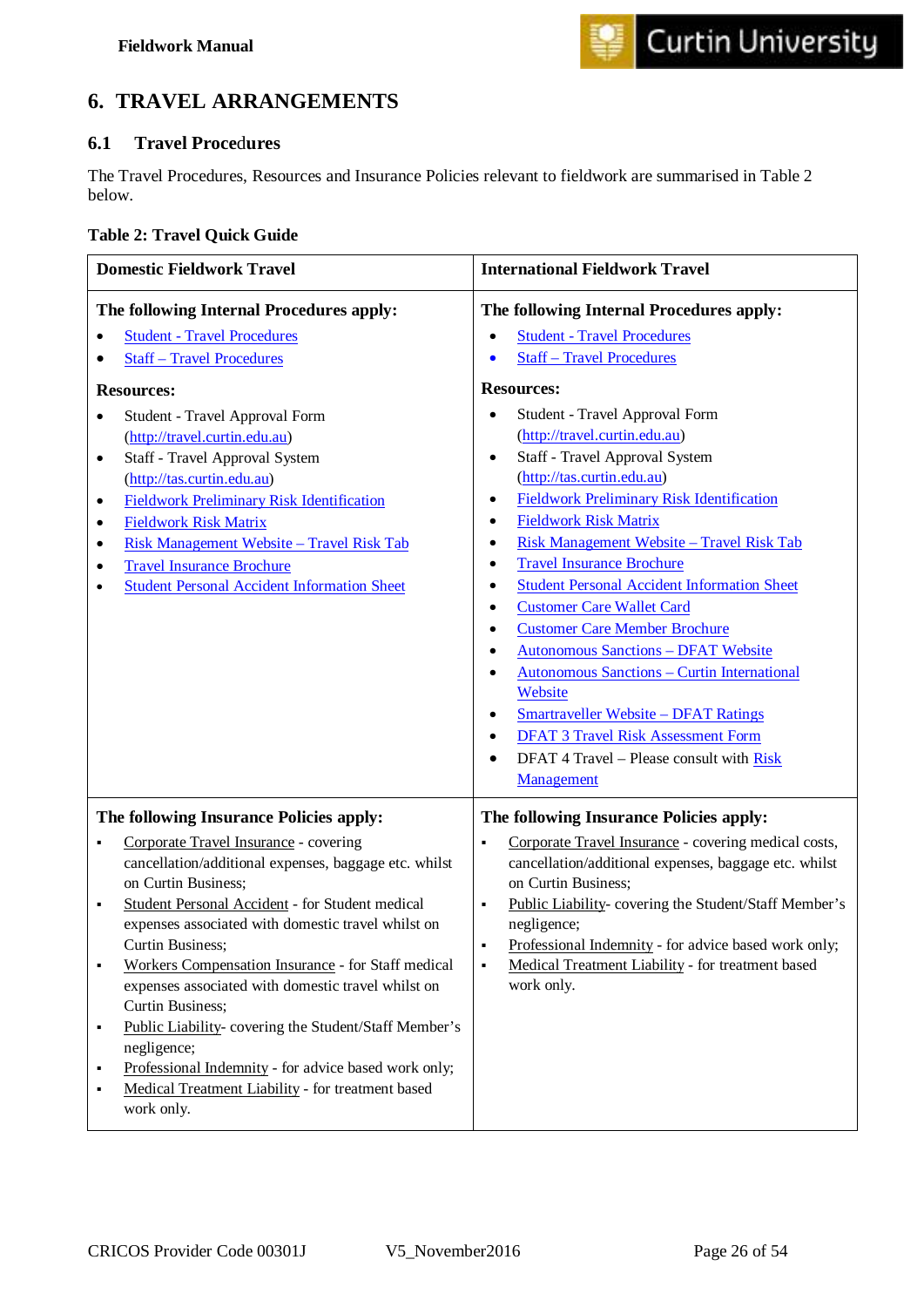#### <span id="page-27-0"></span>**6.2 Travel Insurance**

The University has a Corporate Travel Insurance Policy covering staff and students whilst they are travelling domestically and internationally on approved fieldwork activities. For details of coverage please see the [Travel Insurance Brochure](https://riskmanagement.curtin.edu.au/local/docs/docs_forms/2015_Travel_Insurance_Brochure.pdf) available on the [Travel Insurance Policy Tab](https://riskmanagement.curtin.edu.au/travel/TravelInsurancePolicy.cfm) of the Risk Management Website or via the following link: <https://riskmanagement.curtin.edu.au/travel/TravelInsurancePolicy.cfm> Staff and students undertaking approved domestic or international fieldwork activities are to comply with the University [Travel Procedures.](http://policies.curtin.edu.au/findapolicy/) The Travel Procedures specify the conditions and processes for approval of travel, booking and travel risk management provisions for staff and students. Should your fieldwork involve air travel, overnight accommodation or if it is an activity undertaken off-campus that may potentially involve a high level of risk to the health and safety of the participants, you must obtain approval for the placement/activity prior to booking travel arrangements. The Student Travel Approval Form and access to the Travel Approval System for Staff is available via the [http://travel.curtin.edu.au](http://travel.curtin.edu.au/) website.

Please note that you may not be covered under the University's Corporate Travel Insurance if:

- You change your mind and decide not to travel or arrive late for your designated flight, as this may be considered "Disinclination to travel" under the Policy, if you do not have a valid reason that is outside of your control.
- If you do not disclose that you have a Pre-existing Medical Condition, and fly without the consent of your treating physician, any costs associated with treatment of your condition or evacuation etc. will not be claimable and may be at your own cost.
- If you book travel to a destination that [Smartraveller](http://smartraveller.gov.au/) rates as a high risk, or that already has a known issue, and wish to make a claim for additional/cancellation expenses etc. due to these issues, your claim may be rejected as this is seen as a "Foreseeable Event".

Staff and students must also note that in accordance with the University Travel Procedures (3.2.6), travellers must comply with all plans and directives made by the University to alter travel plans, should the security profile of the planned destination/s change, and your fieldwork destination become untenable. This may include staff and students being asked to return home, being asked to undertake fieldwork activities in a shorter time period, or to conduct fieldwork activities in a safer destination.

### <span id="page-27-1"></span>**6.3 Emergency Travel Assistance**

The University has a membership with Customer Care that provides Emergency Travel Assistance, and offers you peace of mind when travelling overseas. Customer Care is available 24/7 to provide expert advice and assistance before you travel, whilst abroad or in an emergency. Services include travel assistance, medical assistance and security assistance.

To contact Customer Care proceed as follows:

- Reverse Charge  $+(61)$  (2) 8907 5686
- Quote Membership No: CC110CUR

Please contact your Travel Facilitator or Risk Management to obtain a Customer Care Wallet Card prior to departing on an overseas journey. It is important to keep this card with you at all times. In the event you are unable to obtain a card before your departure, please print the wallet card available on the Risk Management website via the following link: [https://riskmanagement.curtin.edu.au/local/docs/docs\\_forms/Curtin\\_Customer\\_Care\\_Wallet\\_Card.pdf.](https://riskmanagement.curtin.edu.au/local/docs/docs_forms/Curtin_Customer_Care_Wallet_Card.pdf)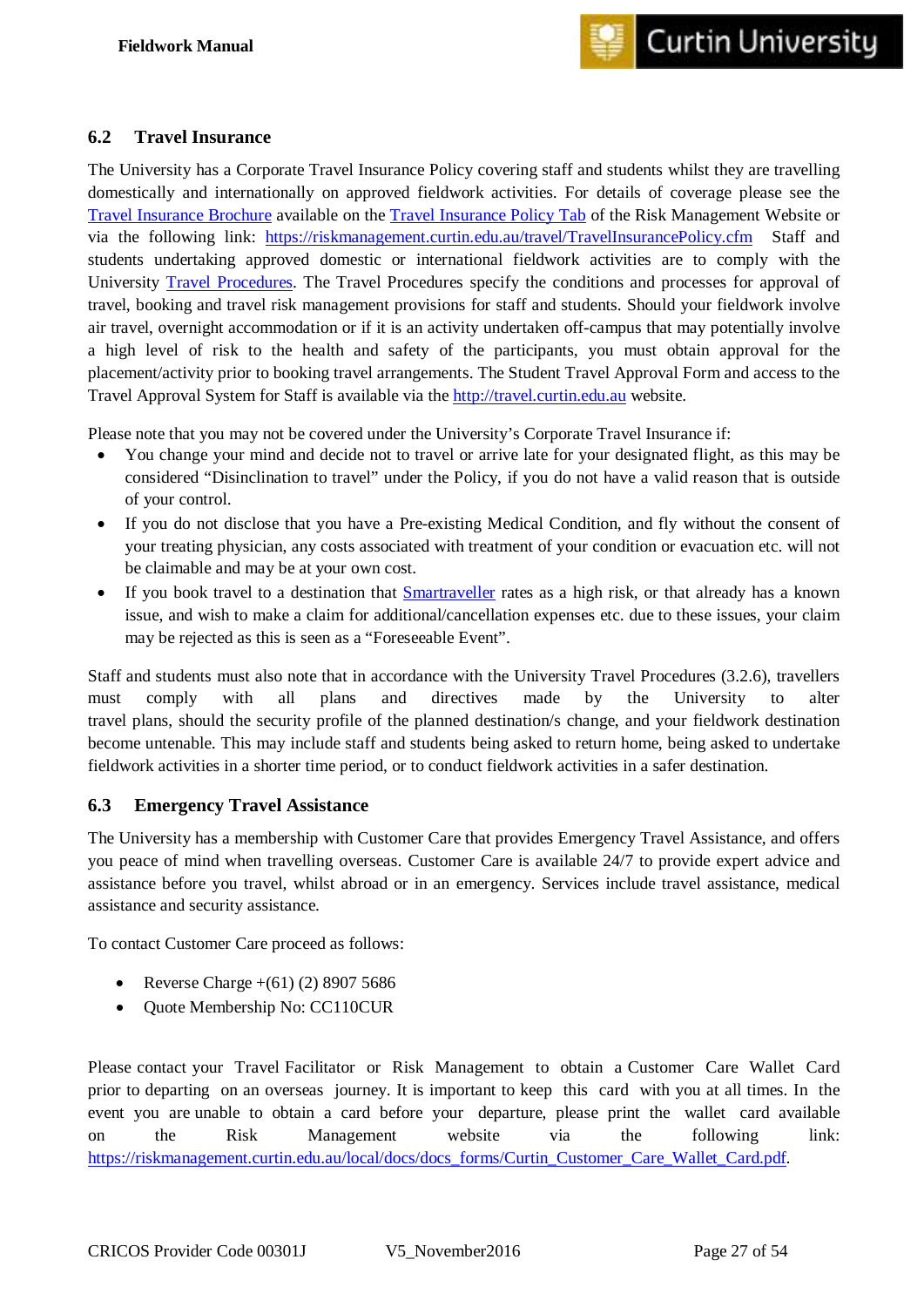#### **Fieldwork Manual**

## **Curtin University**

The 24 hour International Emergency Assistance call centre includes the following range of services:

- Emergency, 24/7 travel and medical assistance
- Access to Customer Care's extensive global network of clinics, hospitals, air ambulances, travel and transport providers
- Urgent evacuation for medical or political reasons, including war or terrorism
- Up-to-the-minute global security information whilst travelling online or sent by email or SMS
- Online resources to prepare Curtin Employees for travel, reducing their risk of illness or injury whilst overseas
- Telephone counselling services for personal crises.

#### <span id="page-28-0"></span>**6.4 7.4 Making a Travel Insurance Claim**

To make a Travel Insurance Claim, please print and complete the Corporate Travel Claim Form available under the [Forms/Docs Tab](http://riskmanagement.curtin.edu.au/forms/index.cfm) of the [Risk Management Website.](http://riskmanagement.curtin.edu.au/) When completed please forward the Claim Form, along with your supporting documentation, to the Insurance Advisor in Risk Management via email at [riskmanagement@curtin.edu.au](mailto:riskmanagement@curtin.edu.au)

Note that there may be a Policy Excess applicable to claims made under the Travel Insurance Policy. Please see the Travel Brochure for further details around applicable excesses.

All further insurance queries for domestic and international fieldwork can be directed to the Risk Management office on 9266 3748.

#### <span id="page-28-1"></span>**6.5 7.5 Motor Vehicle Insurance**

#### <span id="page-28-2"></span>**a. Use of Private Motor Vehicles**

Following approval to commence fieldwork and completion of a Fieldwork Risk Assessment, it is at the discretion of students and staff Members to utilise their own private motor vehicle for travel to and from their Fieldwork Placement/Site, however it is important to note that this is their own decision and the University does not provide coverage for damage to the private motor vehicle during this use.

All students and staff members who wish to utilise their own private motor vehicle must ensure the following:

- That they have Comprehensive Motor Vehicle Insurance covering their private motor vehicle for material damage and third party liability;
- In the event that a student or staff member suffer injury as a result of a motor vehicle accident travelling to or from a Fieldwork Placement/Site, an incident report is lodged with the Insurance Commission of WA (ICWA) via the following link:<https://www.crashreport.com.au/> and contact is made with them to determine if out of pocket expenses can be claimed via the Third Party Liability Insurance, which is paid as part of the vehicle licensing fees;
- An Incident Report must also be lodged with the University via the [Online Incident Reporting Form.](https://riskmanager5.rmss.com.au/CurtinUni/incidents/reportincident.aspx)

Should students encounter any difficulty with the claims process via ICWA, or if they have any further queries, they should contact the Risk Management Department on 9266 3748, or via [riskmanagement@curtin.edu.au.](mailto:riskmanagement@curtin.edu.au) Should a staff member encounter issues with this process; they may contact the Injury Management Team on 9266 4900 or [injurymanagement@curtin.edu.au.](mailto:injurymanagement@curtin.edu.au)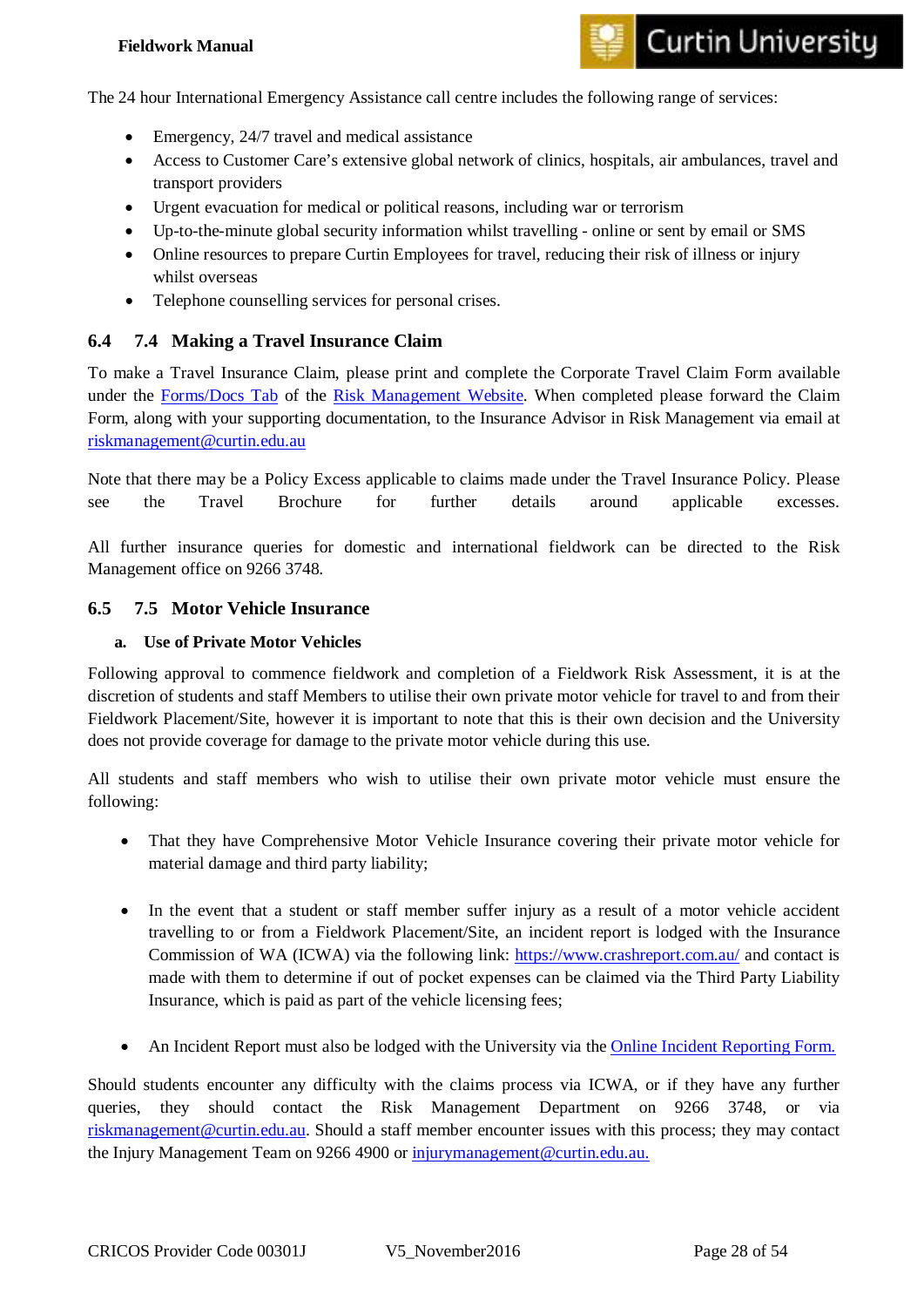

#### <span id="page-29-0"></span>**b. Use of Hire Cars**

Curtin University Travel Insurance does not provide cover for Motor Vehicle Insurance. If you choose to rent a vehicle when undertaking approved fieldwork, you must purchase Comprehensive Motor Vehicle Insurance from the hirer, incorporating Property Damage and Third Party Liability Cover.

Under Curtin University Travel Insurance Policy, the insured traveller will be reimbursed the excess up to AUD10,000 if, during a journey, the hired motor vehicle is involved in a collision, stolen or damaged whilst under the control of the insured traveller.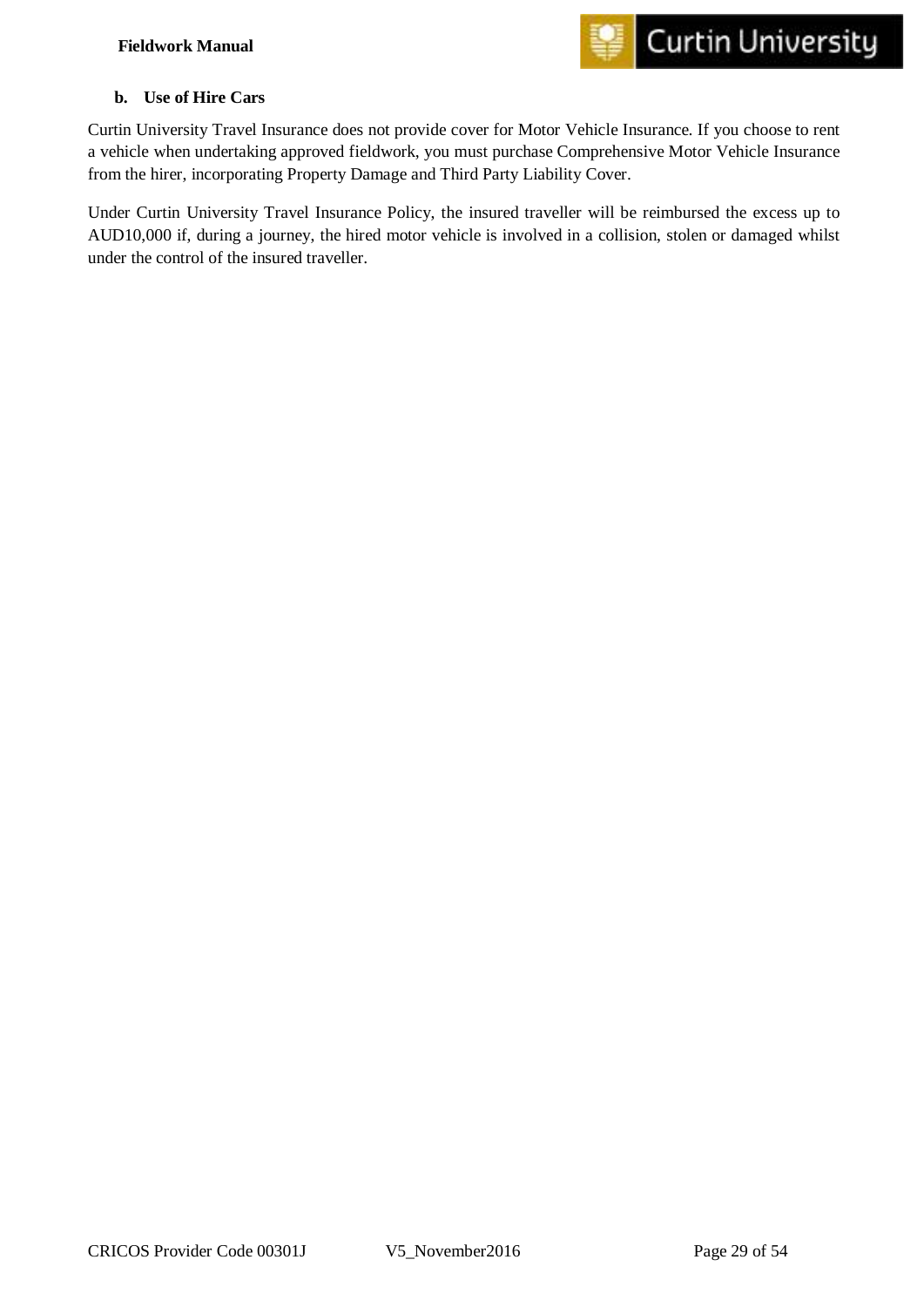## <span id="page-30-0"></span>**7. HEALTH AND SAFETY**

The [Fieldwork Policy](http://ctl.curtin.edu.au/wil/fieldwork/index.cfm) (also available at: [http://policies.curtin.edu.au/findapolicy/\)](http://policies.curtin.edu.au/findapolicy/) outlines compliance requirements for fieldwork activities. These include:

#### <span id="page-30-1"></span>**7.1 Occupational Safety and Health**

The Health, Safety and Emergency Management (HSEM) Department provides guidance on safety and health matters for all persons participating in fieldwork including students, staff and Fieldwork Partners. Please refer to the [HSEM website,](http://healthandsafety.curtin.edu.au/index.cfm) where a number of [Health and Safety Policies, Procedures and Guidelines](http://healthandsafety.curtin.edu.au/safety_management/policies.cfm) are available.

During fieldwork students should ensure they are aware of safety and health requirements and provisions, and who and where to contact should there be a concern or incident.

The [Occupational Safety and Health Act 1984](http://smartmove.safetyline.wa.gov.au/pluginfile.php/155/mod_resource/content/7/OSH_Act_1984.pdf) S19. (1)(b) places a general duty of care on an employer to 'provide such information, instruction and training to, and supervision of, the employees as is necessary to enable them to perform their work in such a manner that they are not exposed to hazards'.

As a basic guide it is important for staff and students to know:

- Key elements of the [Occupational Safety and Health Act 1984](httphttp://smartmove.safetyline.wa.gov.au/pluginfile.php/155/mod_resource/content/7/OSH_Act_1984.pdf)
- University Health and Safety policies, minimum standards and guidelines
- How to identify hazards in the workplace
- Effects of specific hazards
- Safe work procedures for the use of machinery, plant and equipment relevant to their employment
- How to report hazards, incidents and injuries
- How to have a say in safe work practices and procedures
- How to recognise and seek support to address bullying.

#### <span id="page-30-2"></span>**7.2 Incident and Hazard Reporting**

Students and staff must report any incident or hazard that arises during a fieldwork activity as soon as possible, to both the Fieldwork Partner and Curtin University, including:

- All injuries/illnesses (events that cause an illness or injury requiring medical attention).
- All near-misses (events that do not cause injury but have the potential to do so).
- All hazards (anything that has the potential to cause ill health or injury).
- All other incidents including environmental, property damage, spills etc.

Reporting to the Fieldwork Partner should take place in line with their safe workplace procedures.

Reporting to Curtin should be via the [Curtin University Online Reporting System.](https://riskmanager5.rmss.com.au/CurtinUni/incidents/reportincident.aspx) If you have any difficulties accessing the online reporting system, please complete the **Printable Form** or contact the Health and Safety team on 9266 4900.

#### <span id="page-30-3"></span>**7.3 Injuries to Staff or Students**

If injured, a student or staff member **MUST**:

- Seek first aid/medical assistance
- Inform their supervisor and relevant fieldwork staff immediately;
- Formally report the incident, as soon as possible, to both: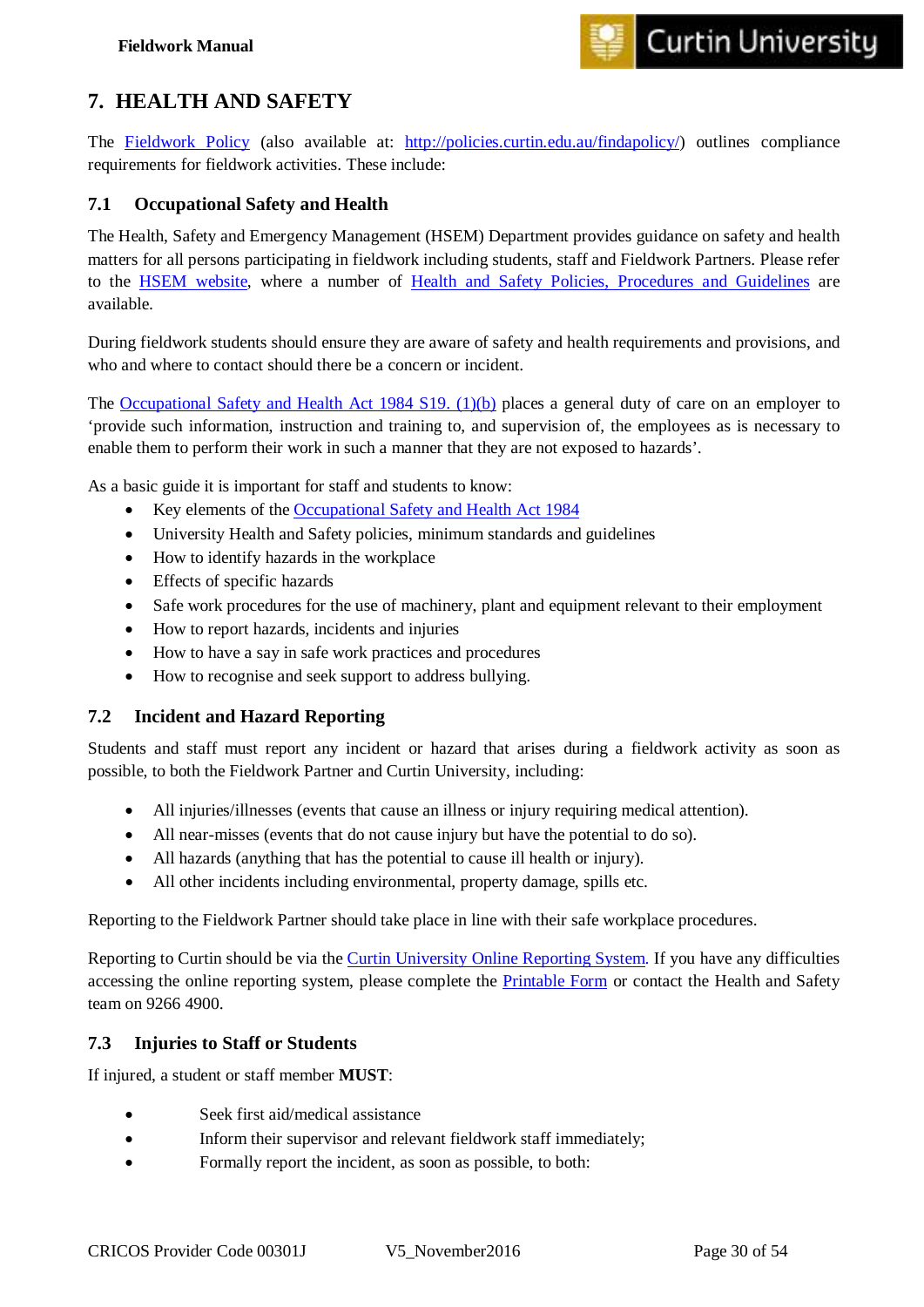#### **Fieldwork Manual**



- o The Fieldwork Partner using the Fieldwork Partner's reporting procedures and documentation methods
- o Curtin University using the online incident reporting at [http://healthandsafety.curtin.edu.au/event\\_and\\_hazard/index.cfm](http://healthandsafety.curtin.edu.au/event_and_hazard/index.cfm)

Supervisors and/or eye witnesses may assist the injured person when appropriate or necessary by completing the form on their behalf.

If required, the student or staff member can attend [Counselling](http://life.curtin.edu.au/health-and-wellbeing/counselling_services.htm) and [Disability Services](http://life.curtin.edu.au/health-and-wellbeing/disability_services.htm) for additional support.

#### <span id="page-31-0"></span>**7.4 Benefits of Reporting**

The benefits of reporting all accidents, incidents, near-misses and hazards:

- Investigations (where appropriate) can be performed, and action taken to prevent a recurrence of the incident.
- Trend analyses of the collected information can be performed, allowing the organisation to focus preventative efforts on areas of most concern.
- A formal record is kept for the University, staff member and/or student should it be required at a later date as evidence that the event took place.
- To ensure legal compliance with injury and workers' compensation reporting requirements.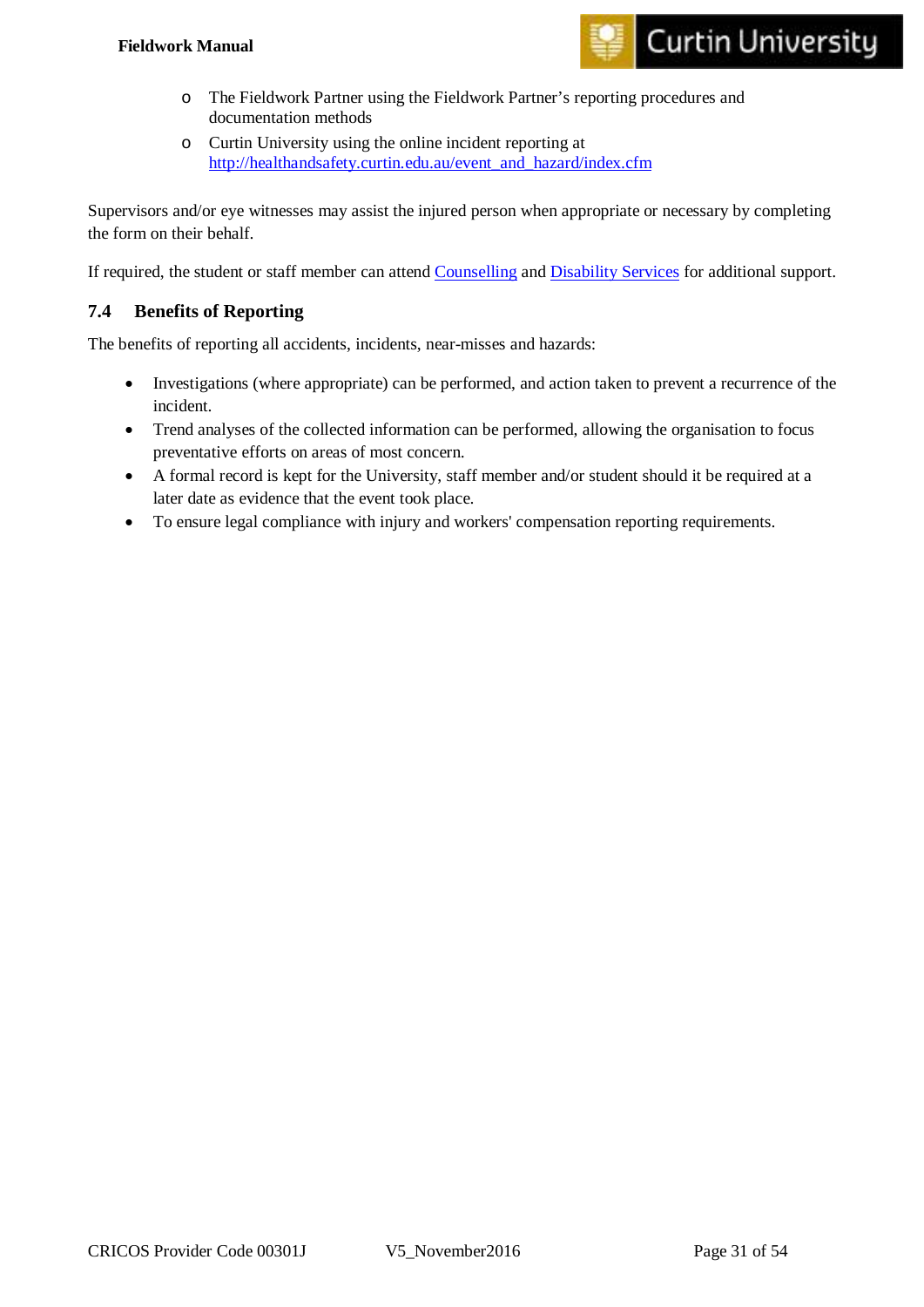

## <span id="page-32-0"></span>**8. PREPARATION AND SUPPORT**

Appropriate preparation and support for students has been identified as critical to achieving the learning outcomes that fieldwork strives to facilitate (Smith, Ferns, Russell & Cretchley, 2014). This includes prebriefing and de-briefing sessions as well as support during all phases of fieldwork, as shown in Table 3.

#### <span id="page-32-1"></span>**8.1 Fieldwork Entry and Ongoing Requirements**

The Fieldwork Policy outlines compliance requirements for fieldwork activities. These include:

#### <span id="page-32-2"></span>**a. Preclusions to Curricular Fieldwork**

A student's history, background and/or conduct, either prior to commencing or during the fieldwork placement may lead to them being precluded from a placement.

#### <span id="page-32-3"></span>**b. Pre-requisites for Entry to Commence and Continue in Curricular Fieldwork**

Students must:

- Be enrolled in the relevant fieldwork unit or admitted to a Curtin award course;
- Have passed all pre-requisite units and/or requirements and/or be enrolled in the required corequisite unit;
- Have completed all critical components of any required screening and health checks;
- Be free from communicable disease and be mentally, medically and physically capable of meeting the inherent requirements of the tasks required for the fieldwork activity unless reasonable adjustments have been sought, approved and provided;
- Demonstrate professionalism before, during and after the fieldwork activity;
- Be available to undertake any required mandatory fieldwork hours.

#### <span id="page-32-4"></span>**8.2 Preparation for Fieldwork**

Before commencing fieldwork, all students must complete mandatory fieldwork orientation or pre-briefing (including any online and/or site requirement), preparation sessions and [Fieldwork Preparation Online](https://ctl.curtin.edu.au/wil/local/docs/secure_docs/Fieldwork_Preparation_Online.pdf) as required by the academic area and Fieldwork Partner prior to commencement of the fieldwork activity.

Fieldwork Preparation Online is a set of resources available to Curtin staff and students online, to assist in preparation for fieldwork. To self-enrol in Fieldwork Preparation Online, follow the instructions on the [Fieldwork tab of the WIL website,](http://ctl.curtin.edu.au/wil/fieldwork/index.cfm) or available at:

[https://ctl.curtin.edu.au/wil/local/docs/secure\\_docs/Fieldwork\\_Preparation\\_Online.pdf](https://ctl.curtin.edu.au/wil/local/docs/secure_docs/Fieldwork_Preparation_Online.pdf)

See Appendix 1 of this manual for checklists that can be adapted for fieldwork orientation.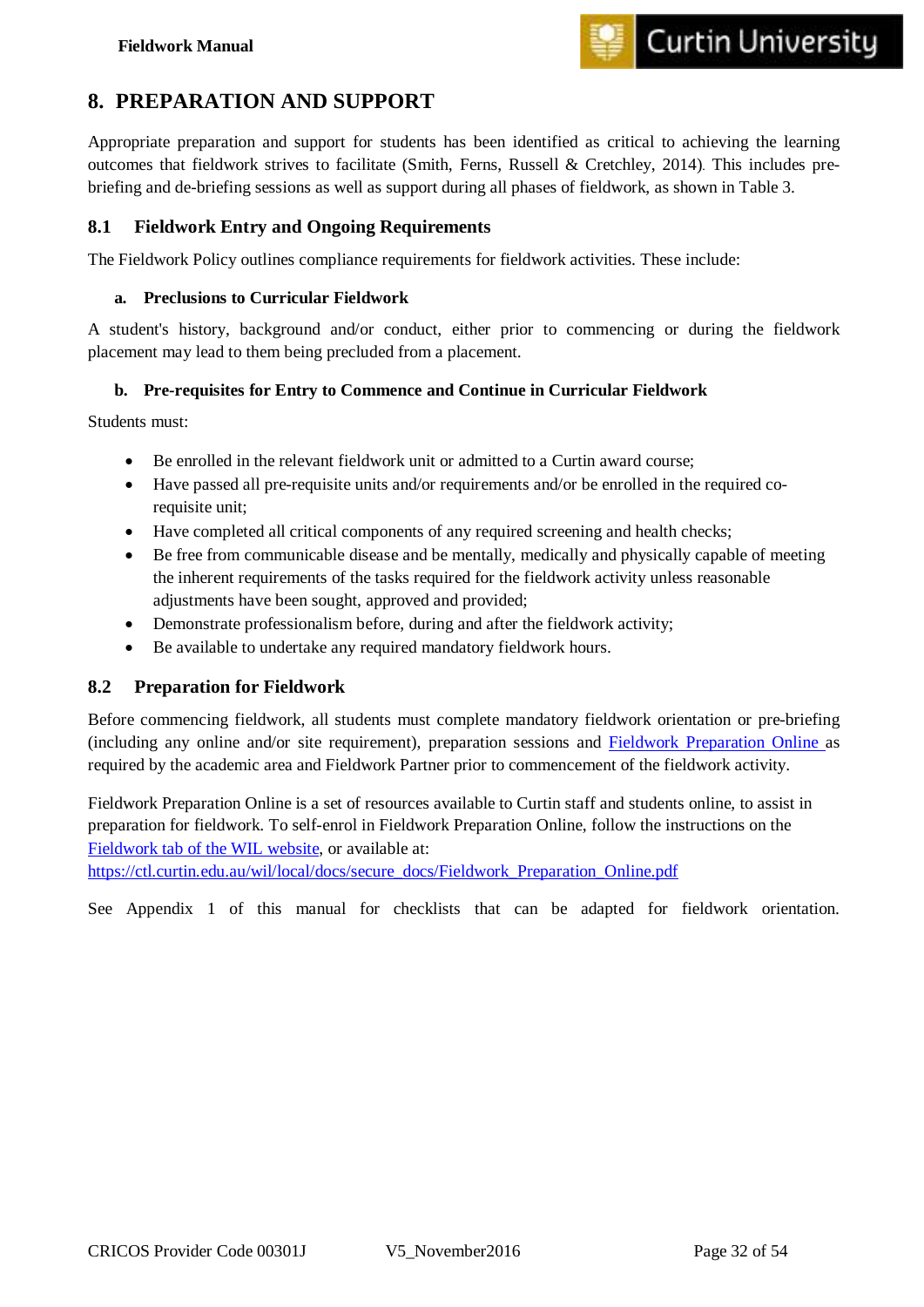

#### **Table 3: Work Integrated Learning (WIL) Resource: Support available to students**

| <b>Support</b>    | Before starting work integrated<br>learning<br>experience                                                                                                                                                                                                                        | During work integrated learning experience                                          | After work integrated learning experience                                              |
|-------------------|----------------------------------------------------------------------------------------------------------------------------------------------------------------------------------------------------------------------------------------------------------------------------------|-------------------------------------------------------------------------------------|----------------------------------------------------------------------------------------|
|                   | Explain expectations, goals, assessments, and                                                                                                                                                                                                                                    | Assist students to make sense of experience                                         | Reflect on learning                                                                    |
|                   | institution and workplace protocols<br>Outline and negotiate special accommodations for<br>students with disabilities<br>Prepare students for workplace learning and<br>supervision of practice<br>Resume writing, work literacy skills interviewing<br>skills, career planning* | Assist students to deal with tensions, difficulties<br>and health issues            | Manage positive and negative feelings<br>associated with learning                      |
|                   |                                                                                                                                                                                                                                                                                  | Ensure student learning goals are specified and<br>achieved                         | Evaluate the learning experience for future<br>students                                |
| Student support   |                                                                                                                                                                                                                                                                                  | Problem solve difficulties between students and<br>practitioners in workplace       | Enable student to use these experiences in<br>subsequent employment or work integrated |
|                   |                                                                                                                                                                                                                                                                                  | Formative and summative assessment                                                  | learning experiences                                                                   |
|                   |                                                                                                                                                                                                                                                                                  | Guide and support students in ethical behaviour                                     | Provide access to complaint and appeal<br>processes                                    |
|                   | Prepare workplace for students by providing                                                                                                                                                                                                                                      | Manage contracts and learning                                                       | Debrief workplace supervisors and                                                      |
|                   | relevant information about academy policies and<br>procedures                                                                                                                                                                                                                    | Help workplaces work with students from diverse                                     | coordinators                                                                           |
|                   | Provide orientation programmes for students in                                                                                                                                                                                                                                   | backgrounds to assist maximize learning                                             | Connect workplace coordinators for support                                             |
| Workplace support | workplace<br>Prepare organisations for students from diverse<br>background                                                                                                                                                                                                       | Assist workplace coordinators in maximizing<br>student learning                     | Resolve any difficulties as a result of student<br>learning                            |
|                   |                                                                                                                                                                                                                                                                                  | Act as a sounding board for issues or difficulties in<br>the workplace              | Encourage evaluation of student workplace<br>experiences                               |
|                   |                                                                                                                                                                                                                                                                                  | Connect workplace coordinators with other<br>coordinators undertaking similar tasks | Prepare workplace for next group of students                                           |
|                   |                                                                                                                                                                                                                                                                                  |                                                                                     | Cooper, Orell & Bowden, 2010, p97                                                      |

**\*** Curtin Careers & Employment Centre can provide support with all job application and career related services. Visit Building 303, Level 2, or contact 08 9266 7802 or their website: <http://life.curtin.edu.au/careers.htm>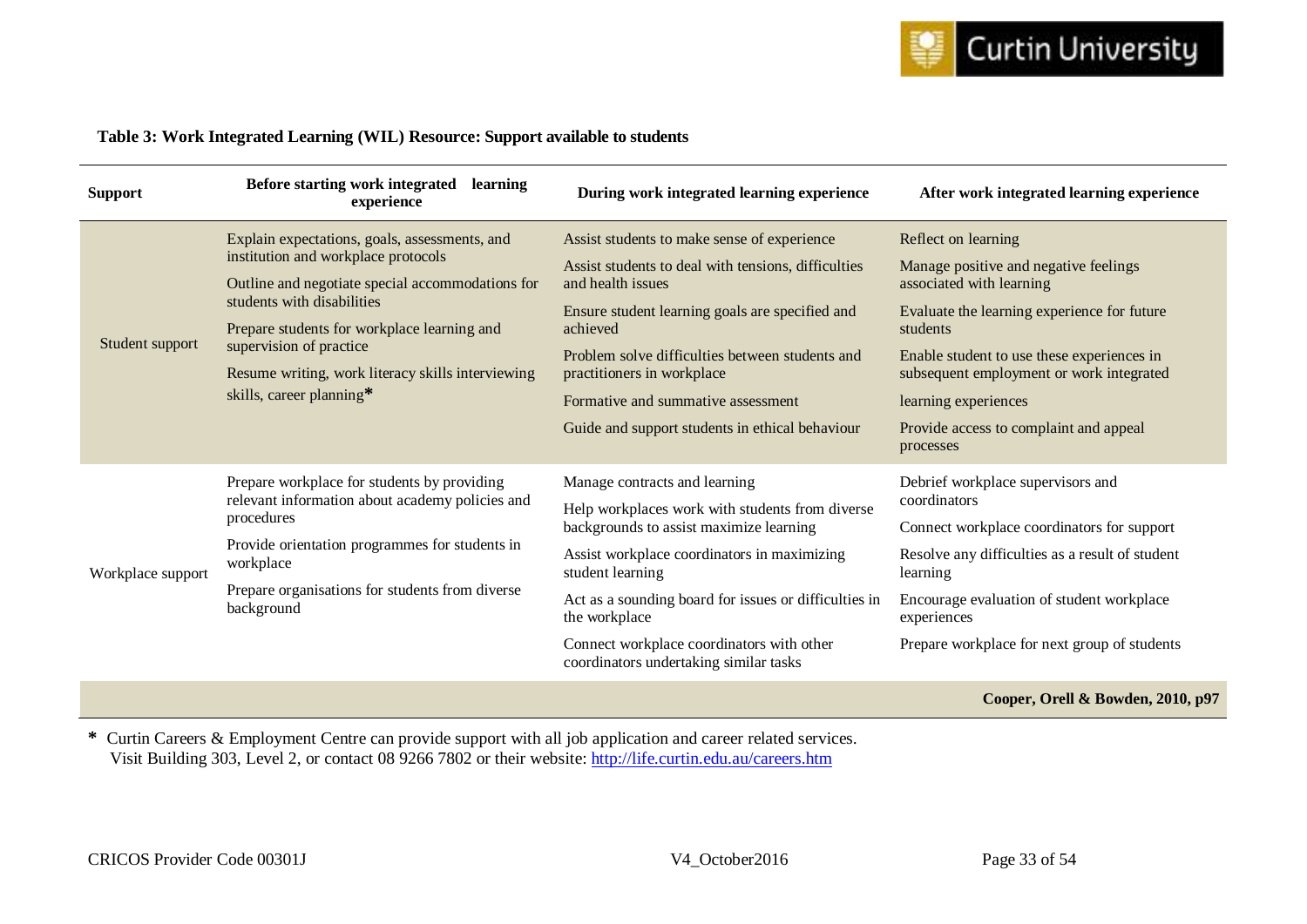#### <span id="page-34-0"></span>**8.3 Supervision and Support**

#### <span id="page-34-1"></span>**a. Supervision Arrangements**

The quality of supervision and support provided for students while on fieldwork directly impacts on the learning outcomes resulting from the experience. For optimum benefits, both the Host Organisation and the learning institution should provide supervision and support for students. Quality supervision facilitates:

- Constructive feedback on performance and helps to identify strengths and gaps in development
- Explicit linking of theory and practice
- Reflective practice and transformative learning
- Clarity of expectations
- Identification and mitigation of potential risks
- Maintenance of partnerships
- Student engagement and motivation
- Scaffolding the learning experience
- Evidencing skill development

#### <span id="page-34-2"></span>**b. Support from Curtin Counselling Services**

[Curtin Health & Wellbeing](http://life.curtin.edu.au/health-and-wellbeing.htm) offers a range of services that are designed to help with a query or a concern before it becomes a problem. This includes the [Counselling Service](http://life.curtin.edu.au/health-and-wellbeing/counselling_services.htm) with experienced staff to help you deal with any issues affecting your study. Curtin Counselling has developed the [Counselling YouTube Channel](https://www.youtube.com/channel/UCb7pL-djWVDIMZyu_ZKjKYg) containing resources such as the three videos on *Developing Resilience: A Guide for Students on Prac*:

- 1. [Resilience on Prac Part 1:](https://www.youtube.com/watch?v=QkkQl-_6lGc) Manage your stress or anxiety
- 2. [Resilience on Prac Part 2:](https://www.youtube.com/watch?v=xYwvxK-ZKDQ) Self-care and how to stay positive during your prac
- 3. [Resilience on Prac Part 3:](https://www.youtube.com/watch?v=9OsZEQ5mFU0) Effective communication and benefiting from feedback

#### <span id="page-34-3"></span>**c. Support from Curtin Careers and Employment Centre**

The Curtin Careers & Employment Centre (CCEC) provides services and resources to support student's professional development and transition into the workplace. Services focus on two primary areas essential to employability and career success:

Career Management Skills: Clarifying where students want to go and how to get there by accessing support on job search strategies and job application resources.

Connecting with Employers and Industry: Increasing students' access to a broad range of employment opportunities through networking with employers and learning from industry professionals.

Students can access support either online or face to face. For more information, visit CCEC website <http://life.curtin.edu.au/careers.htm> or call 08 9266 7802.

#### <span id="page-34-4"></span>**8.4 Critical Incidents**

A critical incident is an unusual situation which causes a person distress and often involves a perceived threat to physical safety or personal integrity. Critical incidents during fieldwork may include incidents involving individual conflict, criticism, confrontation or discomfort; incidents that question knowledge, assumptions or beliefs; medical emergencies or natural disasters. Critical incidents can undermine a person's sense of safety and competency and generate strong emotions which may interfere with their ability to function either at the scene or later.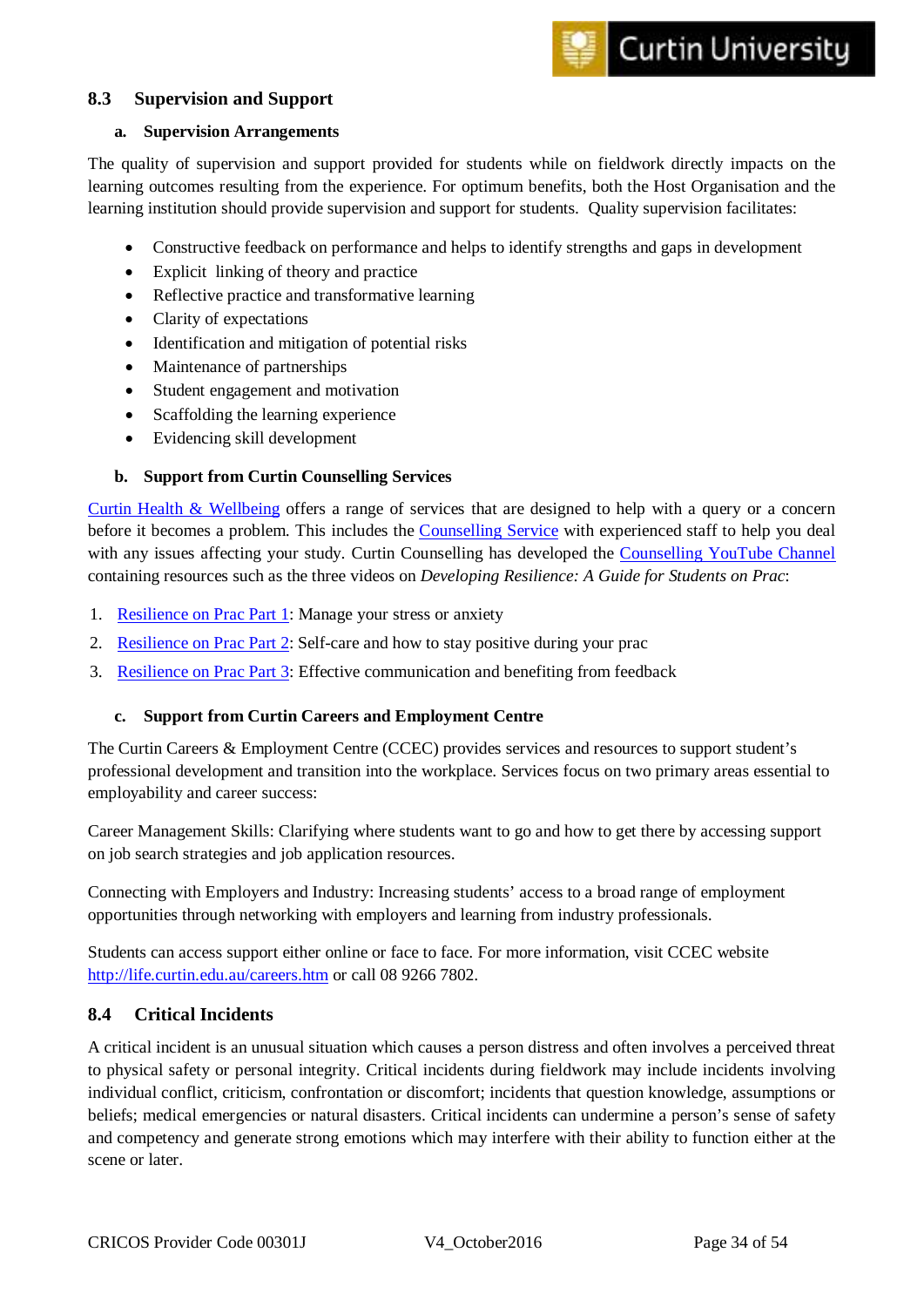It is essential to debrief after critical incidents, and to clarify student learning parameters and to continue goal setting.

The School and the University outline procedures for the management of critical incidents involving students in fieldwork.

It is possible that further debriefing may be required on a student's return to the University.

#### <span id="page-35-0"></span>**8.5 De-Briefing after Fieldwork**

Debriefing is an essential ongoing process carried out during fieldwork between the student and the supervisor. It is a learning process whereby the supervisor explores the student's learning and learning processes in order to scaffold their future learning.

Fieldwork Supervisors are encouraged to debrief with students during and at completion of fieldwork whilst on site, at regular intervals or as per the Schools fieldwork guidelines.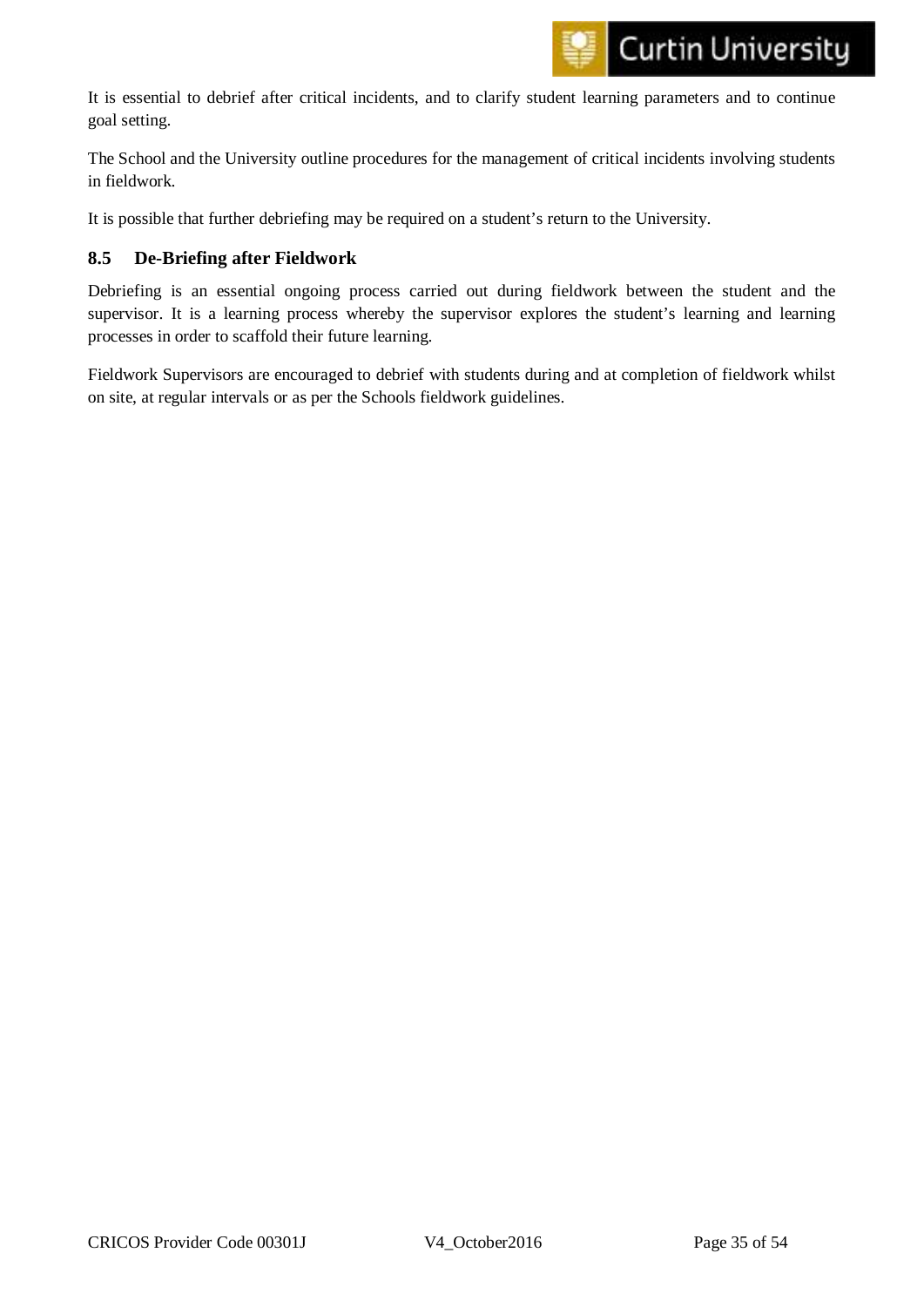## <span id="page-36-0"></span>**9. STUDENT CONDUCT AND EXCLUSION**

#### <span id="page-36-1"></span>**9.1 Professional Conduct of Students during Fieldwork**

Curtin students involved in fieldwork are representing the University and their conduct reflects on the University's reputation. In interactions with fellow students, Curtin staff, Fieldwork Partner employees and members of the public, students are seen to be responsible for their professional conduct as outlined in the [Curtin Student Charter](http://students.curtin.edu.au/rights/student_charter.cfm) and expected to uphold [Curtin's Core Values](http://www.curtin.edu.au/strengthening-our-culture/values/index.cfm) of Integrity, Respect, Courage, Excellence and Impact. The University has also produced a brochure called [Own Your Behaviour](http://students.curtin.edu.au/rights/documents/own_your_behaviour.pdf) to guide students.

The workplace is subject to legislative and ethical accountability which may impact on a Fieldwork Partner and students are required to comply with relevant legislative requirements regarding:

- Privacy of client information;
- Professional standards and codes of conduct that apply to your area of practice;
- Ethical behaviour that applies to fieldwork education activity;
- Confidentiality of information related to the Fieldwork Partner's workplace and clients.

#### <span id="page-36-2"></span>**a. Privacy and Confidentiality**

Curtin is committed to complying with the [Australian Privacy Principles](http://www.oaic.gov.au/privacy/privacy-act/australian-privacy-principles) contained in the Privacy Act 1988 (Commonwealth) when handling the personal information of students, staff and other people the University deals with. In addition, members of the University community are responsible for respecting an individual's right to privacy, in accordance with the University's [Values and Signature Behaviours.](https://www.curtin.edu.au/strengthening-our-culture/local/docs/Our_Values_and_Signature_Behaviours.pdf)

Students must be aware of the importance of maintaining appropriate confidentiality during fieldwork activities, especially involving clients, patients and their information and comply with a Fieldwork Partner's protocols. This may involve completing and signing a Confidentiality Agreement. Students will need to take all reasonable measures to adhere to the directions of the Fieldwork Partner and abide with their rules, regulations and protocols.

The Student Misconduct provisions allow for breaches of privacy to be dealt with under either Academic or General Misconduct. Any breaches in confidentiality or instances of professional or ethical misconduct before, during or after fieldwork will be investigated and if deemed to have occurred will be referred to the Student Disciplinary Panel. This may result in a variety of penalties including reduced or zero grades, annulled units or termination from the course. An appeal process is available.

#### <span id="page-36-3"></span>**b. Professional Behaviour for Relevant Discipline – Code of Conduct**

Students need to be aware of professional behaviour that governs the provision of services and products in the area of their fieldwork activity. This includes presenting themselves in a professional manner, adequate preparation and planning, dressing appropriately, being punctual, appropriate use of mobile phones, courtesy, respect, and reflecting on student practice with their supervisor.

Workplace expectations are often in the form of a Code of Conduct. Fieldwork exclusions will apply to a student who is in breach of a relevant Code of Conduct during their fieldwork activity. Students will be advised by their School and/or Faculty of the relevant professional standards or codes of conduct.

#### <span id="page-36-4"></span>**c. Ethical Behaviour**

Professional ethics represent a public declaration of commitment and obligation to conduct – the profession's core values and principles. Many professions have a code of ethics or conduct that staff and students are expected to comply with. Principles of ethical behaviour apply to such activities as communication, personal conduct and behaviour, and use of workplace resources. Workplace resources (including the internet) must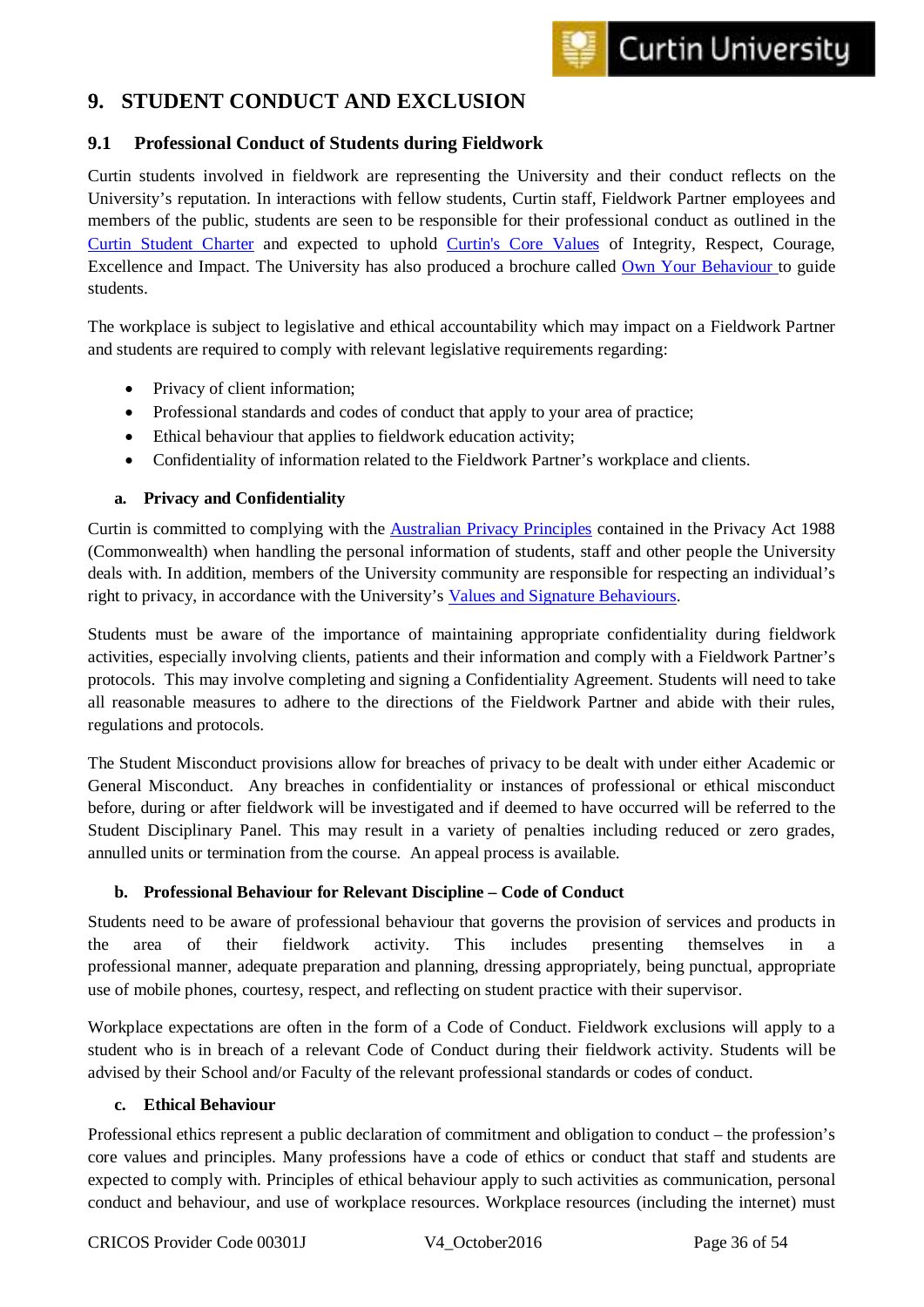be used for authorised fieldwork activities. It is important for students to think critically about any practice issues and seek advice if an ethical dilemma arises. Students should also be familiar with the [Curtin Values](https://www.curtin.edu.au/strengthening-our-culture/local/docs/Our_Values_and_Signature_Behaviours.pdf)  [and Signature Behaviours.](https://www.curtin.edu.au/strengthening-our-culture/local/docs/Our_Values_and_Signature_Behaviours.pdf)

#### <span id="page-37-0"></span>**9.2 Managing Student Exclusion from Fieldwork**

Students are responsible for ensuring that they are not excluded from fieldwork for any of the reasons listed below; as failure to successfully complete a required fieldwork activity may jeopardise successful completion of their course. Management of exclusion from, and return to, fieldwork is shown in Figure 5, including remediation and appeal processes.

#### <span id="page-37-1"></span>**a. Circumstances Leading to Student Exclusion from Fieldwork**

On advice from the relevant Unit Coordinator, Course Coordinator or Fieldwork Coordinator, a student may be excluded or deferred from a fieldwork activity by the Head of School or Department if the student:

- Has not satisfactorily completed units which constitute prerequisites for such an activity and cannot demonstrate the appropriate pre-requisite knowledge, skills or behaviour; or
- Has committed an act of misconduct as defined under [Statute 10](http://students.curtin.edu.au/rights/conduct.cfm#s10) Student Discipline; or
- Has behaved in such a way as to have breached the professional conduct expectations of the Fieldwork Partner or is in breach of a relevant Code of Conduct during the fieldwork activity; or
- Is consistently unable, after due instruction and guidance, to perform the skills required at an appropriate standard attainable through supervision by University staff or on-site supervisory staff;
- Does not have the appropriate screening checks or certificates or refuses to undertake the required screening checks; or
- Is reasonably considered to be in a state of health, whether mental or physical, which makes the student unfit to undertake the placement; or
- Cannot demonstrate the specified fitness requirements to undertake the required fieldwork activity with appropriate agreed reasonable adjustments; or
- Does not complete required fieldwork orientation or preparation activities; or
- Is considered by the School to have breached guidelines for placement and/or is performing significantly below a pass standard and is disrupting the progress of students in his/her class; or
- A student who has a pre-existing medical condition which affects the student's functioning for the tasks required during the fieldwork activity may be excluded from that activity if there is a risk to the health and safety of the student or others despite the implementation of reasonable adjustments where appropriate.

#### <span id="page-37-2"></span>**b. Time Periods for Exclusion and Determinations**

On advice from the relevant Unit Coordinator, Course Coordinator or Fieldwork Coordinator, the Head of School may withdraw or defer a student from a fieldwork activity as per the following time periods and seek appropriate determinations:

#### Initial Exclusion for Up to 24 hours

*The initial determination to exclude a student may be made by the Fieldwork Coordinator for an immediate exclusion for a period of up to 24 hours. The Fieldwork Coordinator must provide the details and reason for the decision to exclude the student to the Head of School.*

#### Further Exclusion for Up to two weeks

*If required, the Head of School may immediately exclude the student from attending the fieldwork activity for a further continuous period not exceeding two weeks. This decision must not be made without first giving the student an opportunity to state why the exclusion should not be put into effect. The Head of School must provide the details and reasons for the decision to exclude the student to the Pro Vice-Chancellor.*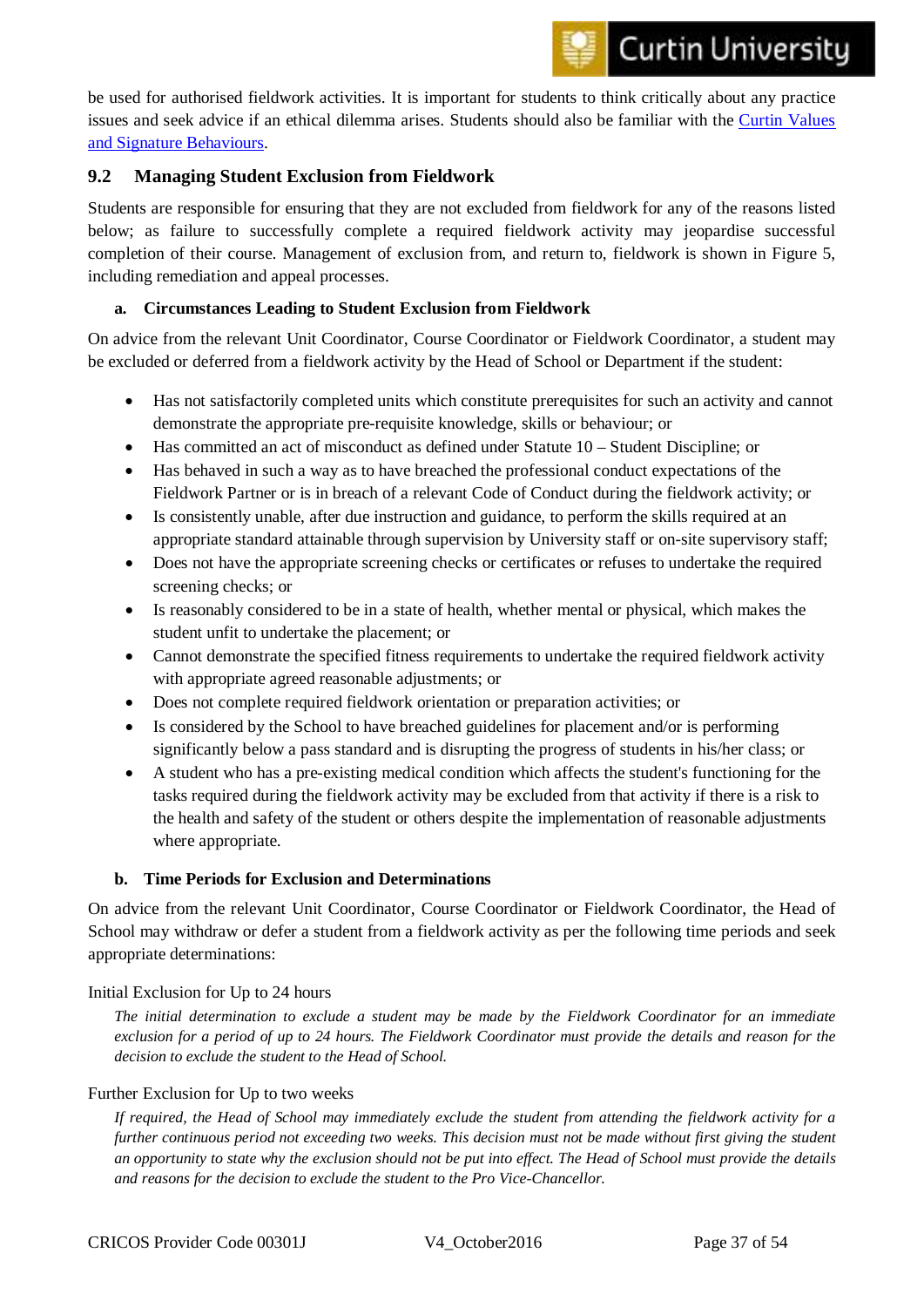

#### <span id="page-38-0"></span>**c. Procedures for Student Assessment Following Exclusion**

Schools should specify procedures and processes to determine whether it is safe and appropriate to re-enter the student to the fieldwork setting. Where possible such assessment strategies should reflect simulated and authentic learning environments.

Students participating in simulated and authentic learning assessments should be assessed using marking guides with performance criteria (rubric), and video recorded, if possible, to enable student self-assessment. The overall assessment should be conducted by an independent assessor who has not previously been involved with the student's learning program.

Upon acceptance of re-entry to the fieldwork setting, the student must comply with the School remediation processes.

Regular communication, regarding the excluded student, with the relevant Fieldwork Partner is necessary.

#### <span id="page-38-1"></span>**d. Student Right of Appeal**

A student who is excluded from a fieldwork activity by the Head of School may:

- Appeal to the relevant Pro Vice-Chancellor (or their nominee) and must
- Lodge the appeal in writing within five working days of being advised of the exclusion.

#### <span id="page-38-2"></span>**e. Student Misconduct**

If a student is excluded from a fieldwork activity and then subsequently reported for suspected misconduct under [Statute 10 and Associated Rules,](http://students.curtin.edu.au/rights/conduct.cfm) the relevant Student Discipline Rules immediately apply and any further exclusion and investigation must be undertaken in accordance with these provisions.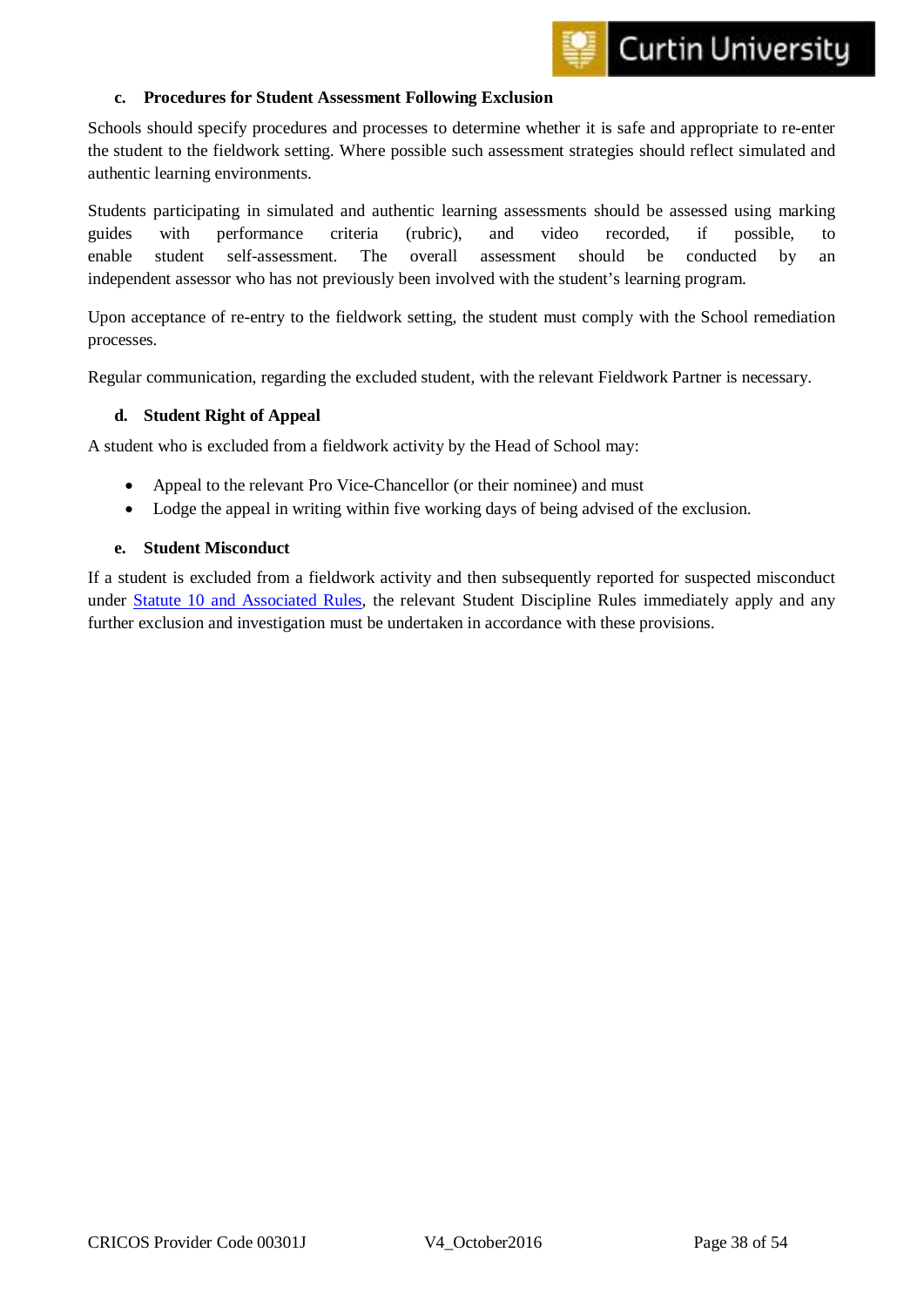### **MANAGING STUDENT EXCLUSION DURING FIELDWORK**

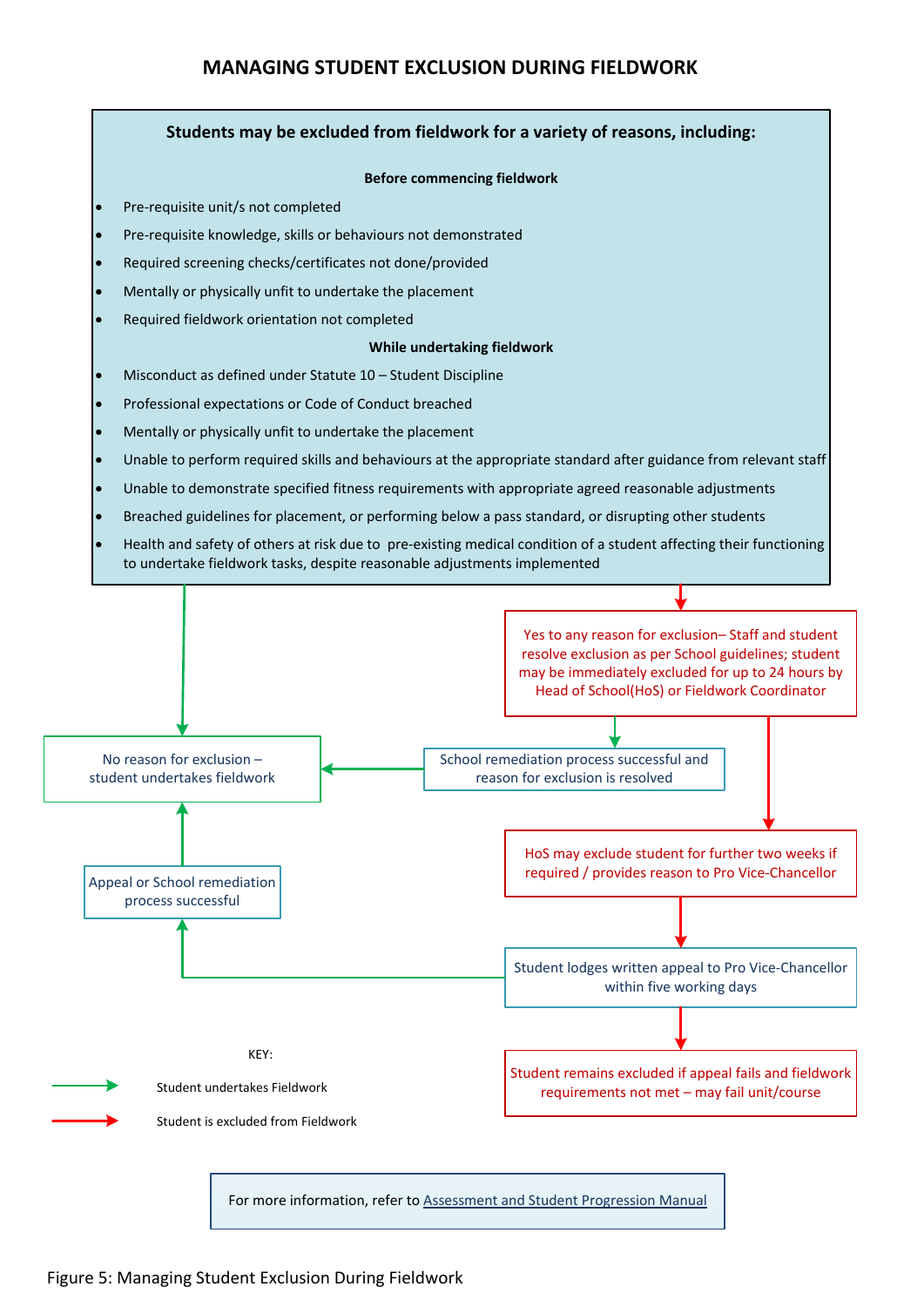## <span id="page-40-0"></span>**10. FIELDWORK ASSESSMENT AND FEEDBACK**

The assessment of fieldwork may be accomplished in a variety of ways and should integrate both theory and practice. The approaches for specific fieldwork activities must be documented in course curricula and may require approval by relevant accreditation bodies. For a number of courses, external accreditation of competence is required. Therefore, prescribed standards of professional achievement are to be met. In the majority, the student demonstrates achievement on a pass/fail basis.

In some settings Fieldwork Partners may contribute, wholly or partially, to student fieldwork assessment. In this situation the assessor's role in fieldwork is distinct from the mentor role. In fieldwork settings where the partner is responsible for assessing student fieldwork performance, the School will provide assessment procedures, which outline the structures, assessment criteria and parameters of fieldwork.

#### <span id="page-40-1"></span>**10.1 The Principles of Assessment in Fieldwork**

The principles of assessment in fieldwork have been adapted from, and complement, the Assessment Policies and Procedures described in the [Assessment and Student Progression Manual](http://policies.curtin.edu.au/findapolicy/docs/Assessment_and_Student_Progression_Manual.pdf) available on Curtin's Policy resource page<http://policies.curtin.edu.au/findapolicy/>

Principle 1: Assessment practices will be subject to quality processes

Fieldwork assessment practices will be subject to quality processes to ensure that practices are in accordance with the requirements set out in this document. Schools should develop processes for a consistent application of student assessment and moderation in fieldwork across sites.

Fieldwork Quality management is the responsibility of fieldwork staff associated with assessment although the scope of that responsibility will vary according to the role they play. For example, Fieldwork Unit Coordinators have responsibilities that assessment within a unit comply with the requirements set out in this manual. Fieldwork Coordinators must also ensure that assessments are coordinated across the course. Heads of School have overall responsibility for assessments within their School.

Principle 2: Assessment aligns with intended learning outcomes

Fieldwork assessment will be made on the basis of performance defined by pre-specified criteria, rather than norm-referenced approaches where assessment is made on the basis of performance relative to that of other members of the class or cohort. (In criterion referenced assessment, practices such as scaling marks and grading students to fit a normal distribution curve are not appropriate). Assessment tasks and criteria must be aligned to the intended learning outcomes, and supported by appropriate fieldwork teaching and learning activities.

Principle 3: Assessment addresses Curtin graduate attributes

Fieldwork assessment tasks primarily focus on the discipline; but they will also ensure that students have opportunities to develop a wide range of capabilities. Assessment within a course or major should be designed to ensure incremental achievement of the course learning outcomes which are derived from Curtin's [Graduate Attributes.](http://ctl.curtin.edu.au/teaching_learning_practice/graduate_capabilities.cfm) Assessment across a course should provide evidence of students' development of higher order thinking skills such as analysis, synthesis and evaluation.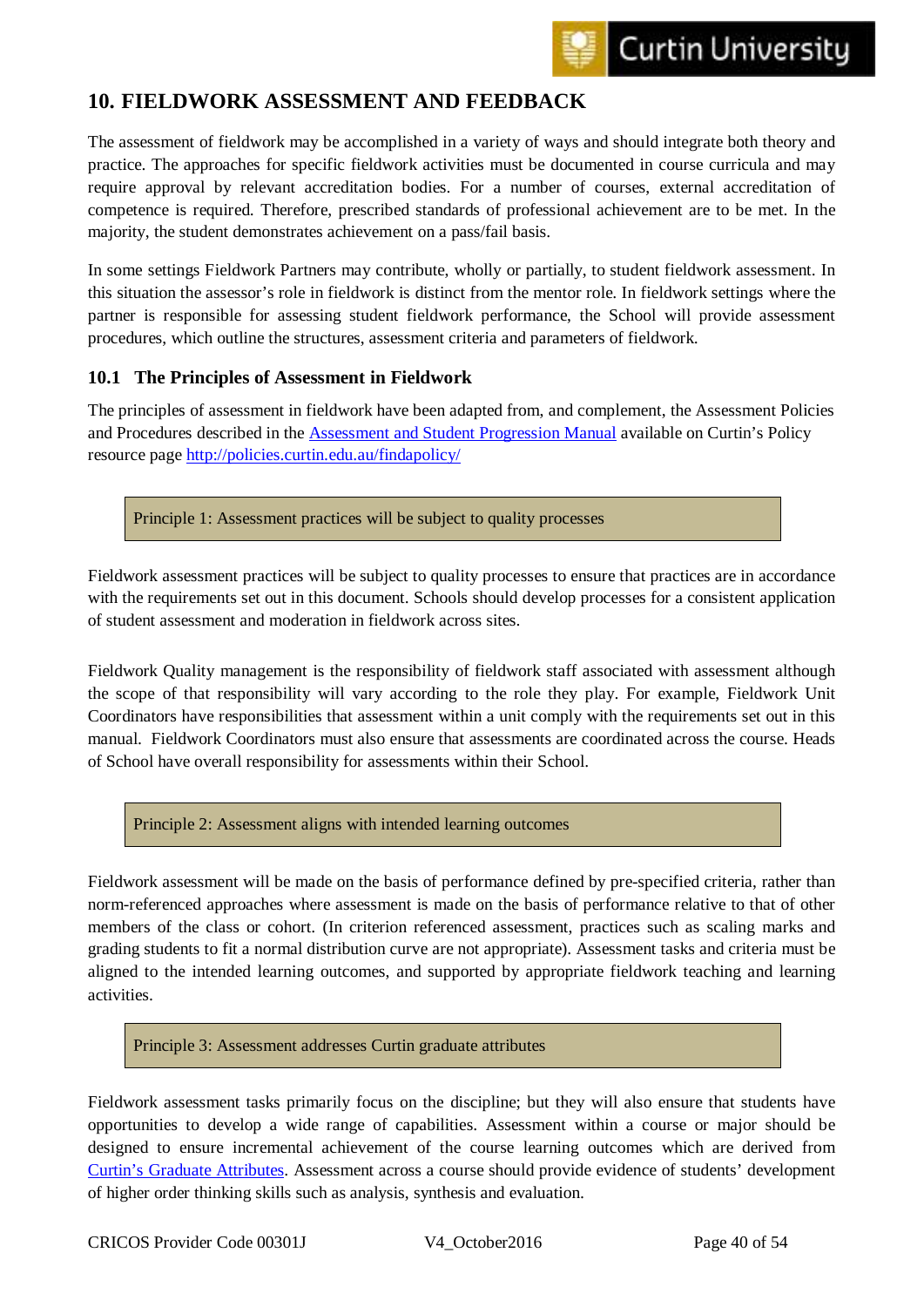#### Principle 4: Assessment practices have a substantial impact on student learning

Good assessment practice will focus on authentic and engaging tasks designed to encourage deep approaches to learning. Assessment tasks will also educate students with respect to appropriate academic and professional practice and promote ethical professional conduct. Rubrics, support matrices and exemplars are various tools for articulating levels of competence and achievement in fieldwork programs. These are useful because they give scope and sequence of student learning. Where possible rubrics should scaffold learning across the course. Examples are provided at the end of this section.

#### Principle 5: Assessment provides high quality and timely feedback to students

Informative and encouraging feedback from a range of sources (self, peer, Fieldwork Partner mentor, fieldwork supervisor) will support learning. Feedback should promote a positive attitude to professional development. Good feedback will appraise the student performance against the assessment criteria, providing advice on how to improve in work performance. Student reflection and self-assessment is an important component of fieldwork, the outcomes of which contribute to student learning in a formative sense. These outcomes may also be used to demonstrating achievement of graduate attributes through portfolio based summative assessment.

#### Principle 6: Courses and units include a variety of assessment types

Fieldwork will endeavour to provide a variety of experiences in order to develop work skills and knowledge. The unit outline should specify the type, quantity, and criteria of fieldwork assessments. They should give student specific examples of how WIL assessments are to be applied in specific units. Specific programs will direct the type of fieldwork evidence to be included in the unit outline and could include but is not limited to:

- Reflection
- Case studies (written or video recorded)
- Simulated learning
- Fieldwork Project analysis
- Professional Competency Frameworks
- Post practice reflection
- Blogs or WIKI's

#### Principle 7: Assessment is inclusive and equitable

Assessment in fieldwork education is framed around professional work standards and will be equitable across different fieldwork locations and different modes of study.

Reasonable adjustment (such as the modification of fieldwork assessment or processes) may be made for students with a verified disability, medical or other condition in accordance with the Disability Standards for Education

(http://docs.education.gov.au/system/files/doc/other/disability\_standards for education 2005 plus guidanc [e\\_notes.pdf\)](http://docs.education.gov.au/system/files/doc/other/disability_standards_for_education_2005_plus_guidance_notes.pdf)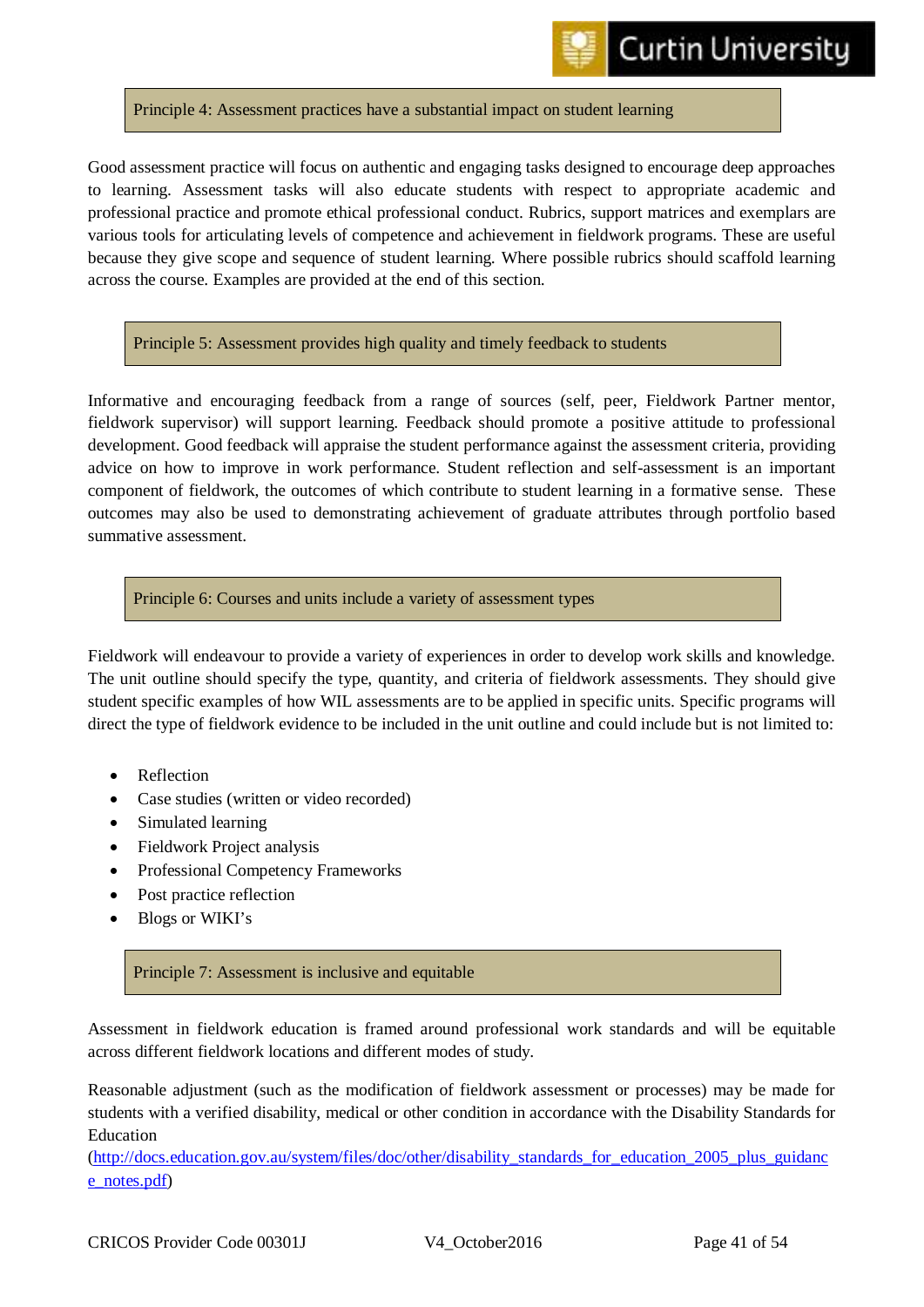#### Principle 8: Assessment is valid and reliable

Valid assessment will support the learning experience and clearly appraise student attainment of the intended learning outcomes. Learning outcomes must be clearly stated, demonstrable, achievable and measurable. Reliable assessment is accurate, consistent and repeatable. This requires clearly defined processes for the design, grading and analysis of assessments. Validity and reliability will be enhanced by moderation procedures to ensure professional judgement is informed by workplace performance and workplace colleagues. At Curtin, moderation relates to all stages of the assessment as shown below. It is a process directed at ensuring that assessments are designed and implemented with accuracy, consistency and fairness. Moderation is encouraged in fieldwork assessment tasks

Student self-assessment is an important component of reflection in fieldwork. Programs may direct student generated learning outcomes in order to foster a critical approach to best practice in fieldwork. Such student generated learning is independent of assessments used to identify students at risk of unsatisfactory performance.

Programs may require objectively structured simulation as a means of assessing and moderating student technical and decision-making performance prior to fieldwork. These assessments can also be used to assess complex WIL problems to measure student knowledge and practice in capstone units.

Principle 9: Information about assessment is readily available

Clear, accurate, consistent and timely information on workplace assessment tasks and procedures will be made available to students, staff and workplace colleagues. Assessment criteria will include sufficient detail to explain clearly to the student what is required.

Principle 10: The amount of assessed work is manageable

The effort involved in an assessment task should be appropriate to the credit awarded for that task. The amount and scheduling of assessed work required is designed to provide a reliable and valid profile of achievement in the workplace.

#### <span id="page-42-0"></span>**10.2 The Requirements for Assessment in Fieldwork**

At Curtin assessment is considered an integral element of the students' learning experience. The assessment model illustrates the workflow around assessment that comprises five interrelated events, all underpinned by practices to enhance the quality and integrity of assessment. The following sections set out the requirements for assessment under subheadings as described in the assessment cycle shown in Figure 6 below, sourced from the [Curtin Learning and Teaching](http://ctl.curtin.edu.au/teaching_learning_practice/assessment/) website.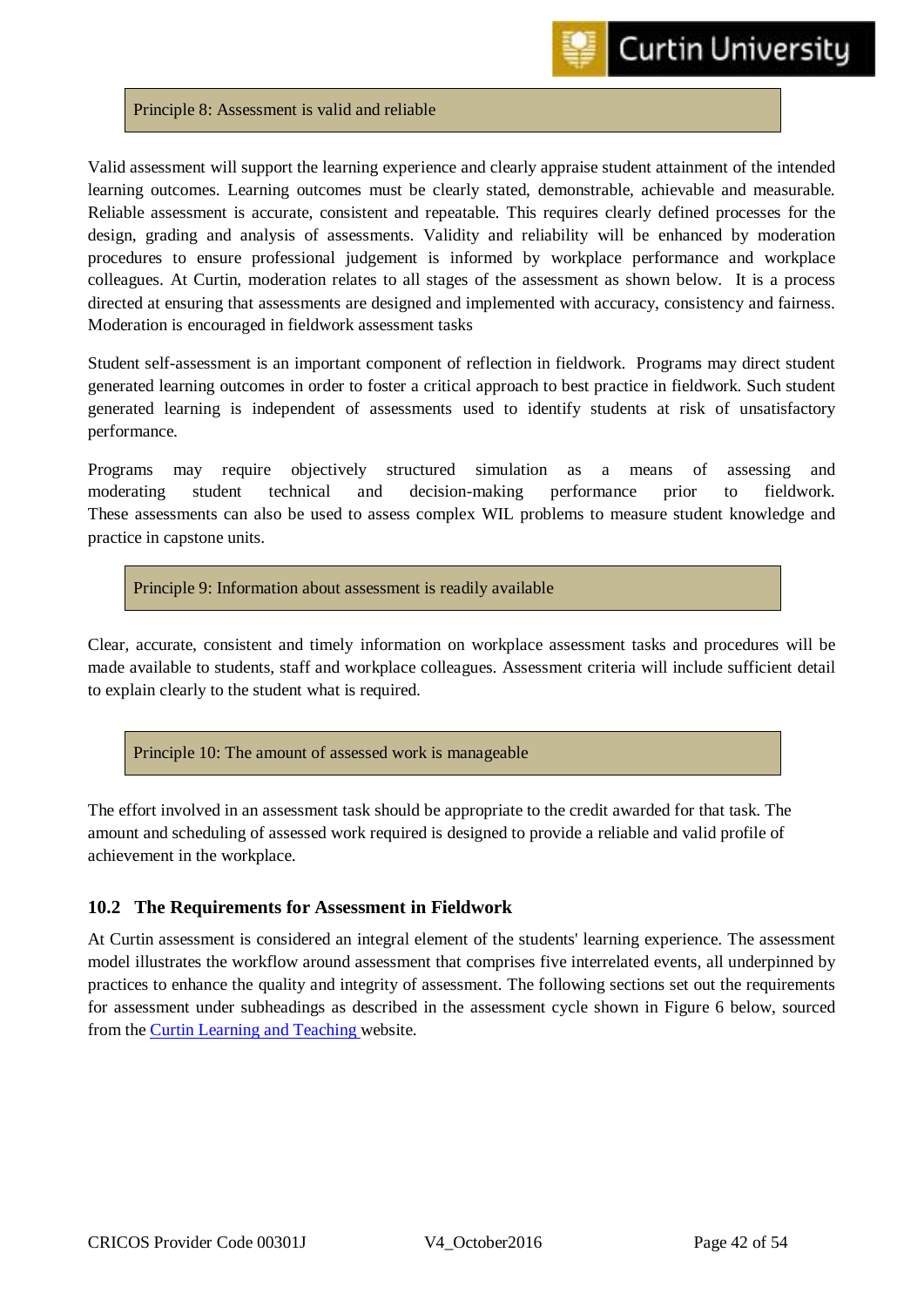



#### **Figure 6: The Assessment Cycle showing workflow around assessment**

These requirements acknowledge and represent currently accepted practices across the higher education sector. However, it is recognised that there may, on occasion, be exceptional cases where a high quality assessment may not comply fully with the requirements listed in this section. Under such circumstances an exemption may be permitted, providing that the proposed assessment is not in conflict with the general principles of assessment outlined earlier. Such exemptions as outlined in Exemptions to Assessment Requirements.

The role of the unit coordinator in managing assessment is outlined in the [Unit Coordinator Handbook.](http://ctl.curtin.edu.au/local/downloads/professional_development/TheUnitCoordinatorHandbookJuly2013.pdf)

#### <span id="page-43-0"></span>**a. Assessment Design**

Designing quality assessment tasks involves multiple considerations if it is to be fit for purpose. The suite of assessments in a unit should be planned to provide students with the opportunity to learn as they engage with formative tasks as well as the opportunity to demonstrate their learning through summative tasks. There is a range of assessment formats in current use and others emerging as eTechnologies provides different possibilities. Energising the learner through the use of realistic, authentic experiences is an exciting challenge for the unit teaching team, who are responsible for the review and quality enhancements to assessments practices.

Assessment tasks and marking criteria will be designed to directly assess the learning outcomes. Assessment within a unit will be appraised on the basis of performance criteria defined and communicated to students in advance. Feedback appropriate to each fieldwork assessment should provide developmental support to student learning.

Assessment tasks will be equivalent when the unit is offered on more than one campus or in more than one mode of study. Equivalence does not mean the task must be identical; assessment tasks may be adapted to suit the needs of campuses or modes of study, but they must be of similar complexity and nature, and they must always directly assess the learning outcomes.

Assessments will be subjected to review prior to their release to the student to ensure that they reflect professional practice. Reviews of assessment tasks, conducted by the unit coordinator, will invite comment from colleagues within the institution or those external to it. A review would typically cover the following points to ensure that each assessment is: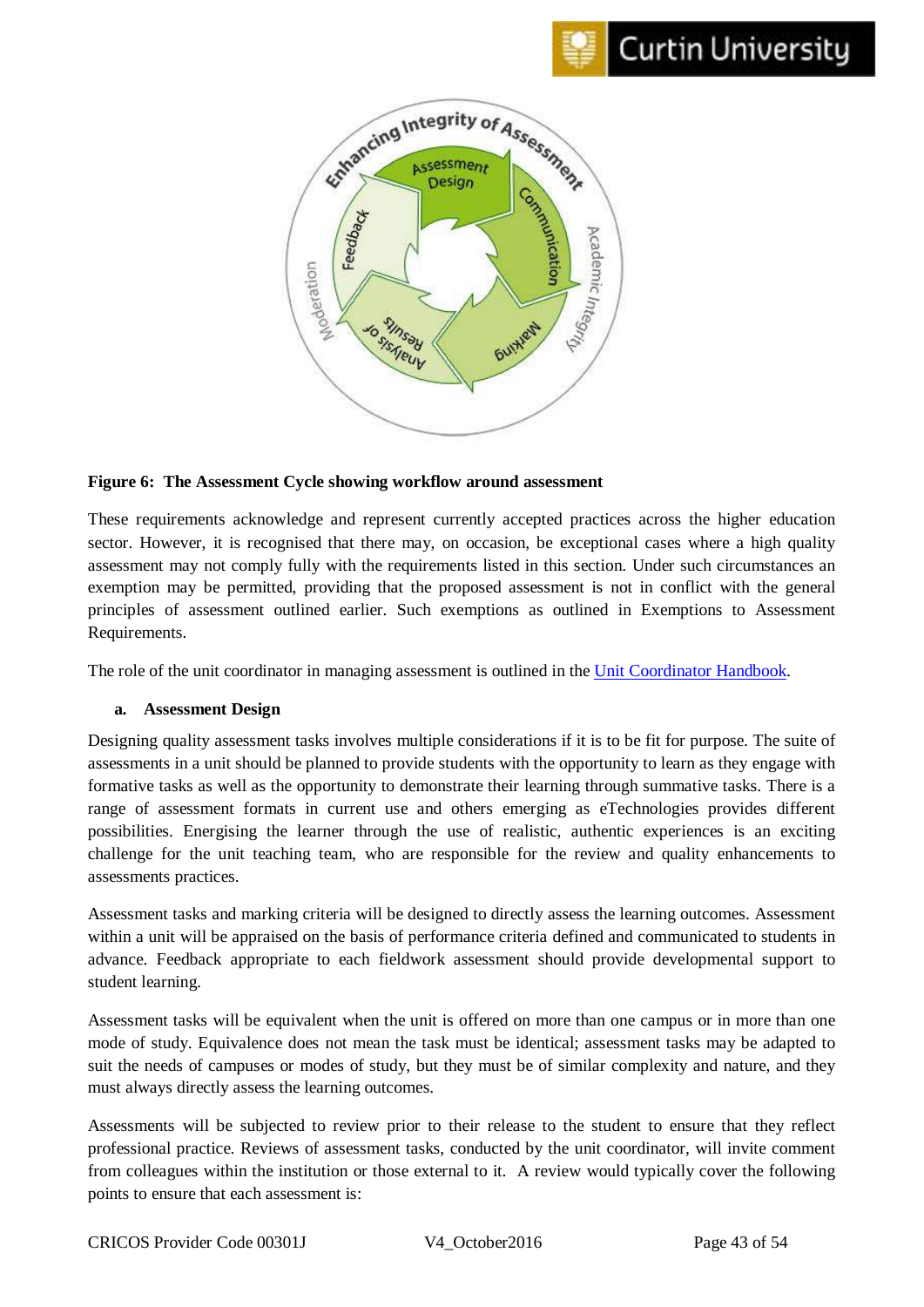

- Aligned with the intended learning outcomes
- Consistent with the scope and level of the unit
- Clearly and unambiguously described in terms of the task and assessment criteria
- Equivalent when offered in multiple locations
- Designed to avoid the inadvertent encouragement of plagiarism; and
- Appropriately weighted and scheduled across the study period

Assessment loads within a unit will be manageable and broadly consistent across units. The assessment load is determined as whatever is reasonable to assess students' achievement of the learning outcomes.

Design of assessment within a unit will ensure that students receive feedback at an early stage as appropriate to the course and unit.

Assessment marks will represent individual achievement. Assessment tasks are course specific. Fieldwork practice is a necessary component of assessment where fieldwork activities are undertaken as part of a course or unit required by the University.

#### <span id="page-44-0"></span>**b. Assessment Communication**

Communication occurs throughout the assessment workflow phases, however in the communication phase the communication of assessment requirements to students and the teaching team is stressed. Students should be made aware of assessment practices undertaken in the unit, for example plagiarism detection and management procedures, marking rubrics and moderation practices.

Details of the assessment task (including required due dates and assessment criteria) will be specified and made available to students in the unit outline. The unit outline must be made available to students no later than one week prior to the commencement of the study period.

Students will be informed of assessment details, including description of tasks, weighting, marking criteria and when and how they will receive feedback on each fieldwork assessment task.

Students will be notified in writing of any changes to the fieldwork assessment, should this be required. Assessments may be changed after publication of the unit outline, providing that such changes do not disadvantage any student and that the change has majority approval from the students currently enrolled in the unit.

#### <span id="page-44-1"></span>**c. Fieldwork Assessment**

Marking practices are probably considered one of the challenging aspects of academic work. Efficiency and effectiveness in marking processes are needed; the use of hardcopy or electronic marking guides/rubrics can help as well as eTechnologies. Marking is not just about providing a mark or grade to the student. For example, techniques to involve students and peers in the marking process can assist students to understand the assessment task and inform further learning.

Where multiple workplace colleagues are used, assessors are to be provided with sufficient information to ensure comparability of fieldwork assessment. Assessors should be provided with the assessment criteria and relative weightings of the performance task. Where possible, performance rubrics should be available to guide performance. Evidence suggests that the reliability of grading decisions is substantially improved when there is opportunity to:

- discuss the assessment criteria:
- apply the criteria to multiple contexts; and
- compare decisions on how the rubrics will be applied, prior to the commencement of fieldwork.

See Table 4 for a sample rubric that could be adapted and developed for fieldwork.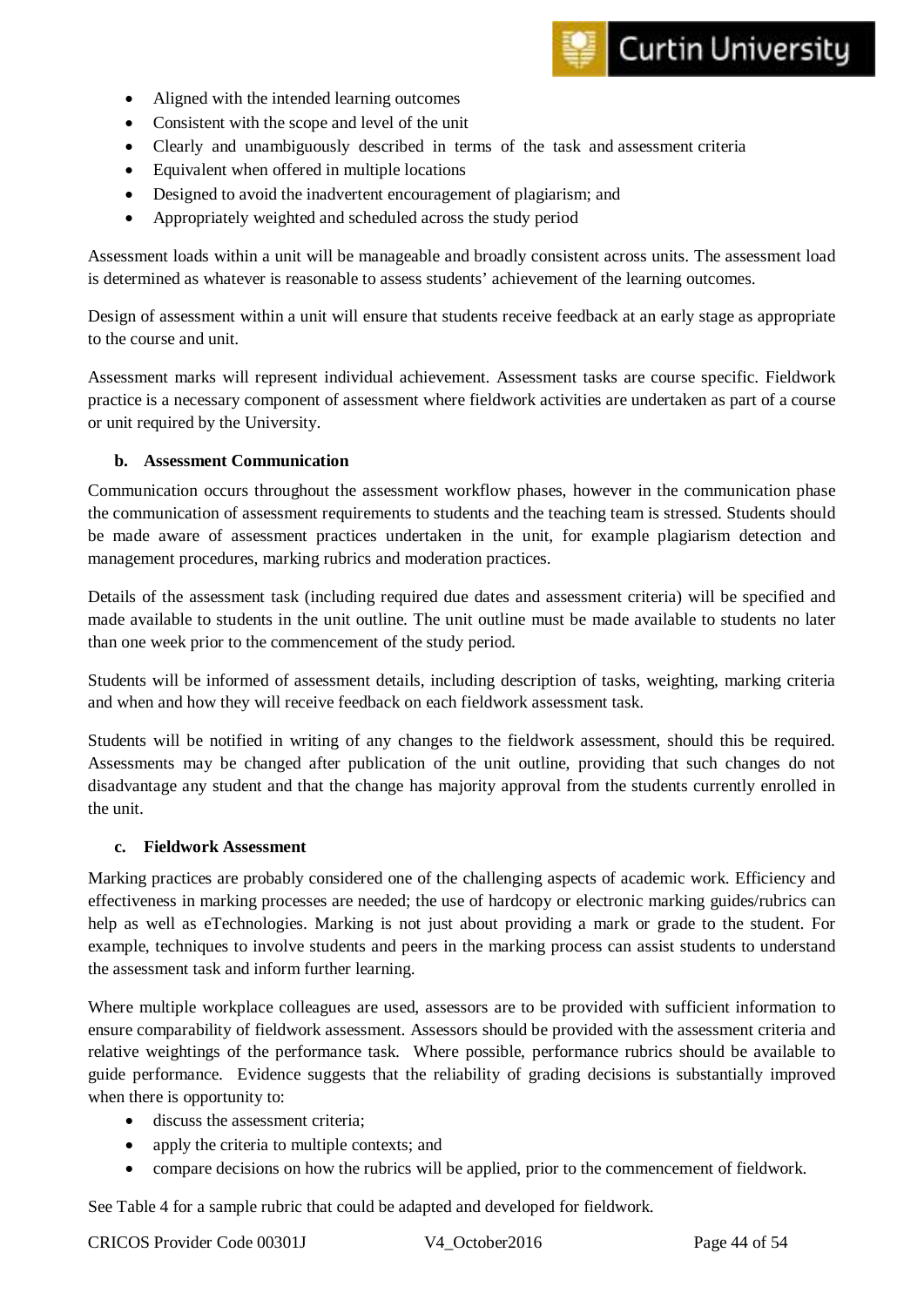

Grading for fieldwork assessment tasks are entered into the Grade Centre in Blackboard, the University-wide approved repository.

#### <span id="page-45-0"></span>**d. Analysis of Fieldwork Results**

Before marks are released to students the results from marking should be explored. Consistency in marking across a marking team is imperative and any statistical analysis performed at this stage to determine the distribution of scores is an important moderation process.

#### <span id="page-45-1"></span>**e. Feedback on Fieldwork Assessment**

Feedback is an integral element of the learning processes. It should aim to be informative and analytical, supportive and constructive and formative. It should not only provide information to students on how they have performed in the assessment task and towards achieving the learning outcomes, but also provide advice to improve their learning and future performances (known as formative or feed-forward feedback). The challenge for the educator is to provide this information regularly, in a timely fashion and keep the feedback process manageable.

The complexity of feedback on fieldwork performance is considered by Peach, Ruinard & Webb (2014) to be *derived partially from the need to somehow integrate the dual perspectives of the workplace supervisor and the academic mentor upon the student's performance, and in so doing, acknowledge and even celebrate the differences in which learning occurs in the workplace and the classroom.*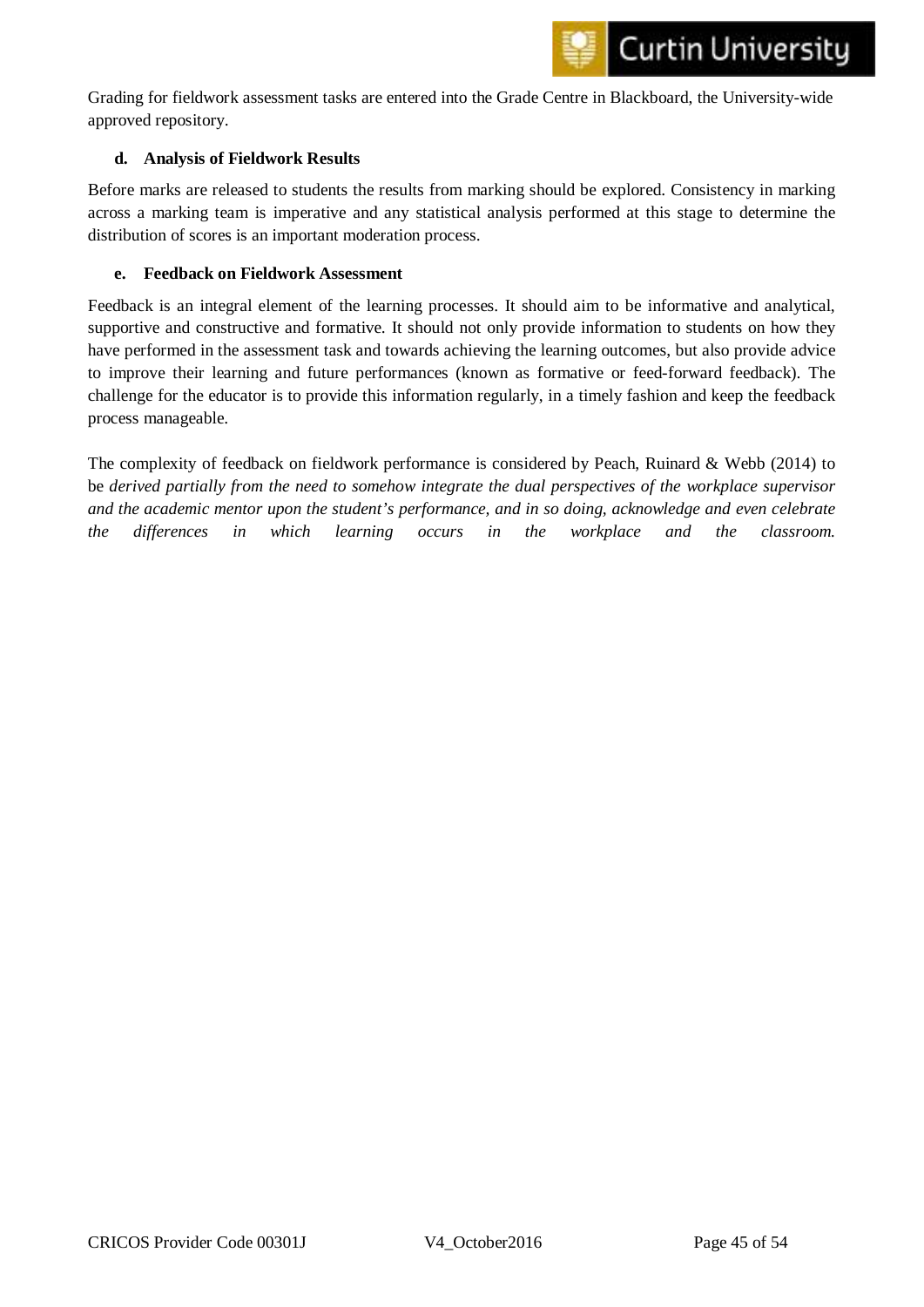

| <b>Levels of Attainment</b>  |                                                                                                                                                                                               |                                                                                                                                                                                                                                      |                                                                                                                                                                                                                                                                                                                                                                                                                                                           |                                                                                                                                                                                                                                                                                                                          |
|------------------------------|-----------------------------------------------------------------------------------------------------------------------------------------------------------------------------------------------|--------------------------------------------------------------------------------------------------------------------------------------------------------------------------------------------------------------------------------------|-----------------------------------------------------------------------------------------------------------------------------------------------------------------------------------------------------------------------------------------------------------------------------------------------------------------------------------------------------------------------------------------------------------------------------------------------------------|--------------------------------------------------------------------------------------------------------------------------------------------------------------------------------------------------------------------------------------------------------------------------------------------------------------------------|
| <b>Assessment Attributes</b> | <b>Developing</b>                                                                                                                                                                             | <b>Functional</b>                                                                                                                                                                                                                    | <b>Proficient</b>                                                                                                                                                                                                                                                                                                                                                                                                                                         | <b>Advanced</b>                                                                                                                                                                                                                                                                                                          |
| <b>Communication skills</b>  | Poor verbal communication and active<br>listening skills accompanied by a lack<br>of self- awareness of impact on other.                                                                      | Communicates ideas and relates<br>sensitively to others. Can listen to the<br>ideas of others and respond to them.                                                                                                                   | Communicates most effectively<br>and explains ideas clearly.<br>Actively listens to others and<br>responds appropriately, reflecting<br>a personal understanding of the<br>viewpoint expressed.                                                                                                                                                                                                                                                           | Balances listening and<br>responding. Synthesizes what<br>has been heard, and responds<br>and evaluates or elaborates on<br>ideas, offering alternative<br>perspectives                                                                                                                                                  |
| Cultural and global literacy | Fails to recognise cultural differences<br>in practice or personal bias in their own<br>culturally embedded values. Takes a<br>fairly 'black and white', ethnocentric<br>view on most issues. | Understands that their own viewpoint is<br>one of a number of competing views<br>and that tacit personal biases influence<br>their opinions and actions. Observes<br>and recognises cultural differences and<br>competing interests. | Is mindful of cultural differences<br>and how social and economic<br>privileges are enacted in personal<br>and political empowerment and<br>marginalization.<br>Interrogates their own<br>interpretations and practice<br>choices to identify personal bias<br>and discriminatory behaviour.<br>Works in ways that promotes a<br>culturally safe, inclusive working<br>environment.<br>Encourages social justice and<br>human rights within work practice | Demonstrates a critical<br>understanding of their own<br>cultural history and its<br>influences on their interpretation<br>of privilege and oppression.<br>Works in ways that promotes a<br>culturally safe, inclusive<br>working environment.<br>Encourages social justice and<br>human rights within work<br>practices |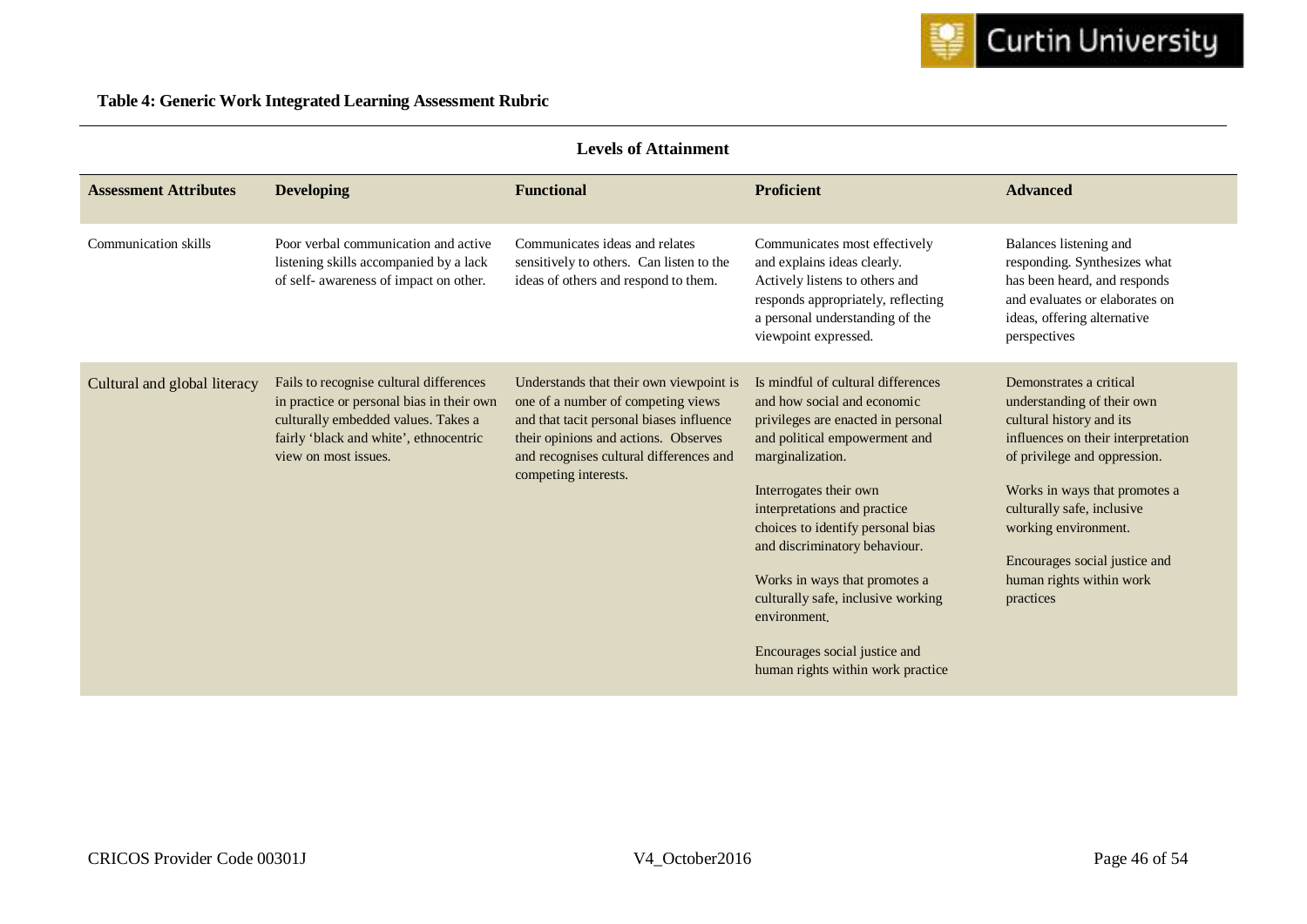#### **Table 4 continued: Generic Work Integrated Learning Assessment Rubric**

|                                        | <b>Levels of Attainment</b>                                                                                                                                                                                                                                                                                                                   |                                                                                                                                                                                                                                                                                                                                                                                                              |                                                                                                                                                                                                                                                                                                                                                                                                                                                                                        |                                                                                                                                                                                                                                                                                                                                                                                                                                                                      |  |
|----------------------------------------|-----------------------------------------------------------------------------------------------------------------------------------------------------------------------------------------------------------------------------------------------------------------------------------------------------------------------------------------------|--------------------------------------------------------------------------------------------------------------------------------------------------------------------------------------------------------------------------------------------------------------------------------------------------------------------------------------------------------------------------------------------------------------|----------------------------------------------------------------------------------------------------------------------------------------------------------------------------------------------------------------------------------------------------------------------------------------------------------------------------------------------------------------------------------------------------------------------------------------------------------------------------------------|----------------------------------------------------------------------------------------------------------------------------------------------------------------------------------------------------------------------------------------------------------------------------------------------------------------------------------------------------------------------------------------------------------------------------------------------------------------------|--|
| <b>Assessment Attributes</b>           | <b>Developing</b>                                                                                                                                                                                                                                                                                                                             | <b>Functional</b>                                                                                                                                                                                                                                                                                                                                                                                            | <b>Proficient</b>                                                                                                                                                                                                                                                                                                                                                                                                                                                                      | <b>Advanced</b>                                                                                                                                                                                                                                                                                                                                                                                                                                                      |  |
| Professional and workplace<br>literacy | Fails to notice important information<br>and factors in the workplace. Is not<br>safe, requiring contact supervision and<br>is unable to make independent<br>decisions. Does not relate appropriately<br>to colleagues and clients. Does not seek<br>guidance through sensible questioning.<br>No attempt to integrate theory to<br>practice. | Can practice safely. Carries out most<br>procedures without direct supervision.<br>Notices basic contextual cues and ask<br>questions. Attempts to relate personally<br>with colleagues and clients. Functions<br>largely through imitation, and following<br>protocols and rules rather than through<br>problem solving strategies. Finds little<br>relevance in the workplace for<br>theoretical concepts. | Establishes personal learning<br>goals. Practices safely, balance<br>initiative and independence with<br>seeking guidance and feedback.<br>Uses initiative/critiques in the<br>workplace. Considers and<br>prioritises alternative practices.<br>Relates professionally to<br>colleagues and clients. Makes<br>effective contributions to the<br>workplace. Understands<br>organisational structure,<br>functions and contemporary<br>social contexts and issues that<br>impact on it. | Makes a major contribution to<br>the organisation through<br>judicious use of theoretical<br>learning. Notices important cues<br>in the workplace environment.<br>Can work independently and<br>take initiative as well as co-<br>operating effectively in a team.<br>Investigates the organization<br>and understands the social,<br>political and economic factors<br>that impact on it. Establishes<br>personal learning goals and<br>monitors their own learning |  |

Adapted from Cooper et. al. (2010), p121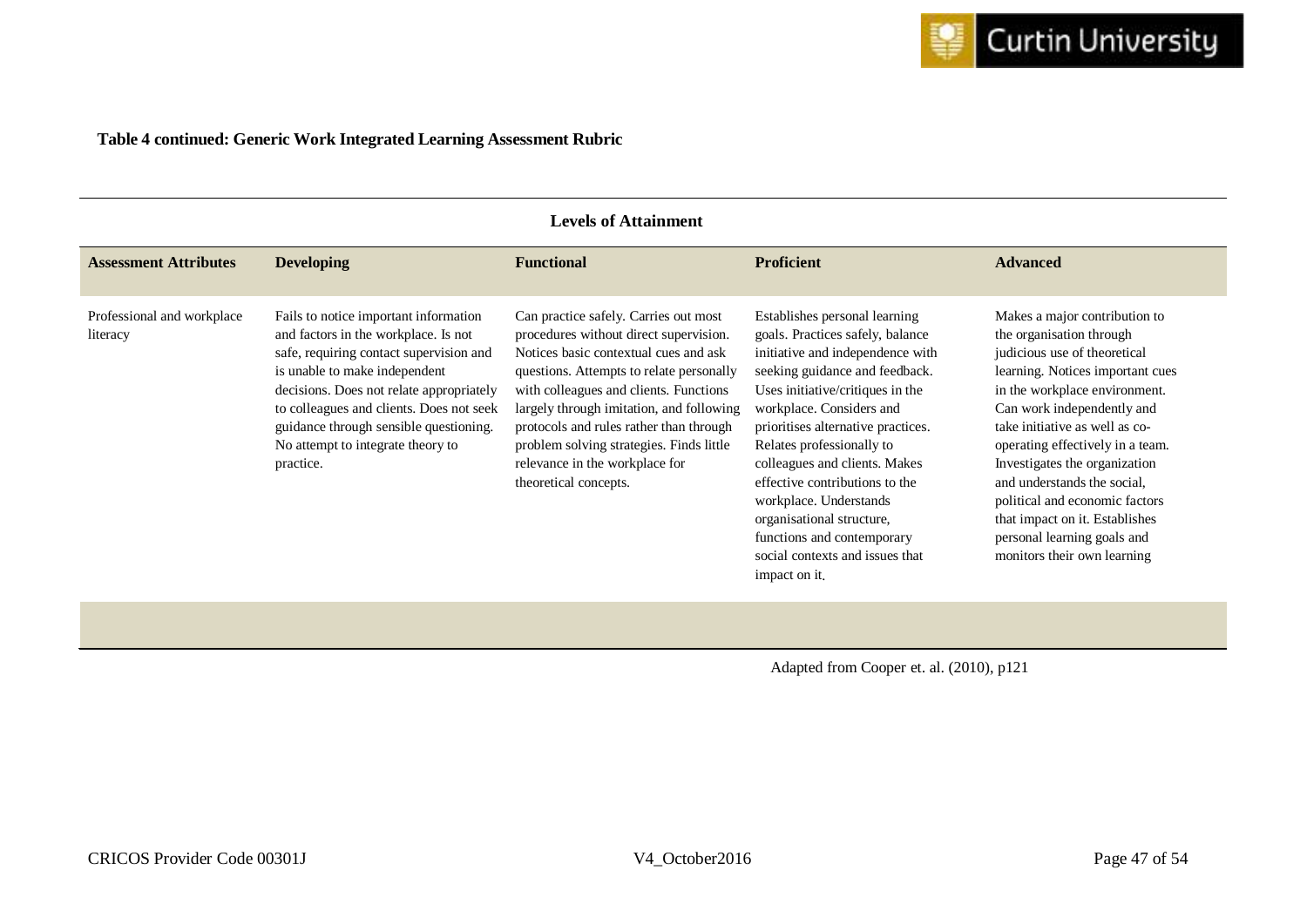Feedback on fieldwork performance requirements:

- 1. Feedback forms a critical part of fieldwork learning. Feedback can be provided in a number of ways (written, verbal) from a variety of sources (self, peer, work placement mentor, fieldwork supervisor) (Race, 2010; Nicol, 2007). Feedback should aim to be analytical, constructive and empowering. High quality feedback will support learning and will do more than simply justify the grade given.
- 2. Students should receive feedback on workplace performance as soon as possible, to maximise their opportunity to improve their performance. Research consistently highlights the significant loss of impact to learning when feedback to students is delayed (Boud & Associates, 2010).
- 3. Assessment tasks and/or feedback must be returned directly to the student concerned, and must never be left unattended for collection. Direct returns may be made electronically, by post or by collection. Where work is collected in person, the identity of the student should be verified: student assessments and/or feedback must not be passed to a third party unless written permission by the student concerned is verified.
- 4. The original copy of the fieldwork assessment document will be returned to the School and retained in the student file as verified evidence of completion and enable the submission of results. Students should retain a photocopy of the fieldwork assessment document for their portfolio.

#### <span id="page-48-0"></span>**f. Moderation in Fieldwork**

Moderation concerns quality assurance processes to ensure that every student receives fair treatment with regard to assessment processes. Pre, intra and post-marking strategies should be considered to ensure equitable arrangements are in place for all students, irrespective of their study location or mode of study. Moderation processes are particularly important to have in place in units with large student cohorts and where multiple markers are involved.

Moderation is likely to work best when it is based on the following principles:

- assessments are designed so that they are clearly linked to the intended learning outcomes;
- assessment criteria are clearly communicated to students, both in the pre assessment phase and also when providing feedback;
- assessments are subject to regular review: their frequency, style and the relative success rate of students are appraised as a regular part of the improvement cycle, and
- pre ‐ marking, intra marking and post marking meetings or related activities are undertaken to ensure that assessors are able to clarify their understanding of the assessment criteria and marking reliability.

In Fieldwork, assessment is complex and challenging, as academic and professional standards are assessed simultaneously within authentic learning opportunities (Ferns & Zegwaard, 2014). Assessment is optimal when authentic learning outcomes reflect a critical thinking and problem-solving approach to real life learning. Authentic learning outcomes refer to the application of learning to real life situations; these cannot always be predicted and reproduced due to their unique and complex circumstances, and also cannot be reduced from a complex to a simple task (Knight & Yorke, 2003; Patrick et al, 2008; Sadler, 2007). For the student the transition to this application of fieldwork is critical as the student demonstrates independent thought and action. Another challenge of fieldwork environments is that multiple assessors exist so that potentially a subjective rather than objective judgement of student performance can occur (Yorke & Vidovich, 2014). Thus, moderation ensures that there is a collaborative and objective assessment process (Adie, Klenowski, & Wyatt-Smith, 2011).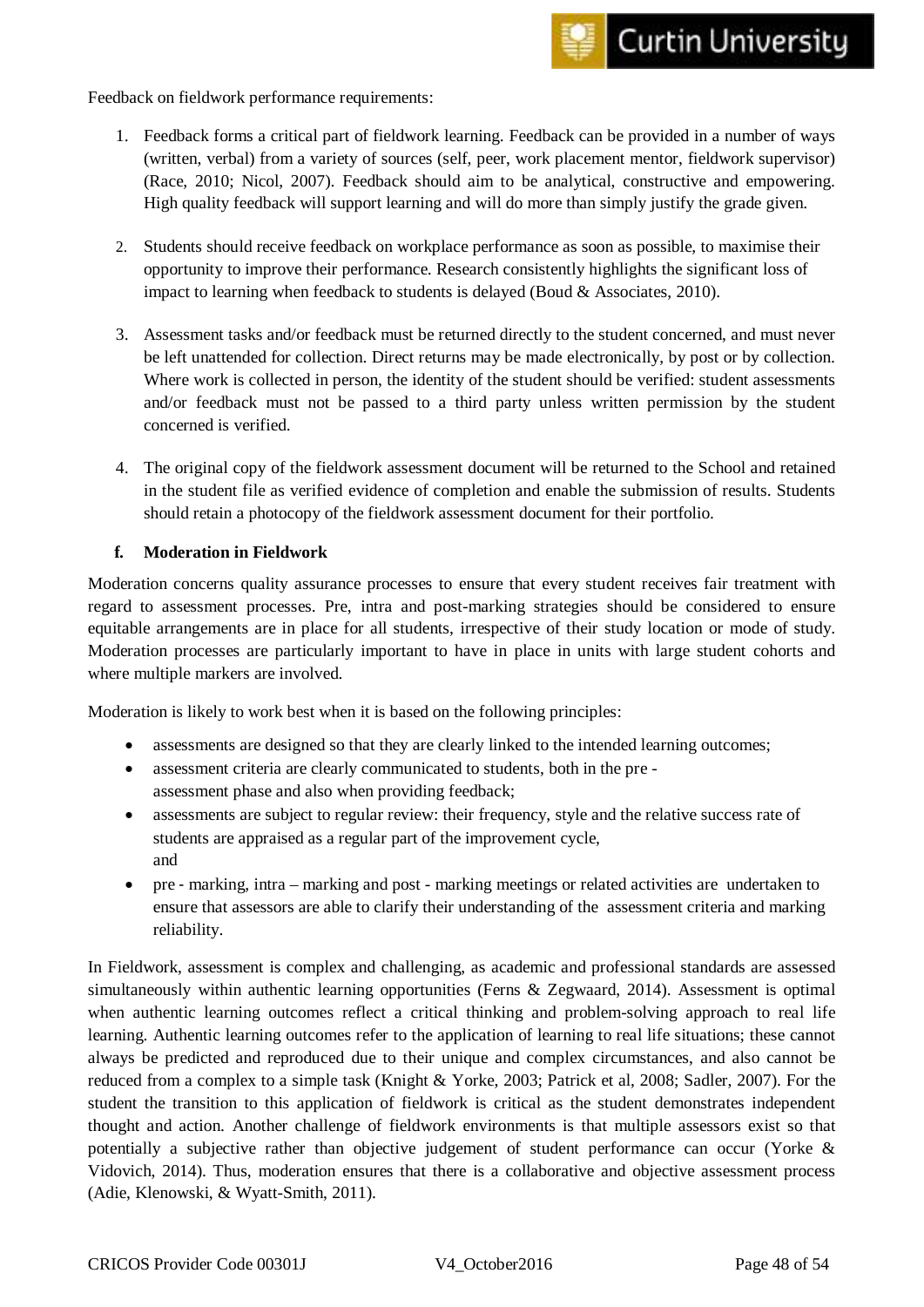Where student engagement occurs in multiple fieldwork sites, it may not be feasible to moderate in all circumstances. Decisions regarding moderation management processes ought to be made at School level and forms part of the School's accountability practice.

It is the role of the Fieldwork Coordinator to monitor all aspects of teaching and learning for quality processes including:

- Moderation of fieldwork assessment design, standards and quality within a unit;
- That assessments are subjected to regular review and their frequency, style and the relative success rate of students are appraised as a regular part of the improvement cycle; and
- The maintenance of records of moderation of results and processes used.

See the [Curtin Learning and Teaching](http://ctl.curtin.edu.au/teaching_learning_practice/assessment/moderation.cfm) website for assessment moderation strategies.

#### <span id="page-49-0"></span>**g. Academic Integrity**

Academic integrity is essential to the foundation and ongoing viability of an academic community. It involves a commitment to fundamental values such as honesty, trust, fairness, respect and responsibility in academia. As a place of learning and research, Curtin needs the ideals of academic integrity to be upheld and communicated to students throughout the duration of their course of study. If students understand and behave in accordance with the principles underpinning academic integrity, issues of plagiarism arising from lack of knowledge are likely to be fewer. The University provides resources for students and teaching staff to assist in the developing of skills related to academic integrity a[t http://academicintegrity.curtin.edu.au/](http://academicintegrity.curtin.edu.au/)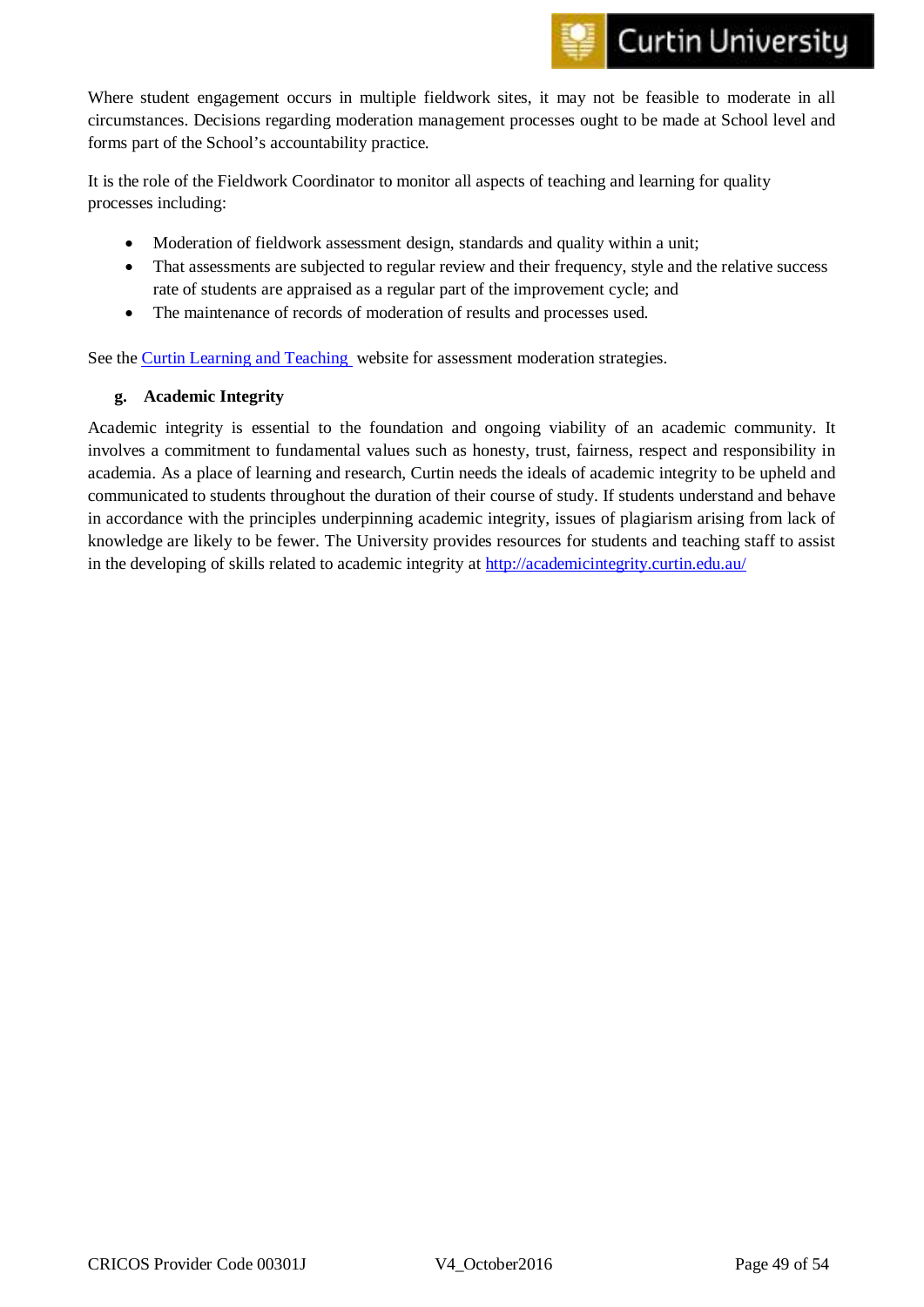## <span id="page-50-0"></span>**11. QUALITY ASSURANCE IN FIELDWORK**

Quality enhancement frameworks foster accountability within fieldwork. A quality approach includes clear goals, progress indicators, measures, data analysis, reporting and scaffolding procedures for continuous improvement (Yorke, J., & Vidovich, L., 2014, Cooper, Orrell & Bowden, 2010). This approach facilitates the support of students, ensures best fieldwork practice within courses and maintains professional standards for industry. The four dimensions of quality education include accountability, curricular alignment, assessment and student satisfaction (American Society for Quality, nd). Jones et al (2012) recommends the Plan-Do-Check-Act (PDCA) cycle (Langley, Moen, Nolan, Nolan, Norman. & Provost, 2009) as one method of quality enhancement.

#### <span id="page-50-1"></span>**11.1 Continuous Management Processes**

The Fieldwork Coordinator could apply continuous management processes to the following:

- Establishing and maintaining relationships with workplaces;
- Finding fieldwork experience opportunities;
- Preparing students for learning;
- Providing workshops for host workplaces to prepare them to take students;
- Establishing and updating contracts for learning;
- Implementing and updating risk management strategies;
- Facilitating student learning;
- Helping students to maintain and achieve competencies;
- Assessing student performance;
- Evaluating the program.

#### <span id="page-50-2"></span>**11.2 Program Effectiveness: Enhancing Quality in Fieldwork**

Multiple sources of data collection, including students, fieldwork stakeholders and others, should be gathered to determine achievements and improve outcomes for all stakeholders.

Faculties and Schools should adopt a fieldwork management information system as a means of developing administrative efficiency and effectiveness, and evaluating fieldwork programs. School of Nursing Innovation Allocation (SONIA) is one such management system.

The management system should monitor programs including:

- Fieldwork supervision models, trend changes and justification for changes;
- Achievement of student learning outcomes;
- Trend analysis of student risks in fieldwork, including unsatisfactory performance and incident monitoring;
- Analysis of fieldwork environments;
- Student and industry satisfaction surveys;
- Industry feedback questionnaires.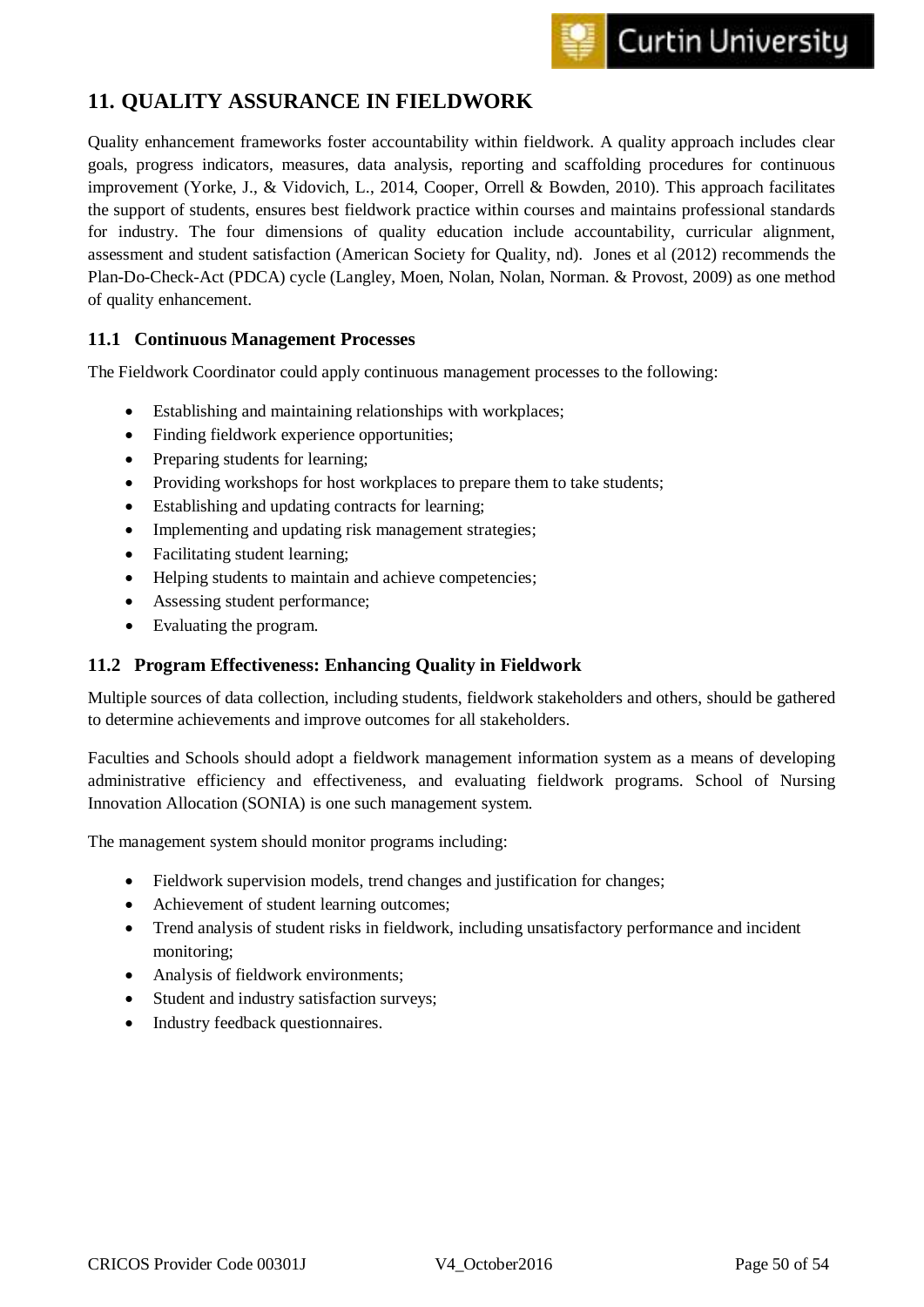### <span id="page-51-0"></span>**12. REFERENCES**

- Adie, L. E., Klenowski, V., & Wyatt-Smith, C. (2011). Towards an understanding of teacher judgement in the context of social moderation. *Educational Review, 64*(2), 223 - 240(2011)
- American Society for Quality. *Common quality issues in education (nd)*. Retrieved February 3, 2011, from <http://asq.org/education/why-quality/common-issues.html>
- Biggs, J., & Tang, C. ( 2007). *Teaching for quality learning at university: What the student does.* Buckingham, UK: McGraw-Hill/Society for Research into Higher Education & Open University Press.
- Bloxham, S. (2009). Marking and moderation in the UK: false assumptions and wasted resources. *Assessment & Evaluation in Higher Education, 34* (2), 209-220. <http://dx.doi.org/10.1080/02602930801955978>
- Boud, D., & Associates. (2010). *Assessment 2020: Seven propositions for assessment reform in higher education.* Sydney: Australian Learning and Teaching Council. Retrieved from [http://www.uts.edu.au/sites/default/files/Assessment-2020\\_propositions\\_final.pdf](http://www.uts.edu.au/sites/default/files/Assessment-2020_propositions_final.pdf)
- Cooper, L., Orell, J., & Bowden, M. (2010). *Work integrated learning a guide to effective practice.* New York, NY: Routledge.
- Ferns, S. (ed.). (2014). *HERDSDA Guide: Work Integrated Learning in the Curriculum*. Milperra, N.S.W: Higher Education Research and Development Society of Australasia (HERDSA).
- Ferns, S., & Zegwaard, K. (2014). Critical assessment issues in work-integrated learning. *Asia-Pacific Journal of Cooperative Education, 15*(3), 179-188. [http://www.apjce.org/files/APJCE\\_15\\_3\\_179\\_188.pdf](http://www.apjce.org/files/APJCE_15_3_179_188.pdf)
- Jones, S., Ladyshewsky, R., Smith, M., Trede, F., Flavell, H., & Chapman, R. (2012). *Academic leadership for fieldwork coordinators program: A guide to facilitation and coordination*. Surry Hills, New South Wales: Australian Learning and Teaching Council. Available at: <http://academicleadership.curtin.edu.au/local/docs/fieldwork/FacilitatorsGuide.pdf>
- Knight, P.T., & Yorke, M. (2003). *Assessment, learning and employability*. Maidenhead: Open University Press.
- Langley, G., Moen, R., Nolan, K., Nolan, T., Norman. C., & Provost, L. (2009). *The improvement guide: A practical approach to enhancing organizational performance* (2nd ed). San Francisco: Jossey-Bass.
- Nicol, D. (2007). *Principles of good assessment and feedback: Theory and practice. Proceedings of the REAP International Online Conference on Assessment Design for Learner Responsibility, 29-31 May, 2007.* Retrieved from http://www.reap.ac.uk/reap/public/papers/Principles of good assessment and feedback.pdf
- Patrick, C-J, Peach, D., Pocknee, C., Webb. F., Fletcher, M., & Pretto, G. (2008). *The WIL [Work Integrated Learning] report: A national scoping study* [Australian Learning and Teaching Council (ALTC) Final report]. Brisbane: Queensland University of Technology. Available online at <http://www.olt.gov.au/project-work-integrated-learning-wil-griffith-2007>
- Peach, D.,Ruinard, E., & Webb, F. (2015). Feedback on student performance in the workplace: The role of workplace supervisors. *Australian Pacific Journal of Cooperative Education. Special Issue: Critical*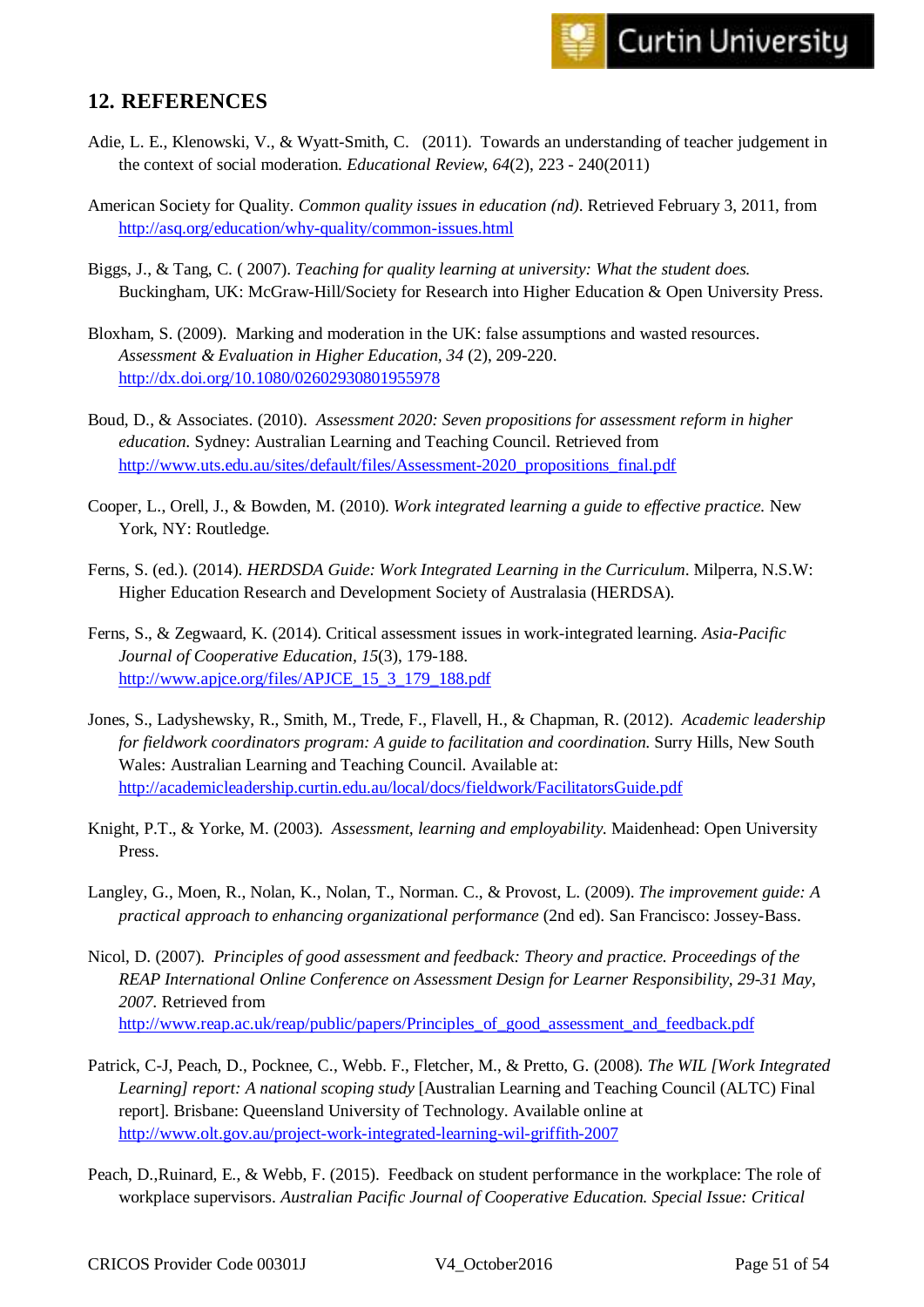*assessment issues in work-integrated learning.* Retrieved from: [http://www.apjce.org/files/APJCE\\_15\\_3\\_241\\_252.pdf](http://www.apjce.org/files/APJCE_15_3_241_252.pdf)

- Race, P. (2010). *Making learning happen: A guide for post -compulsory education* (2<sup>nd</sup> Ed.). London: Sage Publications.
- Rowe, A., Mackaway, J., & Winchester-Seeto, T. (2012). 'But I thought you were doing that' clarifying the role of the host supervisor in experience based learning. *Asia-Pacific Journal of Cooperative Education 13*(2), 115 – 134.
- Sadler, D.R. (2007). Perils in the meticulous specification of goals and assessment criteria. *Assessment in Education, 14* (3), 387-392. Retrieved from:<http://dx.doi.org/10.1080/09695940701592097>
- Sadler, R. (n.d.). *Introduction to the process of moderating assessments*. Retrieved from: [http://www.griffith.edu.au/\\_\\_data/assets/pdf\\_file/0003/225795/Introduction\\_process\\_of\\_moderating\\_ass](http://www.griffith.edu.au/__data/assets/pdf_file/0003/225795/Introduction_process_of_moderating_assessments.pdf)\_ [essments.pdf](http://www.griffith.edu.au/__data/assets/pdf_file/0003/225795/Introduction_process_of_moderating_assessments.pdf)
- Smith, C., Ferns, S., & Russell, L. (2014). *The impact of Work Integrated learning on student workreadiness* (Final Report). Sydney, NSW: Office for Learning and Teaching. Retrieved from <http://www.olt.gov.au/resource-impact-work-integrated-learning-student-work-readiness>
- Yorke, J., & Vidovich, L. (2014). Quality policy and the role of assessment in work-integrated learning. *Asia-Pacific Journal of Cooperative Education, Special Issue: Critical assessment issues in workintegrated learning, 15*(3), 225-239.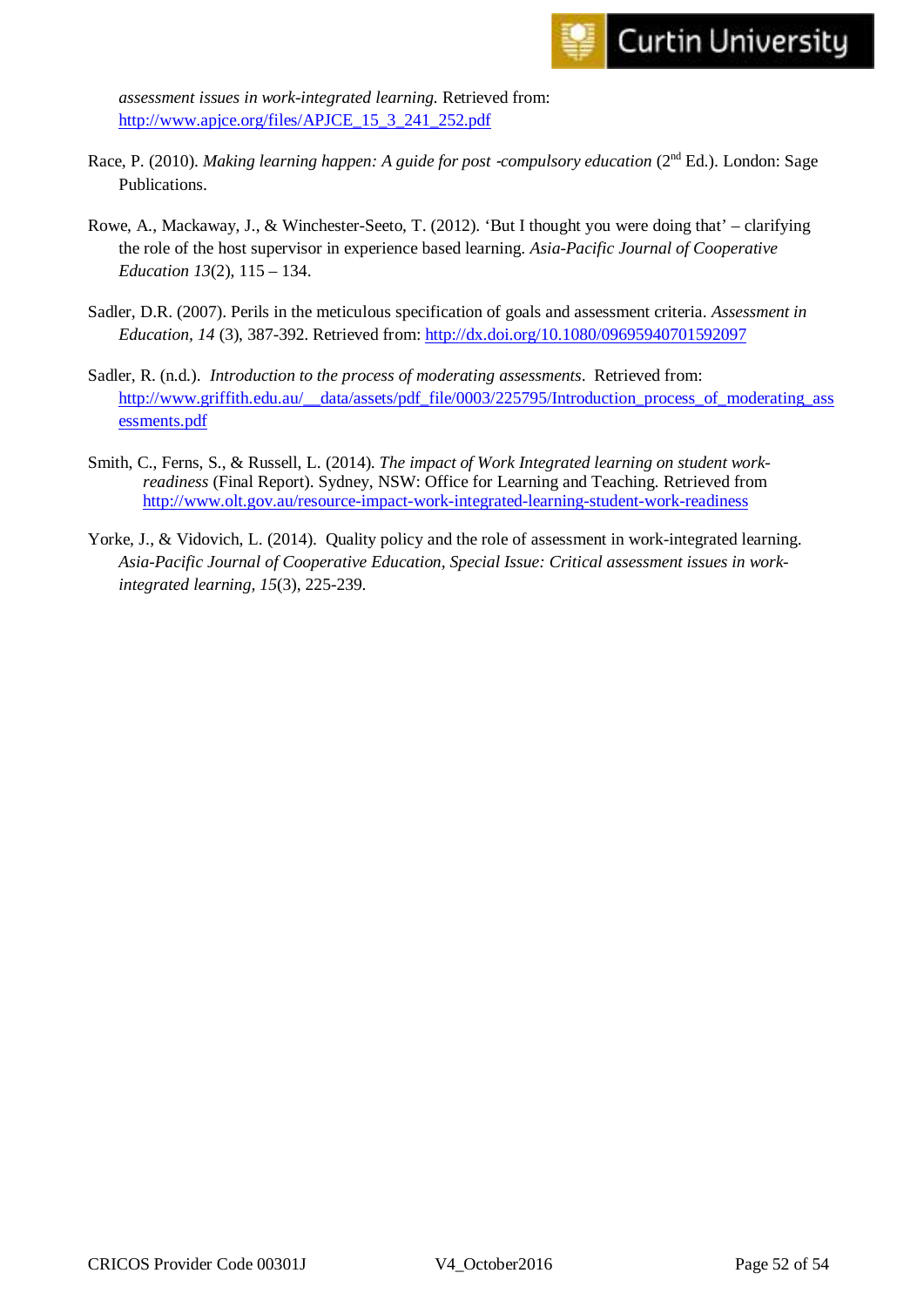## <span id="page-53-0"></span>**13. APPENDICES: FIELDWORK PREPARATION CHECKLISTS**

Please consult the following fieldwork preparation checklists to ensure all requirements have been addressed prior to each fieldwork experience. The purpose of these documents is to ensure Curtin staff, students' and Fieldwork Partners' understanding of the relevance of the fieldwork process. It also guides legal, health and safety procedures for fieldwork to Curtin staff, students, and Fieldwork Partners:

[APPENDIX 1: Fieldwork Preparation Checklist for All Students](#page-54-0) [APPENDIX 2: Additional Student Checklist for International Fieldwork](#page-55-0) [APPENDIX 3: Fieldwork Checklist for Host Organisations](#page-55-1)

[APPENDIX 4: Fieldwork Preparation Checklist for Fieldwork Coordinators](#page-57-0)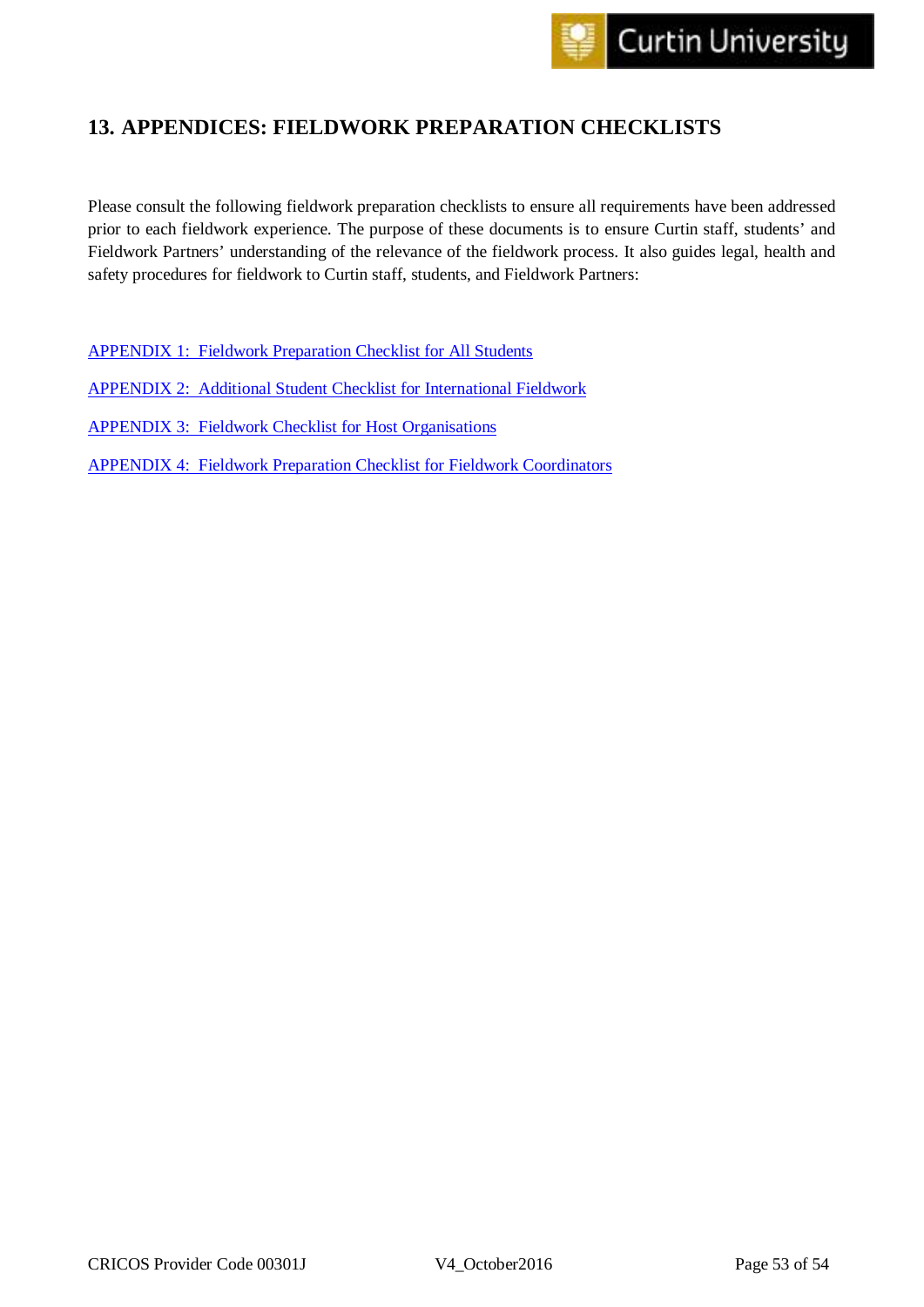

## <span id="page-54-0"></span>**13.1 APPENDIX 1: Fieldwork Preparation Checklist for All Students**

|        | I have read and understood the Curtin University Fieldwork Policy (available online at<br>http://policies.curtin.edu.au/policies/viewpolicy.cfm)                                                                                                                                                                                                                                                                                            |  |  |
|--------|---------------------------------------------------------------------------------------------------------------------------------------------------------------------------------------------------------------------------------------------------------------------------------------------------------------------------------------------------------------------------------------------------------------------------------------------|--|--|
|        | I have read the Fieldwork Manual and understand what I can expect to gain from successfully completing this fieldwork<br>activity, as well as the roles and responsibilities of each stakeholder involved in fieldwork                                                                                                                                                                                                                      |  |  |
|        | I agree to follow Faculty/School procedures for fieldwork                                                                                                                                                                                                                                                                                                                                                                                   |  |  |
|        | I have submitted the Health and Legal requirements stipulated by my Faculty/School at the recommended time prior to<br>the allocation of fieldwork placement                                                                                                                                                                                                                                                                                |  |  |
| П      | I have read and understood Travel Procedures for Students and completed the required Travel Approval Form (available<br>at http://policies.curtin.edu.au/policies/viewpolicy.cfm).                                                                                                                                                                                                                                                          |  |  |
| $\Box$ | I have recorded the name and contact details of my Curtin Fieldwork Coordinator                                                                                                                                                                                                                                                                                                                                                             |  |  |
| $\Box$ | I have confirmed the following details of my fieldwork placement : host site address, name and contact details of the<br>Fieldwork Partner Supervisor; and scheduled dates and times I need to attend my fieldwork activity                                                                                                                                                                                                                 |  |  |
| $\Box$ | I have contacted the Fieldwork Partner Supervisor prior to commencing fieldwork if required to do so                                                                                                                                                                                                                                                                                                                                        |  |  |
| $\Box$ | I have familiarised myself with the Host Organisation (e.g. core business, unique cultural aspects of the workplace)                                                                                                                                                                                                                                                                                                                        |  |  |
| $\Box$ | I will comply with clothing, uniform, and personal protective equipment requirements of the fieldwork site, or if none<br>will ensure my dress standard is appropriate to the site's context                                                                                                                                                                                                                                                |  |  |
|        | I have read the Curtin Student Charter and the Professional Code of Conduct and/or Standards for my discipline and/or<br>fieldwork setting; and agree to be punctual and behave professionally and ethically during fieldwork                                                                                                                                                                                                               |  |  |
|        | I will complete fieldwork orientation, preparation or pre-briefing sessions, including university and site-based<br>inductions, prior to the commencement of fieldwork                                                                                                                                                                                                                                                                      |  |  |
| $\Box$ | I am aware of risks associated with my fieldwork, and strategies to minimise them                                                                                                                                                                                                                                                                                                                                                           |  |  |
|        | I have discussed the requirement for reasonable adjustments to accommodate my disability or medical condition(s)<br>with a Disability Advisor from Curtin Disability Services. If reasonable adjustments are required, I have provided a copy<br>of my Curtin Access Plan to the Fieldwork Coordinator, with reasonable notice as per the School's fieldwork guidelines,<br>and have discussed my situation with the Fieldwork Coordinator. |  |  |
|        | I have arranged family and personal commitments prior to commencing fieldwork and expect to complete all days and<br>hours to enable me to meet the fieldwork requirements of my course                                                                                                                                                                                                                                                     |  |  |
|        | I will notify my Fieldwork Partner Supervisor and Curtin Fieldwork Coordinator if I am absent from my fieldwork                                                                                                                                                                                                                                                                                                                             |  |  |
|        | My family /next of kin have contact details of my host site AND Fieldwork Coordinator in case of emergency                                                                                                                                                                                                                                                                                                                                  |  |  |
|        | My next of kin details in OASIS are correct and my contact details are up-to-date                                                                                                                                                                                                                                                                                                                                                           |  |  |
|        | I will promptly report incidents and hazards during my fieldwork, to both the host site and Curtin, and am familiar with<br>the procedures to follow in the event of an incident                                                                                                                                                                                                                                                            |  |  |
|        | I have identified my own personal learning goals for this fieldwork activity and will discuss them with my Fieldwork<br>Partner Supervisor at the commencement of fieldwork                                                                                                                                                                                                                                                                 |  |  |
|        | I am aware of the assessment requirements associated with my fieldwork                                                                                                                                                                                                                                                                                                                                                                      |  |  |
|        | I am aware that Curtin Counselling Service (08 9266 7850 or 1800 651 878- free call number) provides support during<br>fieldwork if I have issues that affect my fieldwork activity                                                                                                                                                                                                                                                         |  |  |
|        |                                                                                                                                                                                                                                                                                                                                                                                                                                             |  |  |
|        | Student name and student number:<br>Date:<br>Signature:                                                                                                                                                                                                                                                                                                                                                                                     |  |  |
|        |                                                                                                                                                                                                                                                                                                                                                                                                                                             |  |  |
|        | Curtin Fieldwork Coordinator name and staff number:<br>Signature:<br>Date:                                                                                                                                                                                                                                                                                                                                                                  |  |  |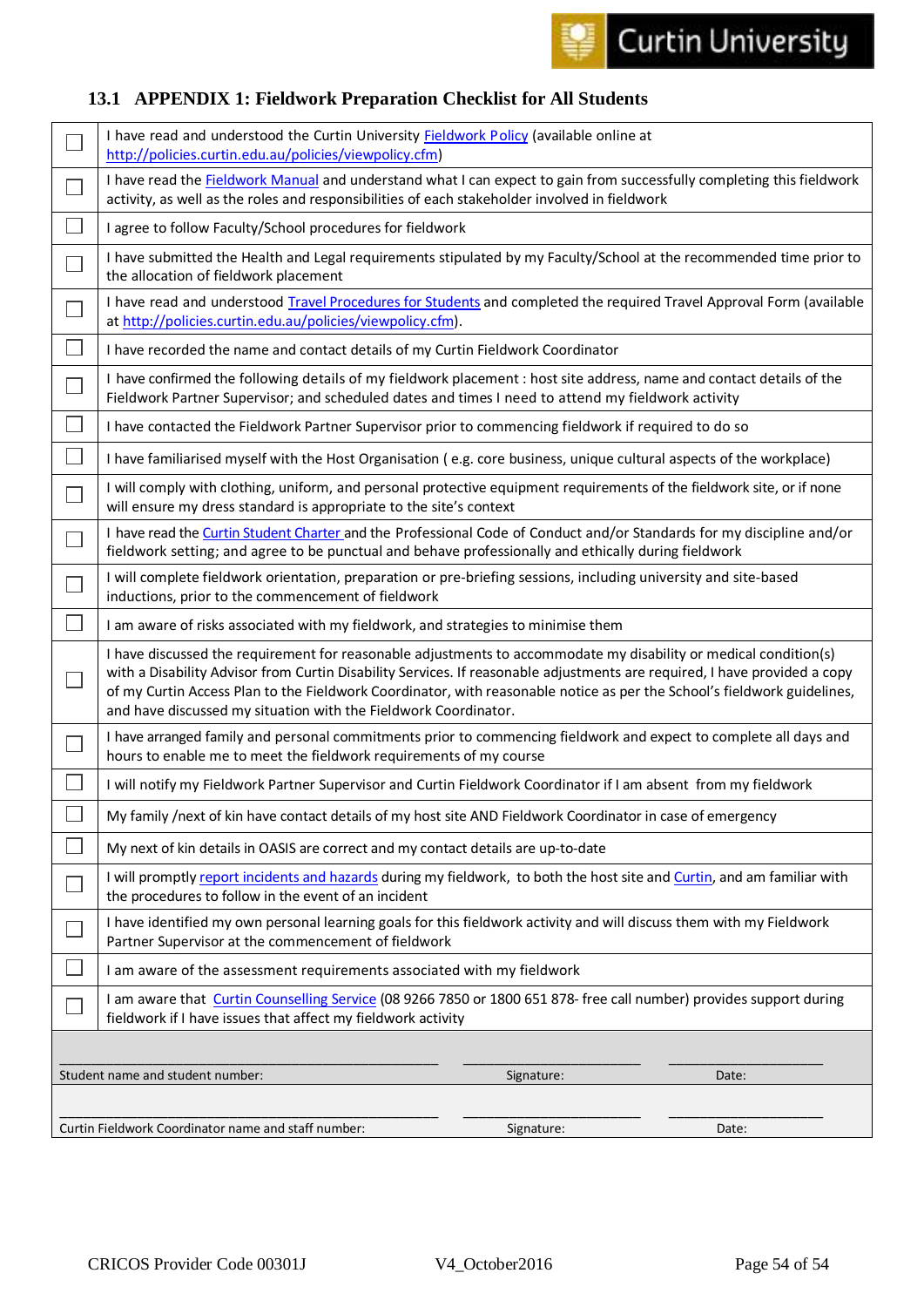

## <span id="page-55-0"></span>**13.2 APPENDIX 2: Additional Student Checklist for International Fieldwork**

<span id="page-55-1"></span>

| <b>Prior to Departure from Perth</b> |                                                                                                                        |  |  |
|--------------------------------------|------------------------------------------------------------------------------------------------------------------------|--|--|
|                                      | I have ensured that flights are booked for correct days and times                                                      |  |  |
|                                      | I have completed the relevant Visa application                                                                         |  |  |
|                                      | I have provided my family/next of kin a copy of my itinerary, passport and emergency contact numbers of both host site |  |  |
|                                      | and Fieldwork Coordinator                                                                                              |  |  |
|                                      | I have printed a copy of my passport and itinerary to take with me                                                     |  |  |
|                                      | I have provided copies of the following documents if they have been requested of me:                                   |  |  |
|                                      | $\ast$<br>Passport<br>$\ast$<br>Visa                                                                                   |  |  |
|                                      | ∗<br>Current vaccination status<br>Travel itinerary<br>∗                                                               |  |  |
|                                      | <b>National Police Clearance</b><br>$\ast$<br>Working With Children Check<br>$\ast$                                    |  |  |
|                                      | I have registered my travel with DFAT/Smart Traveller at <b>smartraveller.gov.au</b> (including post placement travel) |  |  |
|                                      | I have declared any post placement travel plans and submitted any non-Voyager Travel booked itinerary to the relevant  |  |  |
|                                      | Faculty Travel Facilitator before departing Perth AND informed my Curtin Fieldwork Coordinator                         |  |  |
|                                      | I have obtained a Customer Care Card to take with me with me and agree to follow the Communication Plan should         |  |  |
|                                      | an emergency arise during my fieldwork placement (see Emergency Assistance)                                            |  |  |
|                                      | I have reviewed relevant country specific information, including unique cultural aspects of the placement              |  |  |
|                                      | I have reviewed Curtin University's Insurance details                                                                  |  |  |
|                                      | I have identified a discipline specific support person to assist me and will inform my Fieldwork Coordinator           |  |  |
|                                      | I have set up a regular contact schedule with my Fieldwork Coordinator (e.g. phone calls, Skype or emails)             |  |  |
|                                      | I have access to Talent Release Forms (to gain approval to use photos or videos of people involved in fieldwork        |  |  |
|                                      | from the host site or individuals from host countries)                                                                 |  |  |
|                                      | I have a card and/or a small gift to give to my host site to say thank you                                             |  |  |
|                                      | International Onshore Higher Degree by Research students must complete the Application for Offshore Fieldwork          |  |  |
|                                      | or Data Collection Form before departure. Contact the Student Advisor, International Student Visas, at the Student     |  |  |
|                                      | Service Centre in Building 101 or via email: <i>iovisa@curtin.edu.au</i><br>On arrival at Host site                    |  |  |
|                                      | I will email my family/next of kin AND Fieldwork Coordinator to let them know I have arrived safely                    |  |  |
|                                      | I will give my host site supervisor my emergency contacts details for family/next of kin in Australia                  |  |  |
|                                      | I will set up local internet and phone if my host site is located overseas                                             |  |  |
|                                      | I agree to attend the host site induction and cover (or ask about) :                                                   |  |  |
|                                      | $\ast$<br>Health and safety policies<br>* Emergency and evacuation procedures                                          |  |  |
|                                      | * Incident reporting<br>$\ast$<br>First aid arrangements                                                               |  |  |
|                                      | ∗<br>Details of the health and safety representative                                                                   |  |  |
|                                      | I agree to conduct a risk assessment of both my host site and accommodation and return these by email to my            |  |  |
|                                      | Fieldwork Coordinator                                                                                                  |  |  |
|                                      | <b>Prior to Departure from Host Site</b>                                                                               |  |  |
|                                      | I agree to maintain contact with my Fieldwork Coordinator by Skype and/or email, as arranged                           |  |  |
|                                      | agree to present a thank you card and/or small gift to the host site                                                   |  |  |
|                                      | agree to collect all signed Talent Release forms from people I have photographed or videoed                            |  |  |
|                                      | I agree to transfer all photos, or relevant documents to a hard drive to give to the relevant department on my return  |  |  |
|                                      | <b>End of Placement</b>                                                                                                |  |  |
|                                      | I agree to email my Fieldwork Coordinator once I arrive back in Perth                                                  |  |  |
|                                      | I agree to submit any assessments as required                                                                          |  |  |
|                                      | I agree to submit all completed Talent Release forms to the relevant department                                        |  |  |
|                                      | I agree to make an appointment with the counselling sessions for a post-placement debrief (if necessary)               |  |  |
|                                      |                                                                                                                        |  |  |
|                                      |                                                                                                                        |  |  |
|                                      | Student name and student number:<br>Signature:<br>Date:                                                                |  |  |
|                                      |                                                                                                                        |  |  |
|                                      | Curtin Fieldwork Coordinator name and staff number:<br>Signature:<br>Date:                                             |  |  |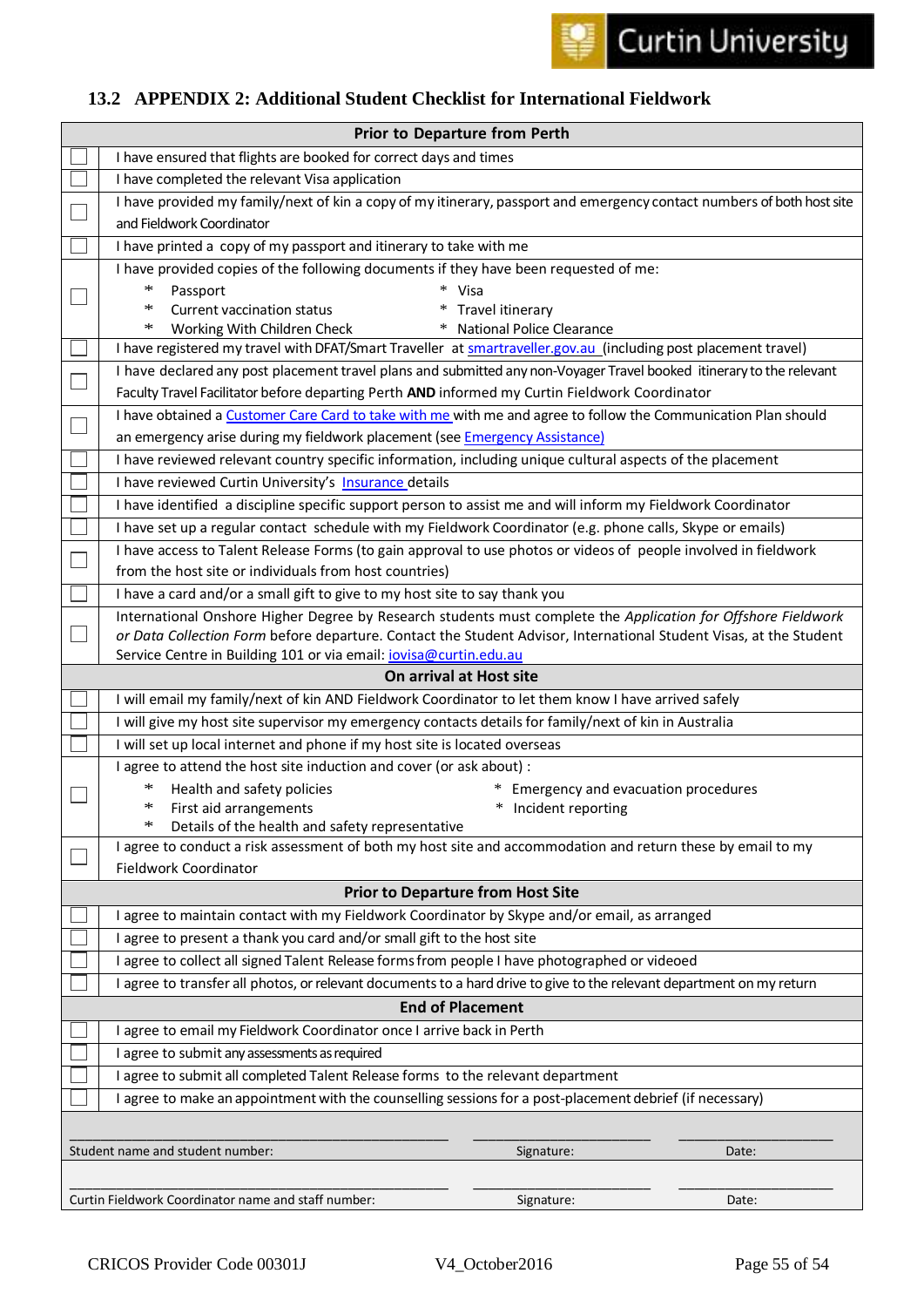### <span id="page-56-0"></span>**13.3 APPENDIX 3: Fieldwork Checklist for Host Organisations**

| Here are some resources you may find useful when hosting a Curtin student:                         |
|----------------------------------------------------------------------------------------------------|
| Fieldwork Policy & Procedures (http://policies.curtin.edu.au/policies/viewpolicy.cfm)<br>$\bullet$ |
| Curtin Fieldwork and/or relevant Faculty/School Fieldwork Manual or Guidelines                     |
| Work Integrated Learning (WIL) Guide for Host Organisations, accessible at:                        |
| https://ctl.curtin.edu.au/wil/local/docs/WIL Guide for Host Organisations 19 Feb 2014 MLC.pdf      |
| WIL website (http://ctl.curtin.edu.au/wil/)<br>$\bullet$                                           |
| HERDSA WIL Guide (http://www.herdsa.org.au/?page_id=139)<br>$\bullet$                              |
|                                                                                                    |
| The School Fieldwork Experience Handbook, provided by the relevant school, will help to            |
| familiarise you with the level of the student, and appreciate the student's previous and future    |
| Fieldwork learning journey.                                                                        |
|                                                                                                    |
| To establish a collaborative learning experience for the student, when you first meet:             |
|                                                                                                    |
| Commit to a meaningful orientation to familiarise the student with the setting, associated staff   |
| and resources;                                                                                     |
|                                                                                                    |
| Organise to meet regularly with students, monitor learning and provide constructive and timely     |
| feedback on performance;                                                                           |
| Discuss the placement requirements: understand what the student is expected to know,               |
| understand and attend to for successful unit completion;                                           |
|                                                                                                    |
| Discuss essential experiences to develop competency: set targets for student to meet Fieldwork     |
| outcomes; assist the student to manage Fieldwork caseload.                                         |
| Identify any matters of student discipline and refer to Curtin staff, who will deal with these     |
| matters according to Curtin's disciplinary policy and procedures. Schools have specific guidelines |
| for the management of their student disciplinary processes and performance issues must be          |
| addressed as early as possible.                                                                    |
|                                                                                                    |
| Maintain communication with the Curtin contact regarding the student's progress.                   |
| Complete required formal evaluation and return the signed documents to the student for             |
| submission.                                                                                        |
|                                                                                                    |
| Cater for diversity by considering special requirements of individual students.                    |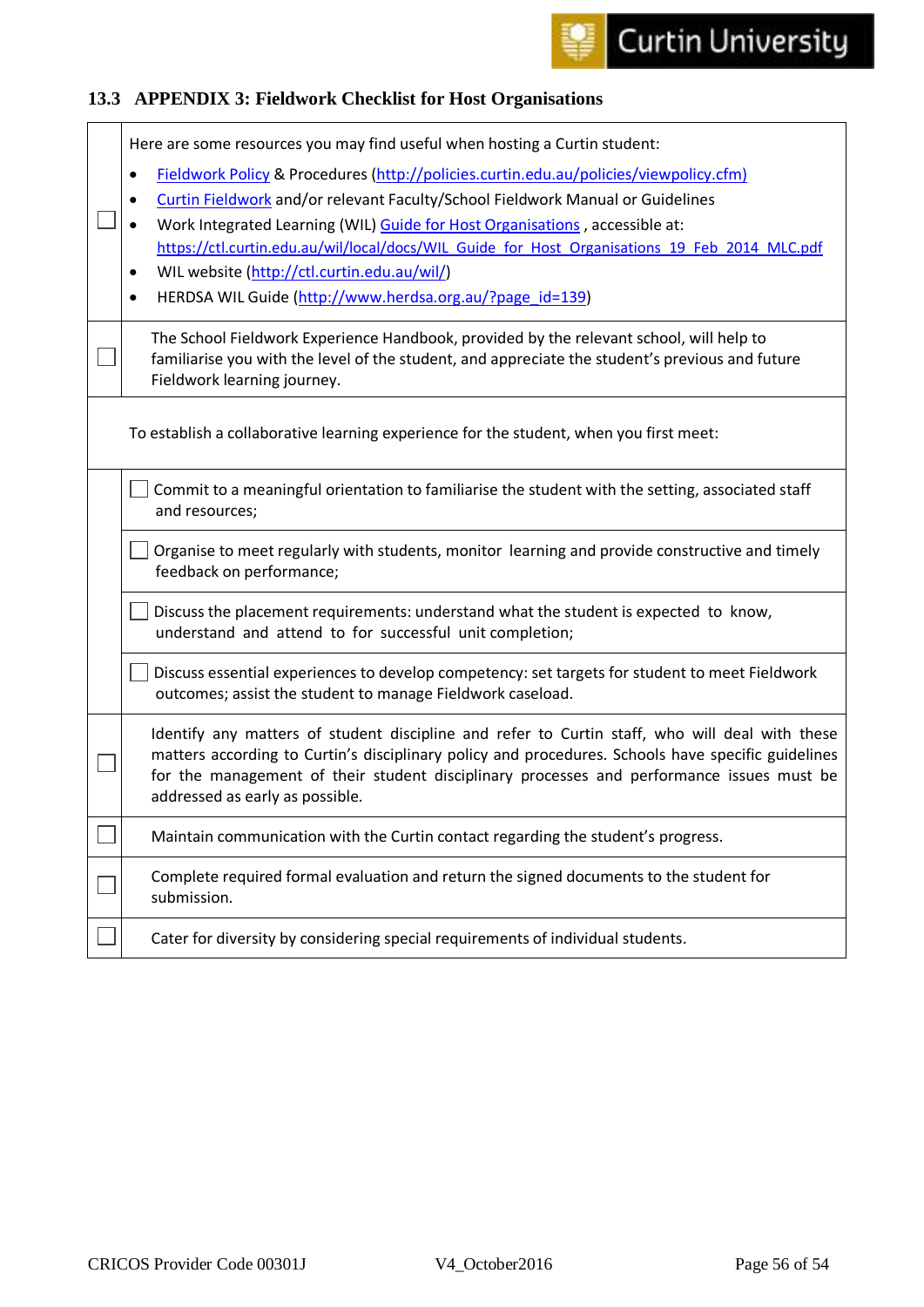#### <span id="page-57-0"></span>**13.4 APPENDIX 4: Fieldwork Preparation Checklist for Fieldwork Coordinators**

The order of items on this checklist follows the processes outlined on the Fieldwork Flowchart

| Read the Curtin University Fieldwork Policy and Procedures (available at<br>http://policies.curtin.edu.au/policies/viewpolicy.cfm)                                                                                                                                                                                                                                                                                                                                                                                                                                                                                                                                                                                                                                                                                                                                                                                                                                                                                         |
|----------------------------------------------------------------------------------------------------------------------------------------------------------------------------------------------------------------------------------------------------------------------------------------------------------------------------------------------------------------------------------------------------------------------------------------------------------------------------------------------------------------------------------------------------------------------------------------------------------------------------------------------------------------------------------------------------------------------------------------------------------------------------------------------------------------------------------------------------------------------------------------------------------------------------------------------------------------------------------------------------------------------------|
| Read the School's Fieldwork Handbook/Guidelines, or refer to the Fieldwork Manual, which outline<br>the roles and responsibilities of all parties involved in Fieldwork.                                                                                                                                                                                                                                                                                                                                                                                                                                                                                                                                                                                                                                                                                                                                                                                                                                                   |
| Establish contact with potential Fieldwork Partner site to determine the suitability of the fieldwork<br>activity offered (Does the fieldwork activity address unit / course learning outcomes?).                                                                                                                                                                                                                                                                                                                                                                                                                                                                                                                                                                                                                                                                                                                                                                                                                          |
| Complete the Fieldwork Preliminary Risk Assessment to ensure the safety of students undertaking<br>fieldwork. If high or medium risk activities are identified, also complete the Fieldwork Risk Matrix.                                                                                                                                                                                                                                                                                                                                                                                                                                                                                                                                                                                                                                                                                                                                                                                                                   |
| Complete a Fieldwork Agreement with the Fieldwork Partner, which outlines the roles and<br>responsibilities of all stakeholders involved in the fieldwork activity.                                                                                                                                                                                                                                                                                                                                                                                                                                                                                                                                                                                                                                                                                                                                                                                                                                                        |
| Lodge the completed Fieldwork Agreement, signed by both the relevant Fieldwork Partner contact<br>and Curtin signatory, in the Contracts and Agreements Register. Contact Records & Information<br>Management (RIM) for collection/delivery of the original for secure storage.                                                                                                                                                                                                                                                                                                                                                                                                                                                                                                                                                                                                                                                                                                                                            |
| Ensure that students complete the <b>Student Travel Approval</b> form if the fieldwork involves a) air travel,<br>b) overnight stay or c) activity identified as medium or high risk.                                                                                                                                                                                                                                                                                                                                                                                                                                                                                                                                                                                                                                                                                                                                                                                                                                      |
| Provide Curtin's insurance cover details to Fieldwork Partner once Risk Assessment and Fieldwork<br>Agreements have been completed.                                                                                                                                                                                                                                                                                                                                                                                                                                                                                                                                                                                                                                                                                                                                                                                                                                                                                        |
|                                                                                                                                                                                                                                                                                                                                                                                                                                                                                                                                                                                                                                                                                                                                                                                                                                                                                                                                                                                                                            |
| Communicate with and provide support to students undertaking fieldwork:<br>Prior to fieldwork (deliver orientation or pre-briefing to prepare students)<br>During fieldwork (maintain regular contact with students throughout) and<br>After completion of the fieldwork activity (de-briefing/reflection).                                                                                                                                                                                                                                                                                                                                                                                                                                                                                                                                                                                                                                                                                                                |
| Communicate with and support Fieldwork Partners with regard to student performance:<br>Provide relevant information on expectations of students, including learning outcomes,<br>assessment tasks, and administrative processes.<br>Address any diversity issues, including whether 'reasonable adjustments' are required.<br>Discuss fieldwork moderation processes, performance reports and student evaluation processes<br>with supervising staff.<br>Encourage Fieldwork Partners to provide formative feedback to students.<br>Emphasise the importance of completing summative assessments in a timely manner and prior<br>٠<br>to the student leaving the fieldwork site.<br>Emphasise that all relevant documentation is to be signed by the student and the supervisor<br>$\bullet$<br>and returned to the student for submission at University.<br>Discuss and implement School remediation processes when unsatisfactory performance is<br>$\bullet$<br>identified in collaboration with the Fieldwork Partner. |